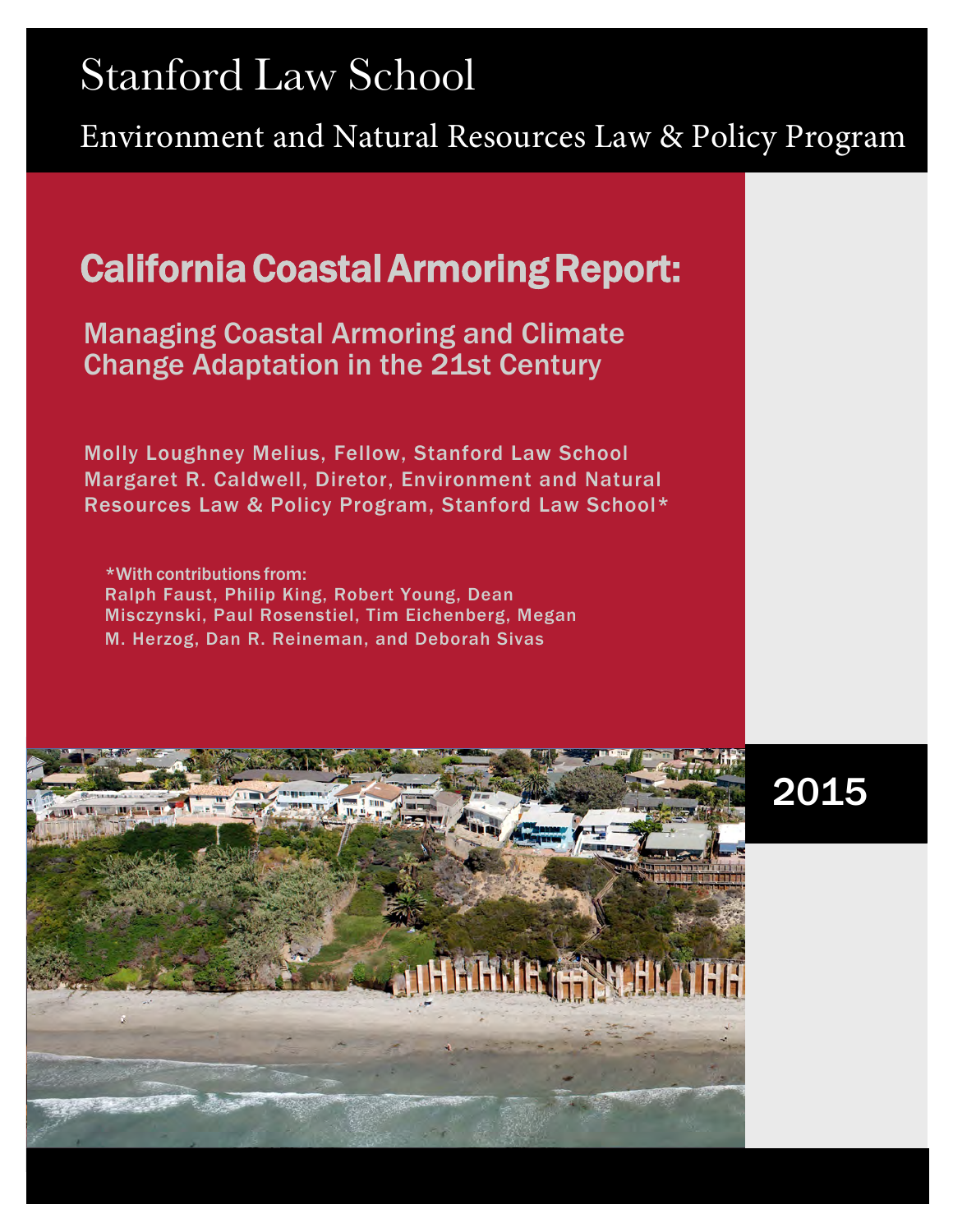# **Table of Contents**

| II. What is coastal armoring and what is its intended purpose? 7                                                                                                                                                                                                                                                                                                                                                                                                                                                                                                            |
|-----------------------------------------------------------------------------------------------------------------------------------------------------------------------------------------------------------------------------------------------------------------------------------------------------------------------------------------------------------------------------------------------------------------------------------------------------------------------------------------------------------------------------------------------------------------------------|
| III. How does coastal armoring affect and adversely impact beach and coastal systems                                                                                                                                                                                                                                                                                                                                                                                                                                                                                        |
|                                                                                                                                                                                                                                                                                                                                                                                                                                                                                                                                                                             |
| V. How does California currently regulate and manage coastal armoring? 16                                                                                                                                                                                                                                                                                                                                                                                                                                                                                                   |
| VI. What are the main concerns with California's current approach to regulating and<br>A. California's laws and policies and Coastal Commission practice facilitate coastal<br>B. Local governments need better information and support to improve decision-making<br>C. Property owners lack incentives and adequate mechanisms to pursue non-armoring<br>D. Coastal armoring remains a standard state response in spite of public trust                                                                                                                                   |
| VII. How can California better regulate and manage armoring as part of a broader set<br>of strategies for responding to sea level rise and coastal hazards? 39<br>RECOMMENDATION #1: Advance stronger state laws and policies that discourage<br>RECOMMENDATION #2: Ensure local coastal planning mechanisms are used to<br>incorporate sustainable adaptation strategies and to discourage armoring45<br>RECOMMENDATION #3: Promote insurance policies and post-disaster redevelopment<br>RECOMENDATION #4: Pursue relocation and retreat on state-owned and private lands |
|                                                                                                                                                                                                                                                                                                                                                                                                                                                                                                                                                                             |
|                                                                                                                                                                                                                                                                                                                                                                                                                                                                                                                                                                             |
|                                                                                                                                                                                                                                                                                                                                                                                                                                                                                                                                                                             |

Cover Photo Copyright © 2002-2015 Kenneth & Gabrielle Adelman, California Coastal Records Project, www.californiacoastline.org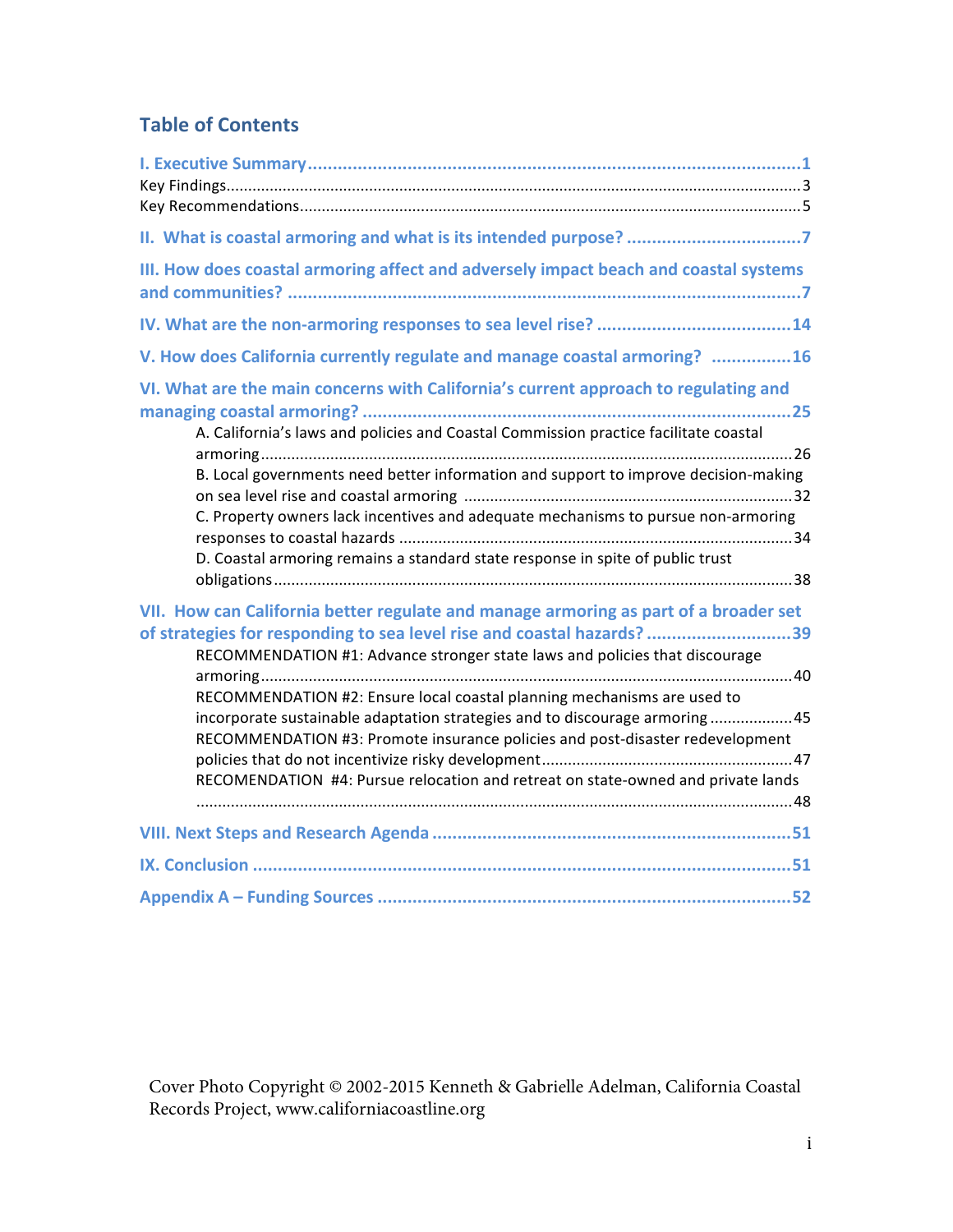#### **I. Executive Summary**

In response to erosion and storm events, Californians have built seawalls, revetments, and other "coastal armoring" structures along significant portions of California's coast. Coastal armoring now occupies more than 110 miles, or at least 10 percent, of the overall California coastline, including 33 percent of the southern California coastline.<sup>1</sup> This coastal armoring has diminished California's beaches and habitat, irreversibly altered bluffs, caused increased erosion to neighboring properties, and marred the natural beauty of the coast.

A common perception is that seawalls and revetments protect the coast. Although such armoring structures may temporarily protect property from encroachment by the sea, they accelerate erosion of existing beaches and coastal habitats in the areas where they are located, limit beach access, and impede coastal recreation. Scientific evidence shows that coastal armoring structures prevent coastal ecosystems from migrating inland and cut off sand supply by preventing natural erosion processes. Put simply, when placed on an eroding or retreating beach, armoring structures will cause that beach to narrow and eventually disappear.<sup>2</sup> Wave energy reflecting off of shoreline armoring structures also undercuts the beach and can hasten coastal erosion in front of the structure as well as on neighboring properties, harming those properties and stimulating yet more armoring.<sup>3</sup> In short, many of California's beaches, and the amenities and ecosystems they provide, may inevitably disappear due to armoring.

This risk of beach loss is increasing. Over 80 percent of the California coastline is actively eroding.<sup>4</sup> The projected impacts of climate change along California's coast – including accelerated rates of sea level rise<sup>5</sup> and erosion and inundation from storms that may be more frequent and powerful – will place many coastal properties and ecosystems

<sup>1</sup> Gary B. Griggs, *The Effects of Armoring Shorelines—The California Experience*, *in* Puget Sound Shorelines and the Impacts of Armoring—Proceedings of a State of the Science Workshop, May 2009: U.S. Geological Survey Scientific Investigations Report, at 77-84 (Hugh Shipman et al. eds., 2010).

<sup>2</sup> *See* Nicholas C. Kraus, *The effects of seawalls on the beach: an extended literature review,* Journal of Coastal Research 1-28 (1988); *see also* Jenifer E. Dugan et al., *Ecological Effects of Coastal Armoring on Sandy Beaches*, 29 PSZNI: Marine Ecology 160, 160-170 (2008); Gary B. Griggs, *The Impacts of Coastal Armoring*, 73 Shore & Beach 13, 13-22 (2005).

<sup>3</sup> U.S. Army Corps of Engineers, T*echnical Note CETN-III-8, Seawalls: Their Applications and Limitations* (1981); *see also* Griggs, *supra* note 1, at 83 (noting that further study is needed to determine the

significance of accelerated erosive impacts of wave reflection and scour). 4 *See Living with the California Coast*, (Gary B. Griggs & Lauret Savoy eds., Duke University Press, 1985); Gary B. Griggs, *California's Coastline: El Niño, Erosion and Protection*, *in* California's Coastal Natural Hazards: Santa Barbara, California, University of Southern California Sea Grant Program 36, 36- 55 (L. Ewing & D. Sherman eds., 1998).

 $<sup>5</sup>$  Sea level in California is expected to rise by at least one foot in the next forty years and by at least four to</sup> five feet over the next century. California Climate Action Team, Coastal and Ocean Working Group, *State of California Sea-Level Rise Guidance Document* (Ocean Protection Council, Mar. 2013); National Research Council, *Sea-Level Rise for the Coasts of California, Oregon, and Washington: Past, Present, and Future* 117, table 5.3 (National Academies Press, 2012).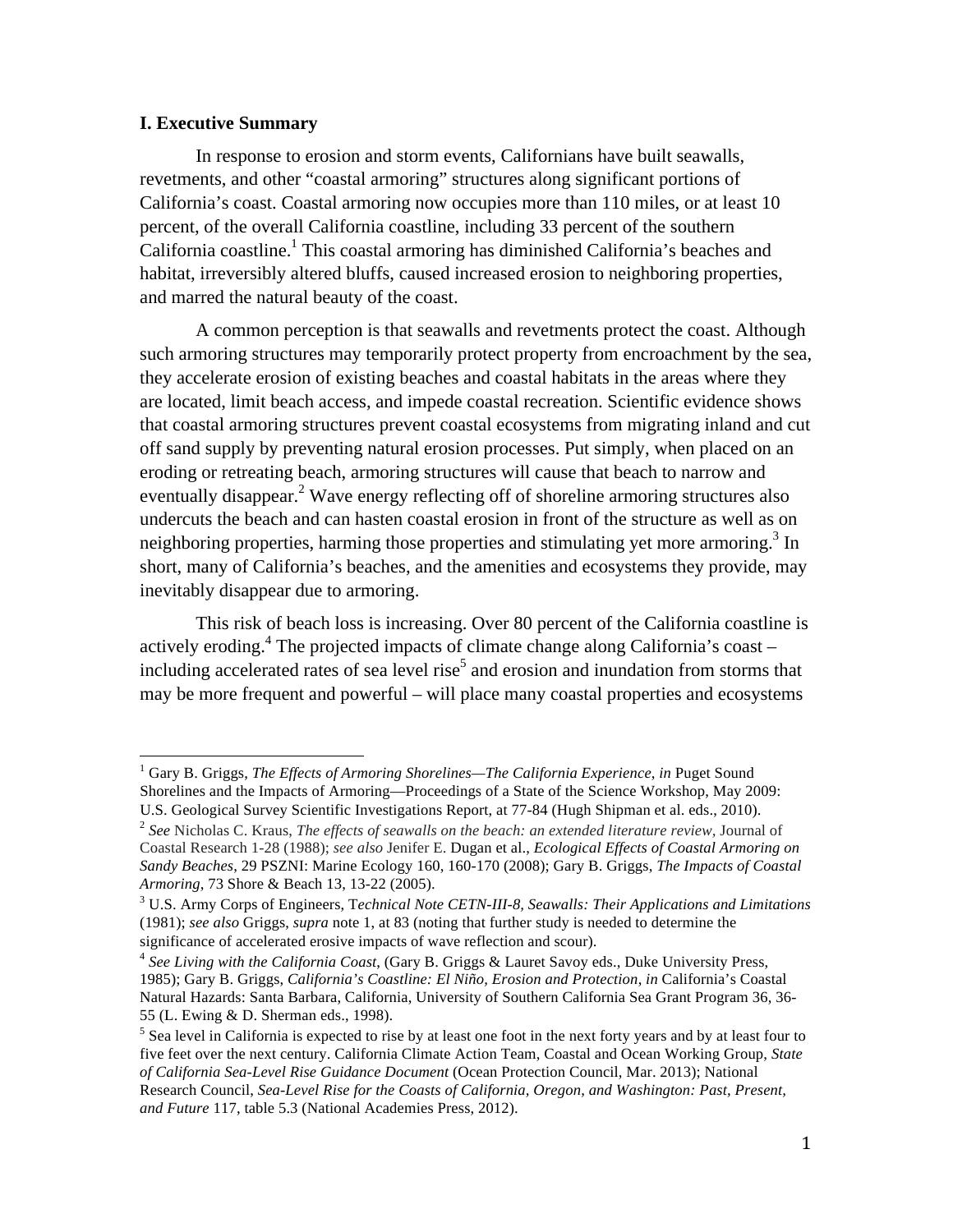at increased risk of damage and loss.<sup>6</sup> With 85 percent of Californians living or working in areas affected by sea level rise, and California's coastal population expected to grow significantly over the coming decades, pressure to armor the coast to protect development and community infrastructure will likely intensify.<sup>7</sup> Unfortunately, this increased armoring will cause faster and more widespread loss of the beaches and ecosystems that make the coast so valuable to many Californians.<sup>8</sup> Efforts by the California Coastal Commission to mitigate coastal armoring will be reviewed by the state Supreme Court in the coming months, indicating the importance of this issue.<sup>9</sup>

In California, as in any jurisdiction, decisions about whether to armor a section of coastline – or to make alternative investments in coastal hazard reduction – are driven by interactions among social, economic, political, environmental, technical, and legal factors. To date, few have characterized these factors comprehensively, and in connection to one another, to better understand the big picture of how coastal armoring will impact California's coastline. To address the interdisciplinary nature of this problem, Stanford Law School's Environmental and Natural Resources Law & Policy Program invited a mix of legal, policy, and technical experts from California and beyond to share knowledge and suggestions regarding a range of coastal armoring issues over the course of two multi-day workshops.

We considered coastal armoring in the framework of the following goals:

- Preserving the economic, recreational and environmental value of beach and other coastal ecosystems, as well as public access to coastal resources;
- Improving regulation, mitigation, and adaptive management of armoring projects;
- Promoting the use of setbacks and other non-armoring mechanisms to avoid and mitigate long-term risks from sea level rise and related hazards;
- Promoting local land use planning in the coastal zone that makes use of a broader set of risk reduction strategies and discourages armoring;
- Promoting coastal hazard planning and mitigation approaches that incorporate sea

<sup>6</sup> *Id.*; *see also* Sara C. Aminzadeh, *Rising to the Challenge: California Coastal Climate Change Adaptation*, *in* Climate Change Impacts on Ocean and Coastal Law 533, 534 (Randall Abate ed., 2015).<br><sup>7</sup> Cal. Dep't of Boating and Waterways, *The Economic Costs of Sea-Level Rise to California Beach* 

*Communities*, 72 (2011), *available at* http://www.dbw.ca.gov/PDF/Reports/CalifSeaLevelRise.pdf; Cal. Natural Resources Agency, *2009 California Climate Adaptation Strategy: A Report to the Governor of the State of California in Response to Executive Order S-13-2006*, 1, 68 (2009), *available at* http:// resources.ca.gov/climate\_adaptation/docs/Statewide\_Adaptation\_Strategy.pdf.

<sup>8</sup> Mark Baldassare, *PPIC Statewide Survey: Californians and the Environment*, Public Policy Institute of California (Feb. 2006), available at http://www.ppic.org/content/pubs/survey/S\_206MBS.pdf. 9 *See Lynch v. Cal. Coastal Comm'n*, 229 Cal. App. 4th 658 (2014), *cert. granted*, 339 P.3d 328 (2014)

<sup>(</sup>The California Supreme Court will review the issues of whether homeowners can challenge seawall permit conditions after construction, whether the Coastal Commission can impose a 20-year limitation on a seawall reconstruction permit, and whether the permit condition which prohibited homeowners from reconstructing the lower portion of their beach access stairway down the bluff was valid.)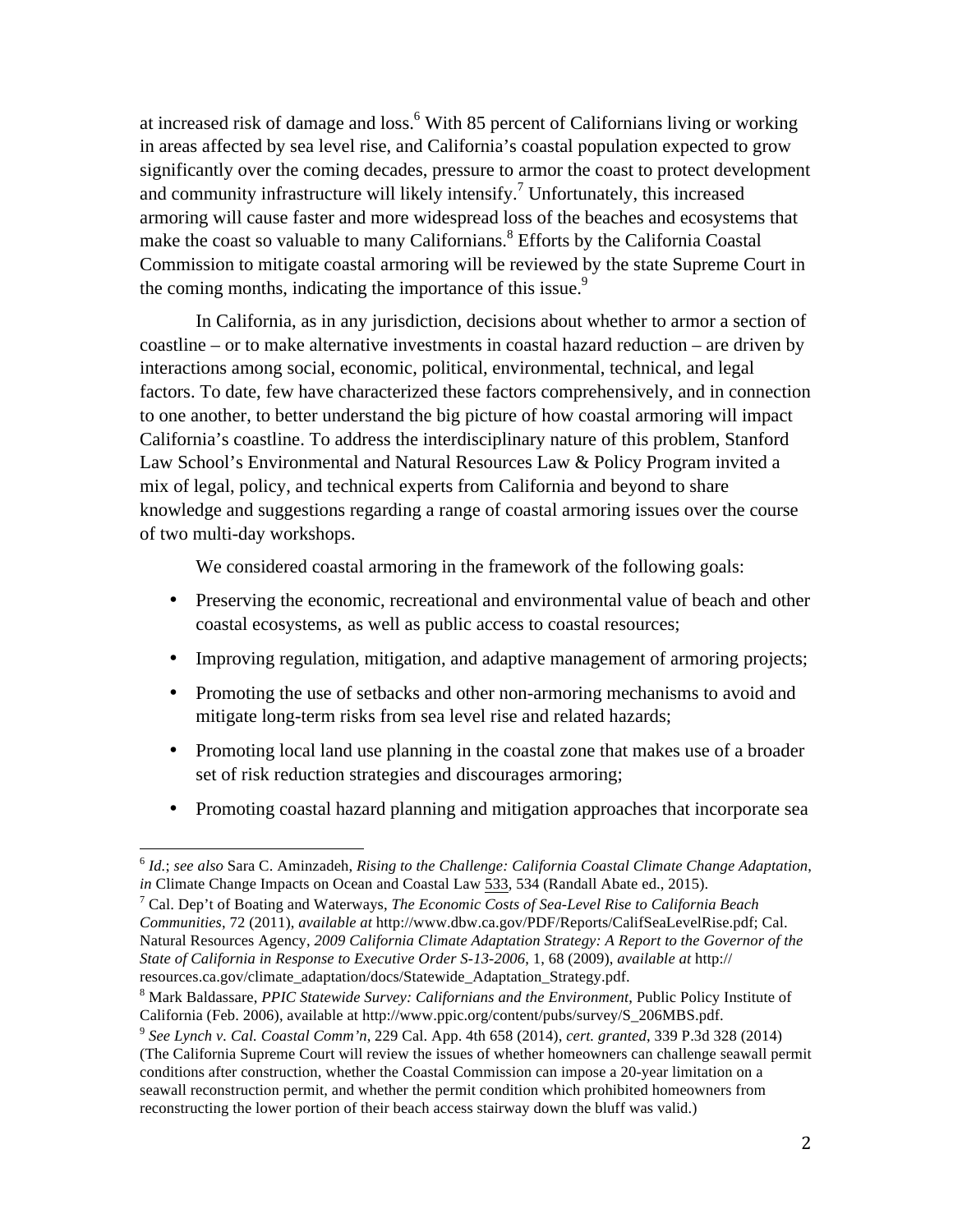level rise considerations and favor non-armoring solutions;

- Promoting insurance programs and regulations that do not incentivize armoring; and
- Developing and advancing financing mechanisms to support non-armoring solutions, such as nature-based coastal adaptation.

The working group's findings address how coastal decision-makers might better analyze, prevent, and mitigate shoreline armoring impacts and eliminate institutional incentives that have led to intense coastal development and maladaptive responses to coastal changes.10 The working group's key findings and recommendations for improving shoreline armoring management statewide are described below.<sup>11</sup>

# **Key Findings**

California's "armored coast" is the product of many ad hoc, individual public and private sector decisions favoring protection of the built environment over preservation of at-risk public trust<sup>12</sup> resources such as beaches, public access and recreation, wetlands, and intertidal habitats. In spite of the documented environmental, social, and economic costs of armoring, many barriers to limiting coastal armoring remain.

- 1. California's laws and policies enable imprudent coastal armoring and impede strategic decision-making that might protect coastal public trust resources. In particular:
	- a. The California Coastal Act's provision that allows armoring for "existing development" and the California Coastal Commission's interpretation and application of that provision in some cases has led to increased armoring and the loss of public trust resources. $13$
	- b. There is a conflict in the Coastal Act between the language in Section 30235, which states the Coastal Commission "shall" allow armoring to protect existing structures, and the overarching goals and objectives of Chapter 3 of

<sup>10</sup> Jon Barnett & Saffron O'Neill, *Maladaptation*, 20 Global Envtl. Change 211, 211-213 (2010). Maladaptation arises when selected actions, relative to alternatives: cause a net increase in emissions of greenhouse gases; disproportionately burden the most vulnerable sectors or populations; reduce incentives to adapt in the future; create "path dependency" (i.e., commit capital and institutions to trajectories that are difficult to change in the future); or result in high economic, social, or environmental costs.

 $11$  The initial workshop discussion and background research generated a list of fifty potential action items to reduce shoreline armoring. We organized this list into a survey, asking the workshop participants to rate each action item on a scale of one to five in terms of importance, urgency, and feasibility. From the survey responses, we highlighted the top seventeen recommendations that participants considered to be the most important, urgent, and feasible. In a second workshop, we narrowed the recommendations down to the most critical issues.

<sup>&</sup>lt;sup>12</sup> For detailed information on the public trust, see *infra* Sections V and VI.

<sup>13</sup> *See* Cal. Pub. Res. Code § 30235 (West 2015).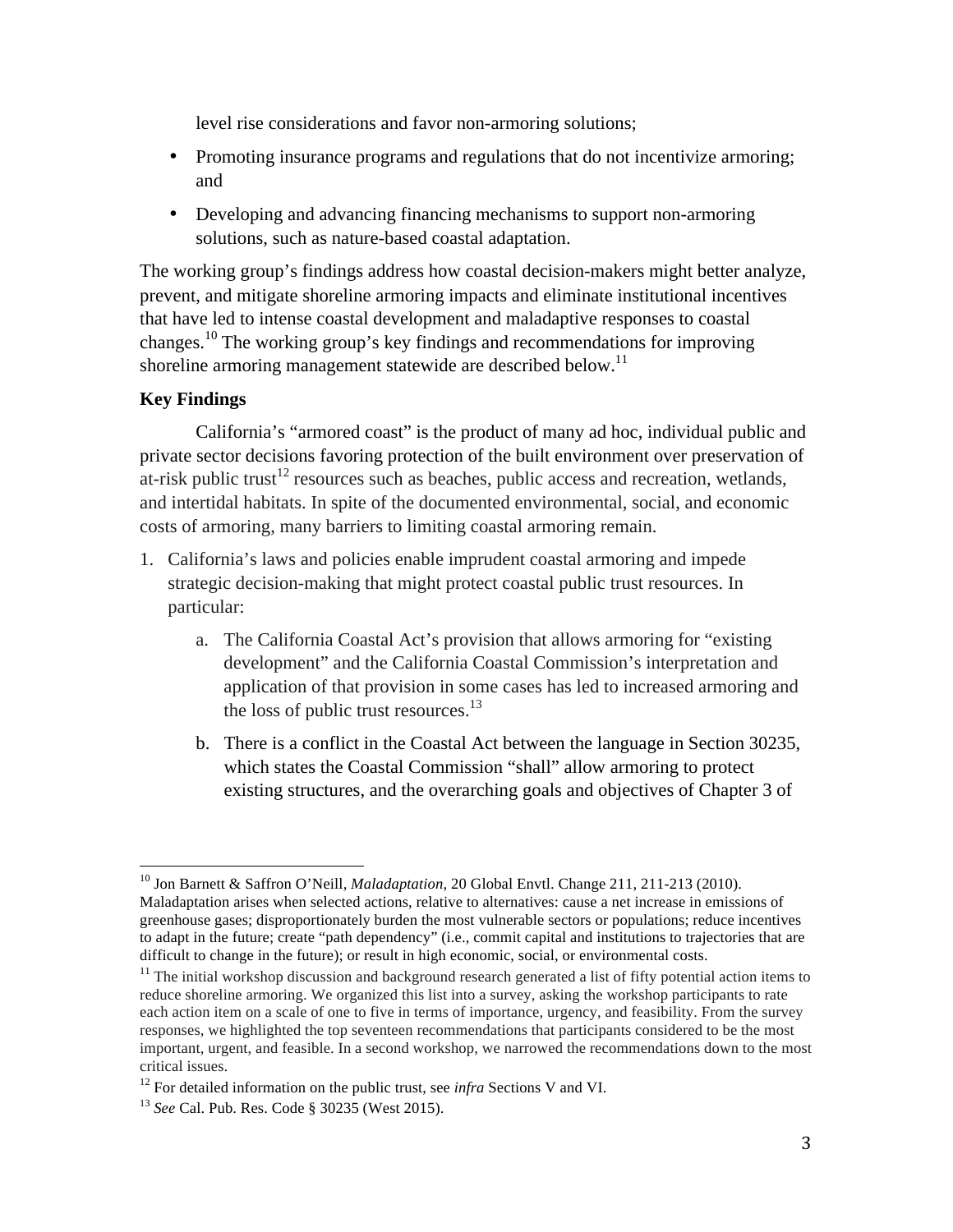the Coastal Act, which call for protection of beach access, coastal resources, and scenic views.14

- c. The Coastal Commission needs stronger enforcement authority to adequately deter and remediate unlawful armoring structures.<sup>15</sup>
- d. Many armoring structures are installed with little to no analysis of the impacts they will have on the beach, ecosystems, or neighboring properties because property owners wait to apply for permits until there is an imminent emergency, at which time armoring structures may be installed without substantive review. $16$
- e. The Coastal Commission has struggled to determine and assess consistent and adequate fees as mitigation for adverse effects of armoring structures and has not addressed impacts to ecosystems or ecosystem services when calculating mitigation fees.
- 2. Local governments lack reliable, adequate scientific and legal information to guide their decision-making with respect to coastal armoring; they also lack financial support and regulatory incentives to appropriately consider sea level rise and related coastal hazards in their infrastructure and coastal land-use planning.
- 3. Among private property owners and regulators alike, there is a lack of attention to nature-based and other non-armoring responses to coastal hazards and sea level rise, in part because existing disaster relief policies, insurance programs, and inadequate mitigation fees for armoring do not sufficiently require property owners to internalize the cost of development in high-risk areas.
- 4. Coastal armoring remains a standard response to coastal hazards for some stateowned lands and property.

<sup>&</sup>lt;sup>14</sup> Cal. Pub. Res. Code § 30235; see id. §§ 30211, 30251 (calling for protection of beach access and scenic views). When conflicts such as these arise, Coastal Act Section 30007.5 provides that they should *"*be resolved in a manner which on balance is the most protective of significant coastal resources." *Id.* § 30007.5; *see also id.* § 30200. However, this conflict-resolving provision is underutilized.

<sup>15</sup> While recent legislation gives the Coastal Commission authority to fine property owners who illegally block public access to beaches, the Coastal Commission still must go to court to seek penalties for any other violation, such as building armoring structures without permits. *See* Cal. Pub. Res. Code § 30821.

<sup>&</sup>lt;sup>16</sup> Emergency applicants are required to reapply to the Coastal Commission for a standard permit to permanently authorize their armoring structure, subject to the usual review process. In reality, however, many applicants do not reapply and the Coastal Commission has not strictly enforced removals of temporary emergency structures. *See, e.g.*, Cal. Coastal Comm'n, Staff Report F12b (App. No. 3-12-030) (Pebble Beach Company) at 17 (June 2013) (noting that a seawall was initially installed via an emergency permit but that the applicant never applied for permanent authorization), *available at* http://documents.coastal.ca.gov/reports/2013/6/F12b-6-2013.pdf.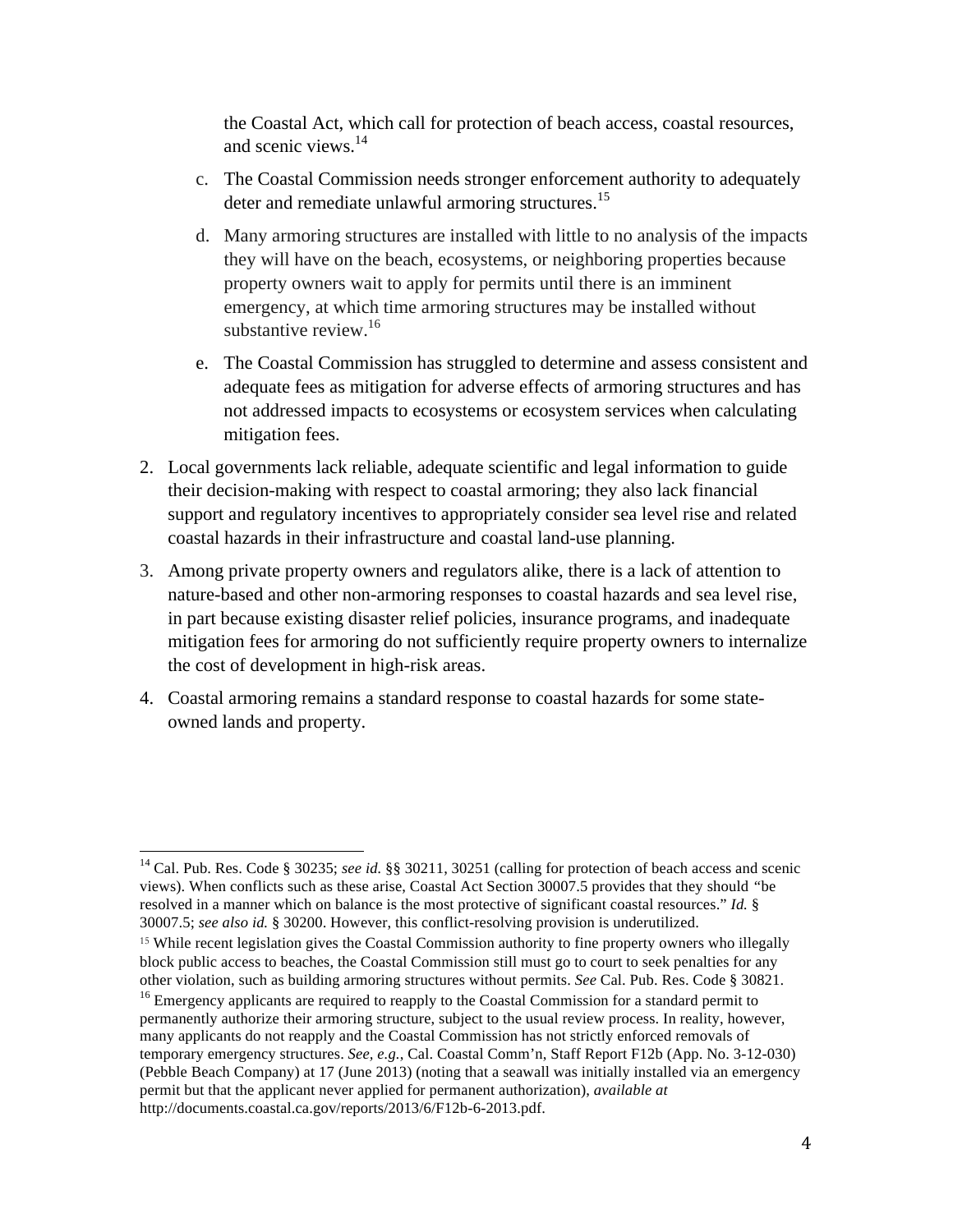# **Key Recommendations<sup>17</sup>**

- 1. Advance stronger statewide laws, policies, and funding mechanisms that discourage armoring and encourage non-armoring responses to erosion, storm events, and sea level rise. These responses include, where feasible and appropriate, natural protective infrastructure and relocating property away from coastal hazards.
	- a. To limit the availability of armoring, resolve conflicts in the Coastal Act between language in Section 30235 that states the Coastal Commission "shall" allow armoring to protect existing structures and the overarching goals and objectives of Chapter 3 of the Coastal Act.18 This could be achieved with a legislative amendment to change "shall" to "may or" by adding more stringent conditions in Section 30235 that must be met in order for an armoring permit to be approved.<sup>19</sup>
	- b. Clarify that the term "existing" in Section 30235 refers to structures existing when the Coastal Act was adopted.
	- c. Amend state law to ensure that environmental impact analyses are conducted for armoring projects undertaken by Geologic Hazard Abatement Districts.
	- d. Strengthen the Coastal Commission's enforcement authority to address unlawful armoring structures and ensure that the Coastal Commission and the State Lands Commission use their existing authority and discretion to curtail armoring and its impacts.
	- e. Limit the availability of emergency seawall permits to situations in which there is a legitimate "sudden unexpected emergency" and improve mechanisms to force removal of emergency armoring structures in the absence of longer-term authorization.<sup>20</sup>
	- f. Ensure that public funding and government decision-making support sustainable climate change adaptation options and do not increase the vulnerability of infrastructure or property.
- 2. Ensure that local coastal planning mechanisms are used to incorporate a broader set of sustainable adaptation strategies and to discourage armoring.
	- a. Ensure local governments have access to coastal adaptation planning and implementation funds.

<sup>&</sup>lt;sup>17</sup> These recommendations are broken out into detailed sub-recommendations and actions items in Section VII.

<sup>18</sup> Cal. Pub. Res. Code § 30235; *see id.* §§ 30200, 30211, 30251.

 $19$  Section 30235 currently provides that the structure must be designed to eliminate or mitigate adverse impacts on local shoreline sand supply. *Id.* § 30235. In the absence of these changes, the Coastal Commission could argue that the conflict-resolving provision in Section 30007.5 may justify its denial of certain armoring permits. *See* Sections VI and VII for further analysis of this issue.

<sup>20</sup> *See* Cal. Code Regs. tit. 14 § 13009 (West 2015).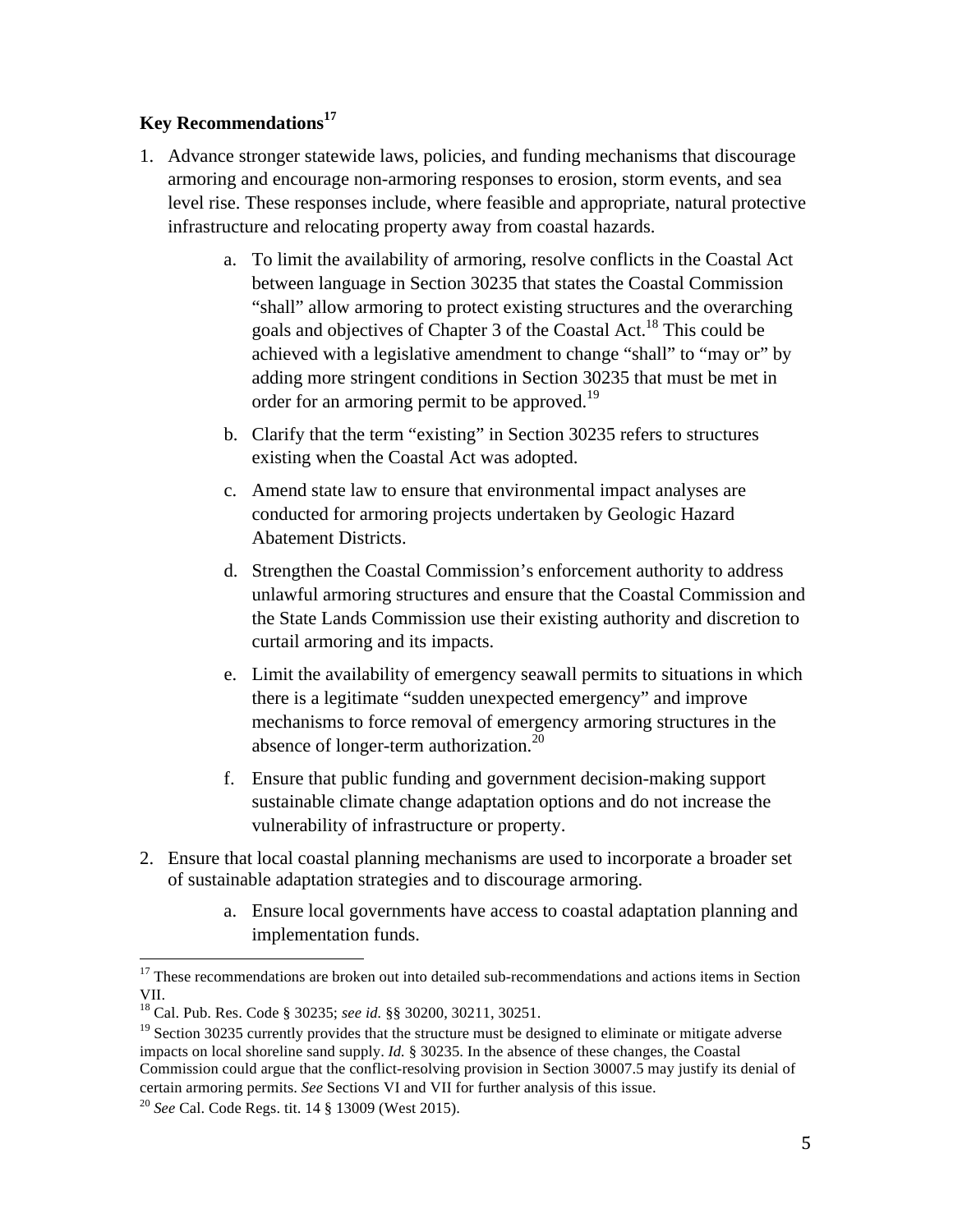- b. Require science-based planning for sea level rise and implementation of established plans in ways that protect public access and natural resources.
- c. Support integration of community planning (primarily under the state Government Code and the Coastal Act) and hazard prevention/mitigation planning (primarily under the federal Stafford Act).
- d. Support adoption of policies and ordinances that require the consideration of sea level rise in erosion rate calculations and setback determinations. Develop standard, transferable methodologies for factoring sea level rise into hazard analyses.
- 3. Support development and implementation of measures, including insurance programs and regulations, that require and/or incentivize private property owners to assume the risks of developing in high-hazard areas and that facilitate relocation away from hazardous areas.
- 4. Where possible, pursue non-armoring responses to sea level rise and related coastal hazards for state-owned and private lands, such as relocating development (e.g., buildings, parking areas, roadways, utilities) and using other managed retreat strategies.
- 5. Improve the availability of relevant data, guidance, and technical resources.<sup>21</sup>
	- a. Support consistent statewide monitoring of armoring impacts and compile comprehensive statewide data regarding the use, locations, and consequences of armoring.
	- b. Support development of legal guidance that helps state and local entities conform with constitutional limitations<sup>22</sup> when they promote nonarmoring responses to sea level rise and related coastal hazards.
	- c. Support development of standard methodologies for calculating impacts and identifying mitigation measures that account for the full value of impacts caused by armoring, including impacts to neighboring properties and public trust resources.
	- d. Support pilot projects that demonstrate the feasibility and value of nonarmoring solutions at the community scale.

Through these recommendations and this white paper, we hope to help California avoid and reduce maladaptive armoring responses to sea level rise and related coastal hazards, and instead to encourage more sustainable adaptation strategies for public and private

<sup>&</sup>lt;sup>21</sup> One possible avenue for collecting relevant data is through the state's new sea level rise planning database. See A.B. 2516, 2013-2014 Leg., Reg. Sess. (Cal. 2014), *codified at* Cal. Pub. Res. Code §§ 30961-30968 (an innovative new law that requires California to develop an online database of sea level rise planning actions taken by state agencies and selected other entities.)

<sup>22</sup> *See* U.S. Const. amend. V; Cal. Const. art. I, § 19.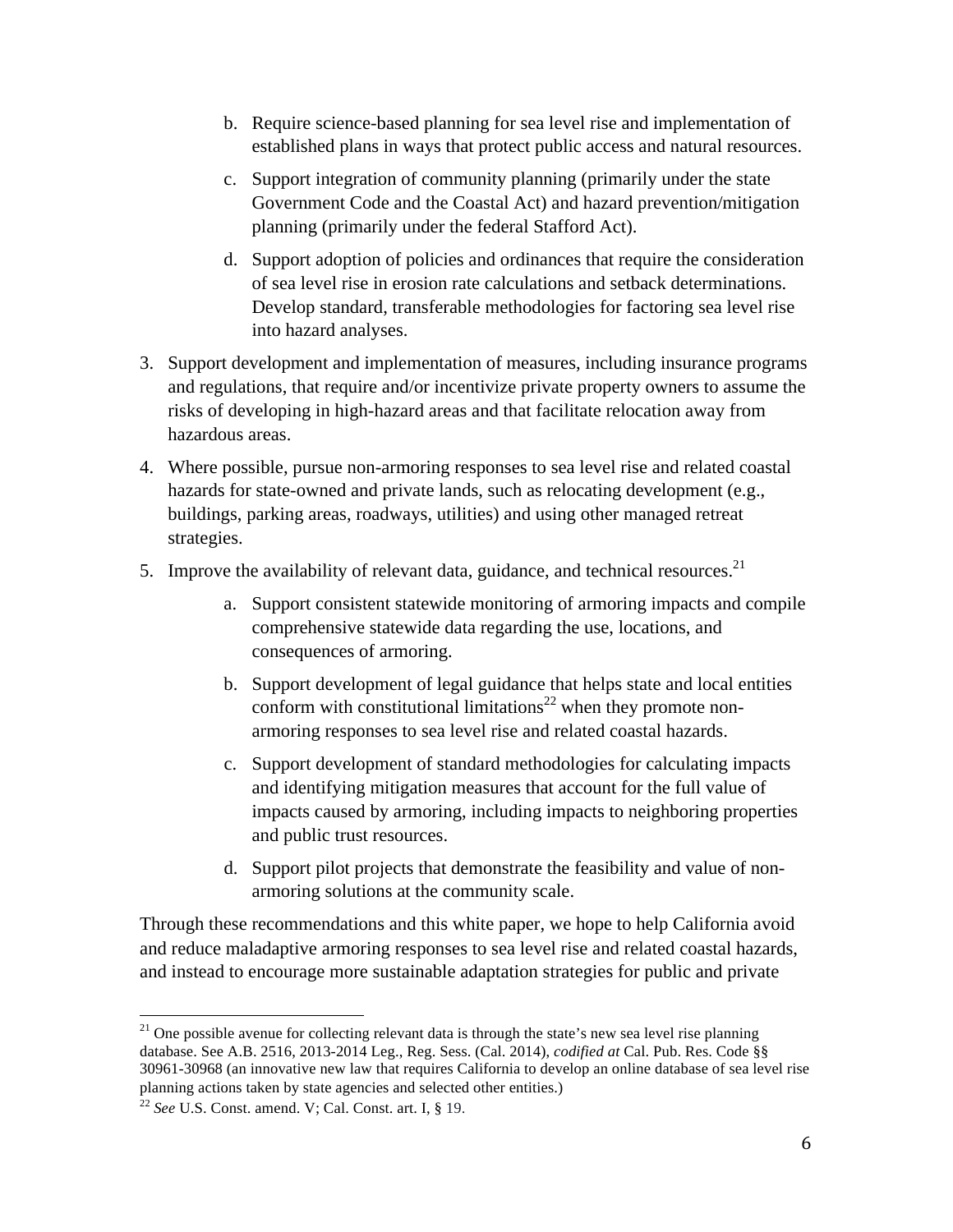structures and resources alike. California's coastal managers must consider whether private property owners should be allowed to potentially sacrifice the public trust, public access to the beach, and the economic value of beaches in order to protect their own property. Similarly, in the case of government-funded projects, coastal managers should carefully consider how much taxpayer money should go toward temporarily stabilizing an otherwise eroding shoreline. A more economically and ecologically sustainable approach to addressing sea level rise and related coastal hazards is critical to California's ability to protect public access, public and private property, and coastal ecosystems now and in the future.

#### **II. What is coastal armoring and what is its intended purpose?**

Shoreline armoring structures are intended to protect coastal development by preventing wave action from eroding the shoreline and by decreasing flood or storm damage. There are several types of coastal armoring structures, the most common of which are seawalls (typically vertical walls made of concrete, steel, or wood) or rock revetments (typically sloped retaining walls made up of rocks or rip-rap). There are several other types of armoring structures, including:<sup>23</sup>

- Breakwaters (linear structure built offshore completely detached from land and designed to reduce wave energy along a stretch of shoreline);
- Bulkheads (a structure often utilized in lower wave energy settings; bulkheads are vertical seawalls that also retain land directly behind the structure);
- Groins (a shoreline protection structure usually built perpendicular to the shoreline to trap nearshore sediment or slow shoreline erosion);
- Cliff retaining walls (low walls used to support or retain coastal bluffs);
- Notch and cave infill (the practice of filling in seacaves with concrete in order to slow bluff erosion).

The exact type of coastal armoring structure depends on local geomorphology and other conditions. However, all armoring structures disrupt natural shoreline processes, typically in order to protect coastal development.

# **III. How does coastal armoring affect and adversely impact beach and coastal systems and communities?**

While armoring structures may temporarily protect property from encroachment by the sea, armoring ultimately undermines its intended purpose by accelerating the loss of beaches and coastal habitats. Armoring California's shoreline will ultimately result in

<sup>23</sup> *See generally* Cal. Coastal Comm'n Glossary, http://www.coastal.ca.gov/la/glossary.html#let\_b (last visited Apr. 18, 2015).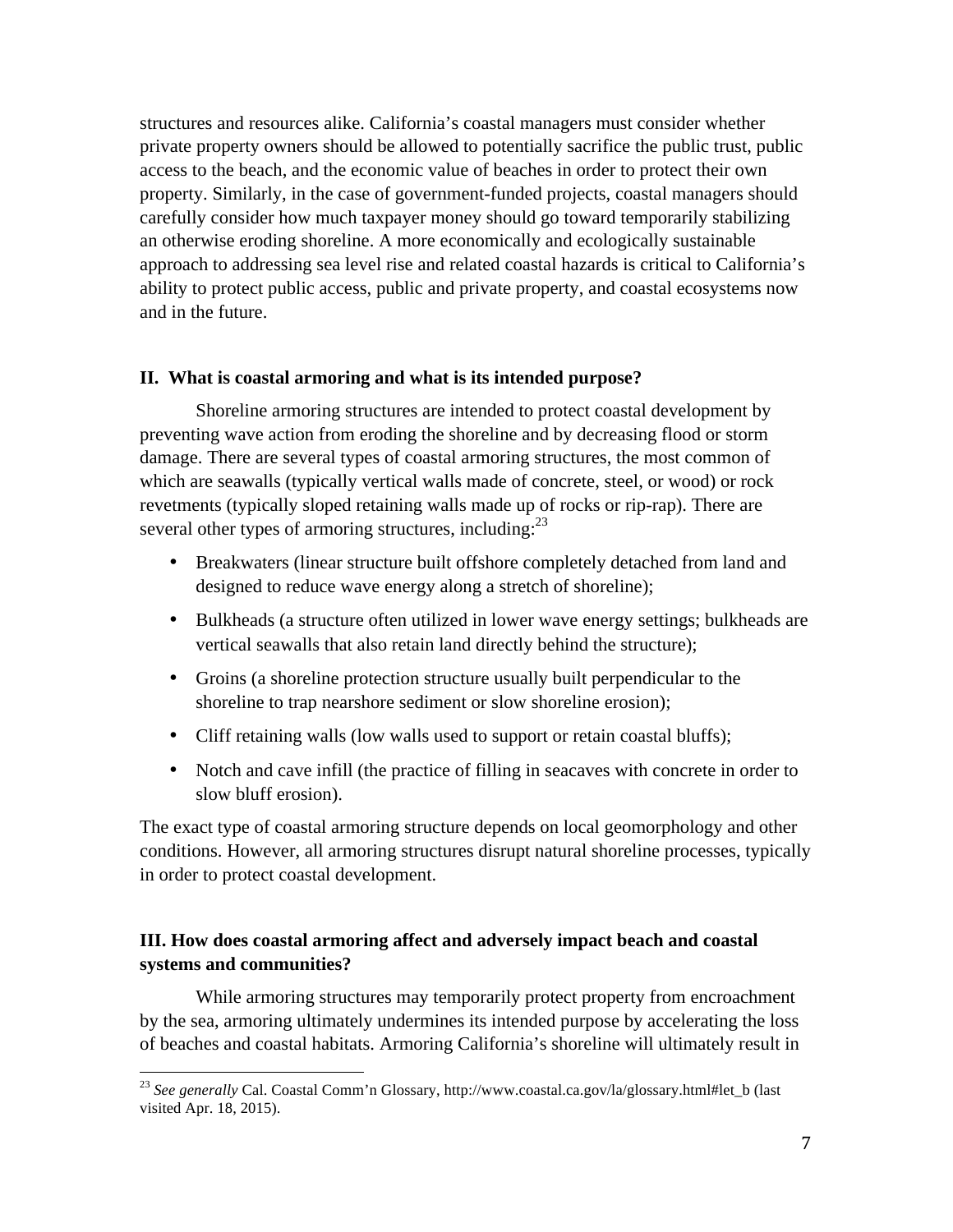the total loss of public beach seaward of the structure, limit beach access, and deny various forms of coastal recreation in the area influenced by the shoreline armoring.<sup>24</sup> In addition, these structures are often expensive to install, require costly ongoing maintenance, and can exacerbate flood risk by disrupting natural floodplain processes. Because seawalls cause increased erosion on neighboring properties, the construction of one seawall will often lead to the need for others.

# *Physical Effects*

Shoreline armoring produces several impacts that limit sand supply and reduce the width of the beach. First, the beach area under the footprint of the actual armoring structure is lost. This is known as placement loss (see Fig. 1). For example, rock revetments can occupy over 30 feet of beach width along their entire length.<sup>25</sup>



Figure 1. Revetment in the city of Santa Cruz showing placement loss eliminating nearly the entire beach.<sup>26</sup>

Second, seawalls cause beach loss by fixing the back of the beach and preventing it from migrating inland as sea levels rise. This is known as passive erosion (see Fig. 2). Left unarmored and undeveloped, coastal ecosystems can survive storms, erosion, and rising seas by moving inland or growing vertically or laterally.<sup>27</sup> Armoring structures,

 $24$  The negative effects of seawalls are clear and have been documented in various textbooks, scientific articles, and U.S. Army Corps of Engineers technical reports. *See, e.g.*, US Army Corps of Engineers, *supra* note 3 (stating "[s]eawalls protect only the land immediately behind them, offering no protection to fronting beaches"); *see also* Dugan et al., *supra* note 2; Griggs, *supra* note 2; Matthew Heberger et al., *The Impacts of Sea-level rise on the California Coast*. Cal. Climate Change Center, Pacific Inst. (2009), *available at* http://pacinst.org/wp-content/uploads/sites/21/2014/04/sea-level-rise.pdf.

<sup>25</sup> Garry Griggs, *California's Retreating Coastline: Where Do We Go From Here?*, Proc. Am. Meteorological Soc. Ann. Meeting (San Diego) 83,241-43 (2005). 26 Griggs, *supra* note 1, at 80, Fig. 4.

<sup>&</sup>lt;sup>27</sup> Sorell E. Negro, *Built Seawalls: A Protected Investment or Subordinate to the Public Trust?* 18 Ocean & Coastal L.J. 89, 93 (2012).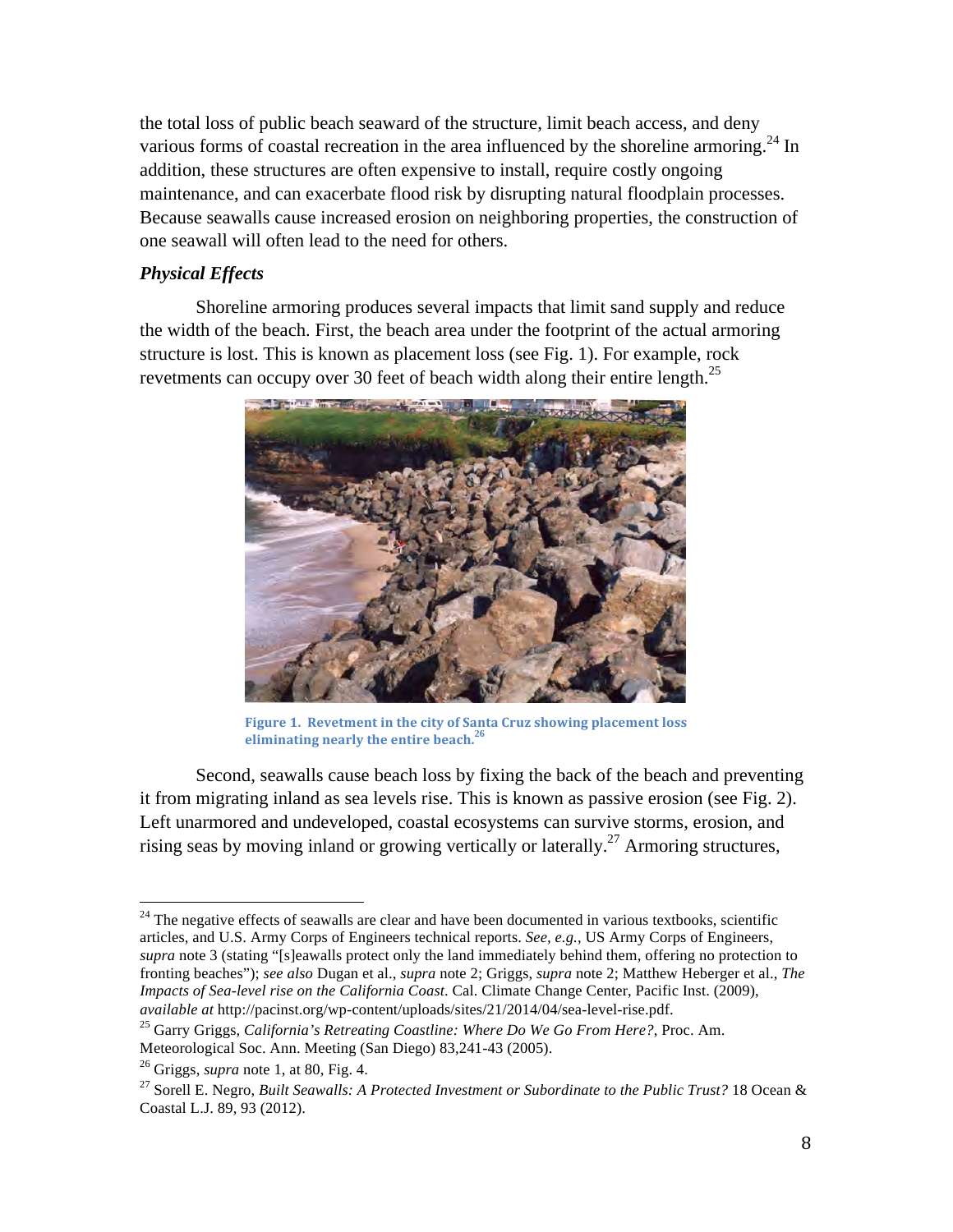however, prevent this migration; as sea level rises, the public beach is submerged and will gradually narrow until it no longer exists.<sup>28</sup>



Figure 2. Diagram showing how armoring prevents beach migration and **will lead to the total loss of the beach over time.<sup>29</sup>** 

Third, beach sand that would have eroded from the beach or bluff is impounded behind the structure and is not available to the beach. This is known as impoundment loss.<sup>30</sup> Impoundment loss leads to increased rates of erosion on downdrift properties. Fourth, wave action diffracting around the edges of seawalls during storms or high tides increases the erosion at the margins of the seawalls. These "end effects" increase the vulnerability of neighboring properties and lead to the need for more armoring (see Figs. 3 and 4).<sup>31</sup> Finally, there is some evidence that wave reflection also leads to a steepening of the foreshore, interrupting the long-shore transport of sand, thereby decreasing sand supply to the beach. $32$ 

<sup>28</sup> *See* Dugan et al., *supra* note 2; Griggs, *supra* note 2.

<sup>29</sup> Cal. Coastal Comm'n, *Handouts for Senate Budget Subcommittee 2, Coastal Climate Adaptation*, 12 (Mar. 20, 2014) [hereinafter Coastal Comm'n *Senate Budget Subcommittee Handouts*], *available at*  http://www.coastal.ca.gov/climate/Handouts\_SenateSubcommittee2\_Mar20.2014.pdf.<br><sup>30</sup> Seawalls and other structures interrupt the sediment transport process from eroding bluffs and cliffs,

which provide 5 to 30 percent of the sand to California's beaches. *See* Griggs, *supra* note 1, at 81; *see also*  Michael Slagel & Gary Griggs, *Cumulative Loss of Sand to the California Coast by Dam Impoundment*  (2006), *available at* http://www.dbw.ca.gov/csmw/PDF/Slagel&Griggs CA Dam Manuscript.pdf. In a system where a significant percentage of sediment supply is blocked by dams, the cumulative impacts of additional sand supply reduction are concerning. *Id.*

<sup>31</sup> J. Peter Byrne & Jessica Grannis, *Coastal Retreat Measures*, *in* The Law of Adaptation to Climate Change: U.S. and International Aspects, 269 (Michel B. Gerrard & Katrina Fischer Kuh eds., 2012). Depending on the extent to which they affect nearby coastal properties, seawalls can be a private nuisance. *See* Meg Caldwell & Craig Holt Segall, *No Day at the Beach*, 34 Ecology L.Q. 533, 558 (2007).

 $32$  The impacts in this paragraph are often referred to together under the umbrella term "active erosion." The scientific community has not reached a consensus on the significance of the active erosive impacts of wave reflection and scour. *See* Griggs, *supra* note 1, at 82-83 (noting the lack of studies on the impact seawalls have on enhancing erosion due to wave reflection and scour); *see also* Dugan et al., *supra* note 2.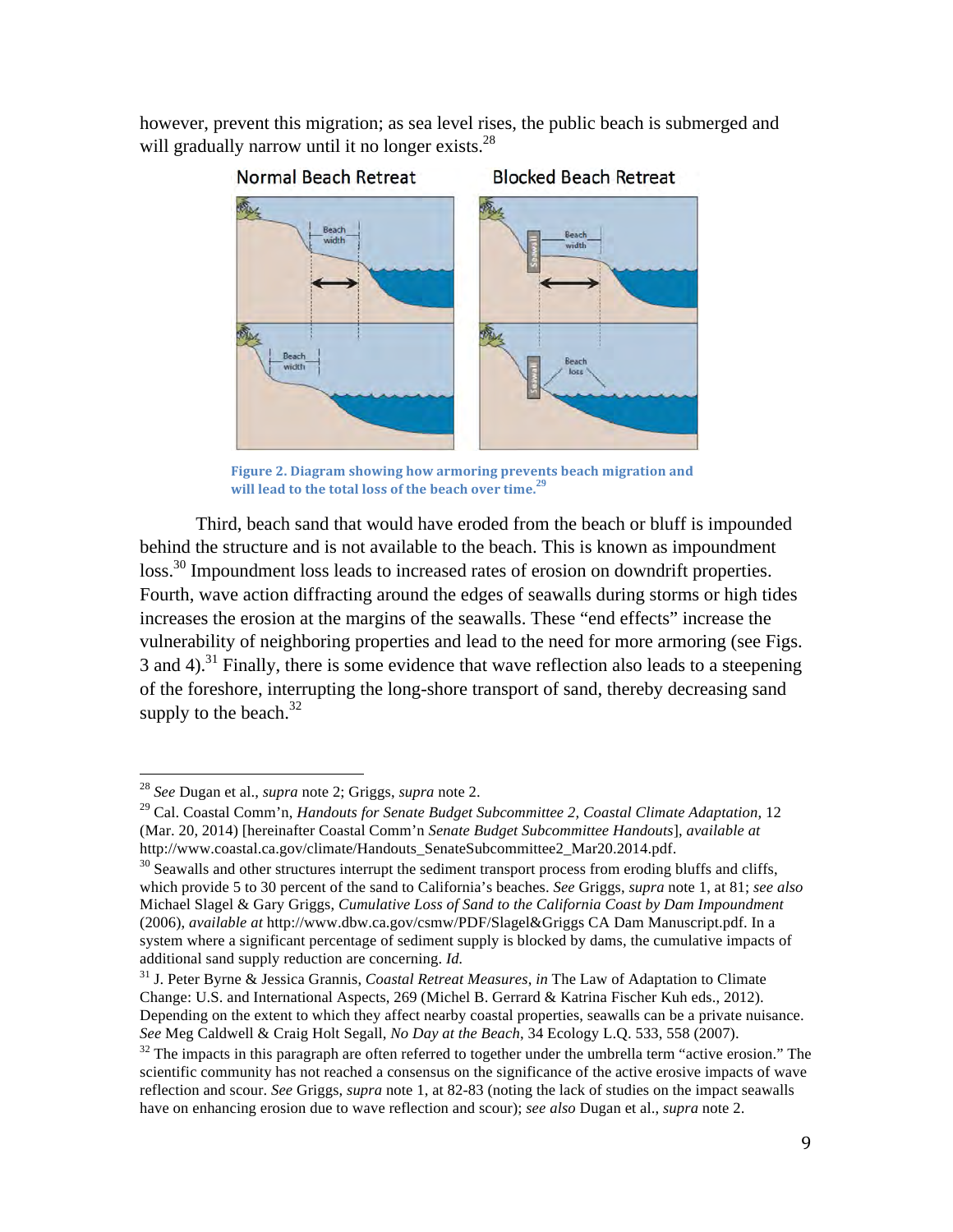

Figure 3. Revetment protecting Fort Ord showing placement loss, end effects, and impoundment loss.<sup>33</sup>



Figure 4. Once the building and revetment were removed, the beach **recovered.34** 

#### *Access Impacts*

Armoring structures limit beach access and impede various forms of coastal recreation. For example, armoring structures are physical barriers that restrict the public's access to the beach (vertical access) or along the beach (lateral access).<sup>35</sup> This access impediment worsens in the winter months and will likely be exacerbated by sea level rise (see Fig. 5). This access loss intensifies as the beach narrows due to erosion and the impoundment of sand behind the armoring structure.

<sup>33</sup> Coastal Comm'n *Senate Budget Subcommittee Handouts, supra* note 29, at 12. The revetment blocks the natural migration of the beach.

<sup>34</sup> *Id.*

<sup>35</sup> Griggs, *supra* note 1, at 81; see Caldwell & Segall, *supra* note 31, at 555.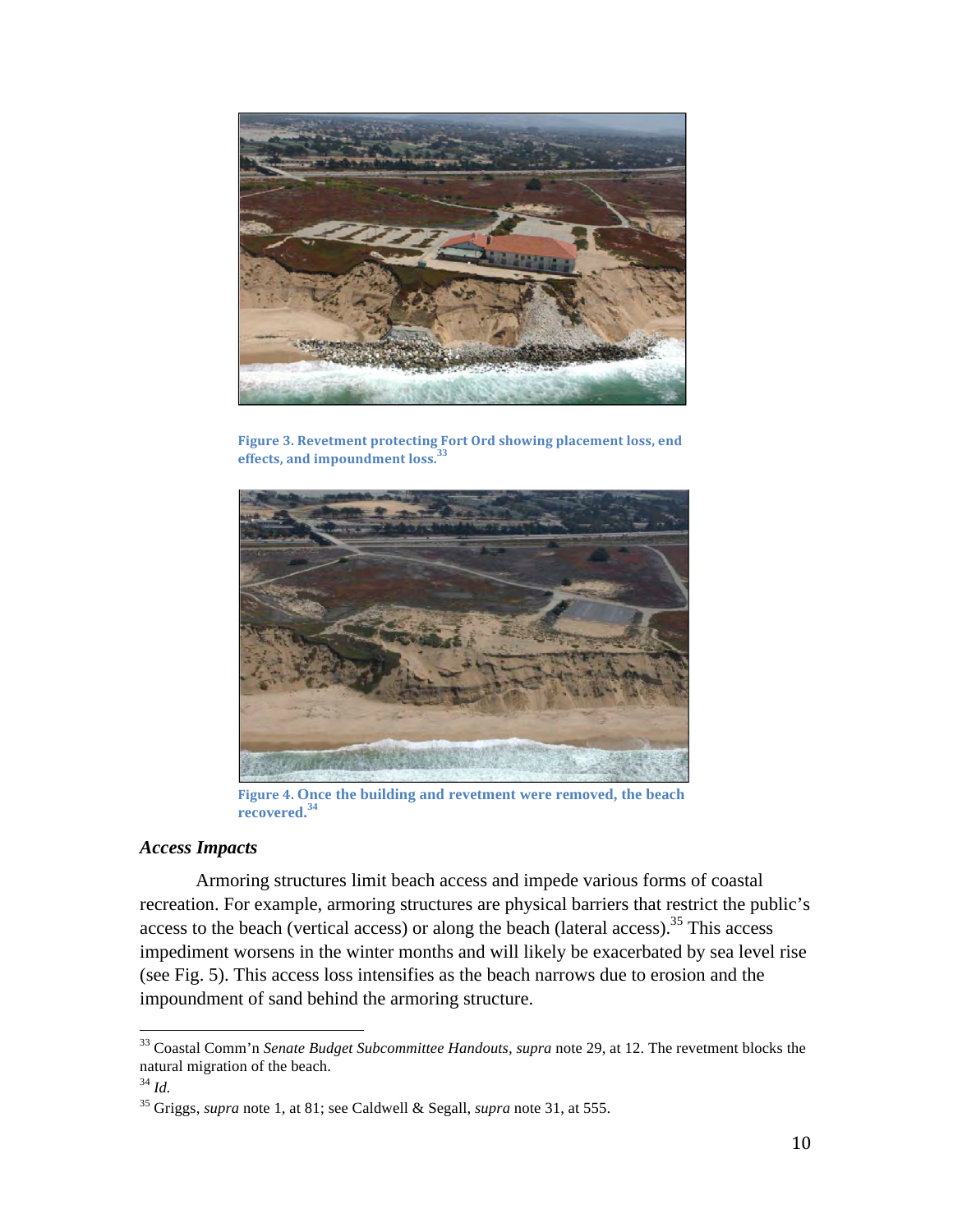

**Figure 5. Under winter beach conditions, these temporary protection structures in Malibu significantly reduced lateral and vertical access.**

Wave reflection off the armoring structure can also degrade the quality of a surfing area or make it unsafe for swimmers to enter the water, further diminishing recreational opportunities.36

# *Aesthetic Effects*

While some coastal armoring structures are designed to look like dunes or blend in with the coastal bluffs, many more contrast harshly with the natural landscape and are visually unappealing*.* Coastal armoring's visual effect negatively impacts coastal communities, where tourism, aesthetics, and community character are vital. $37$ 

<sup>36</sup> *See* L. Benedet et al., *Impacts of Coastal Engineering Projects on the Surfability of Sandy Beaches*, 75 Shore & Beach 3, 3-20 (2007); Bradley E. Scarfe et al., *Sustainable Management of Surfing Breaks: Case Studies and Recommendations,* 25 Journal of Coastal Research 684, 684-703 (May 2009); *see also* J. William Kamphuis, *Introduction to Coastal Engineering and Management* 371 (World Scientific Publishing Co., 2000) (noting that seawalls can create dangerous flow conditions).

 $37$  The Coastal Commission is tasked with protecting the scenic views and character of the coast; therefore, most LCPs include language and objectives related to community character and aesthetics. *See* Cal. Pub. Res. Code § 30251.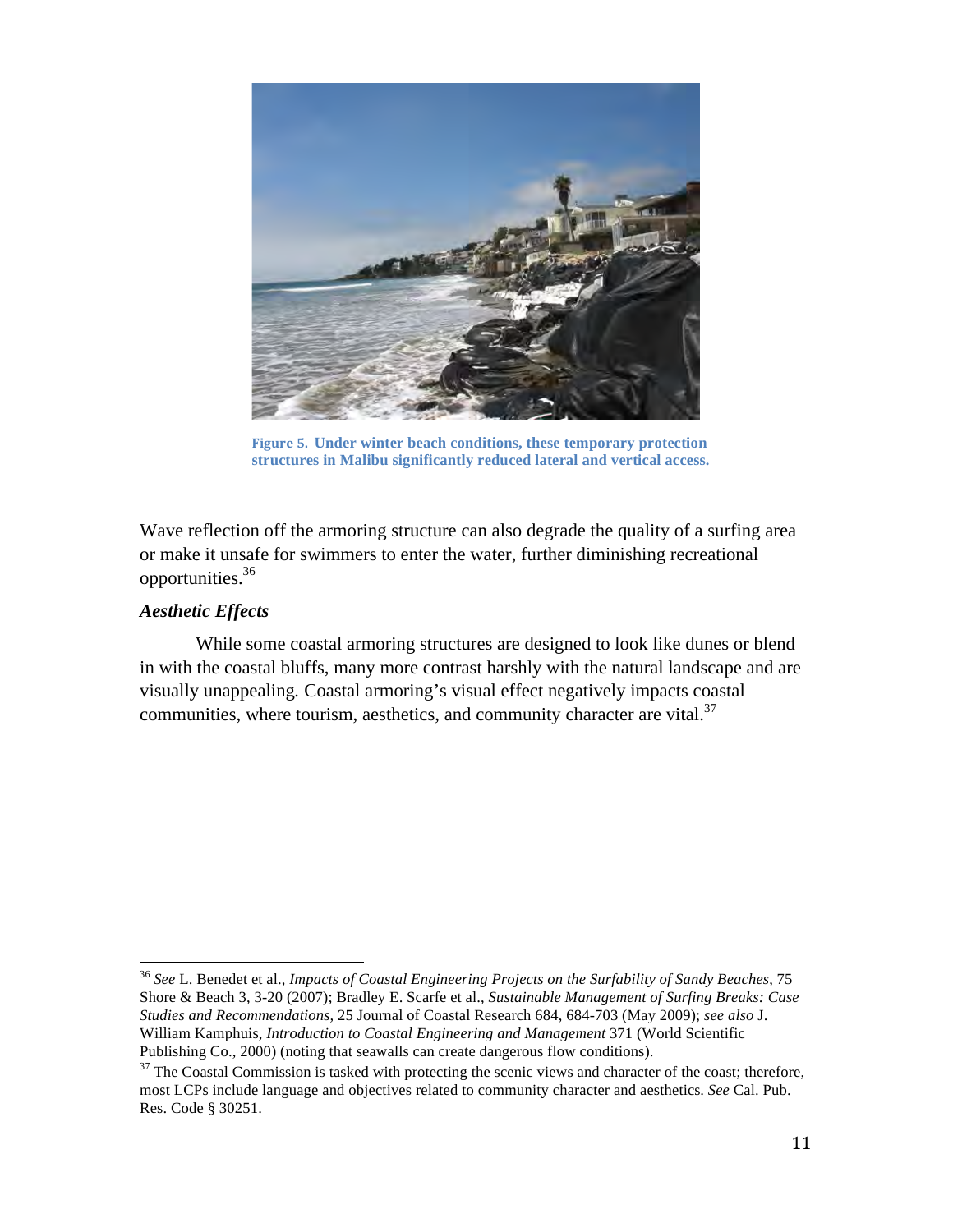

**Figure 6.** Armoring marring the shoreline in Encinitas, in northern San **Diego County, 2010. 38**

# *Ecological Effects*

Shoreline armoring and the resultant beach loss will also reduce and eliminate intertidal (i.e., the area between the low and high tide lines) and supratidal (i.e., the zone of the beach immediately above the high tide line) sandy beach habitat, thereby impacting shorebirds and coastal flora and fauna. The reduction in beach width limits the sandy area available for nesting, breeding, spawning and feeding, and the armoring structure itself often limits the mobility of some intra-tidal species by creating a physical barrier.<sup>39</sup> According to a 2008 study of coastal armoring on sandy beaches, armored beaches had significantly fewer and smaller intertidal macro-invertebrates, three times fewer shorebirds, and four to seven times fewer gulls and other birds than unarmored beaches.<sup>40</sup>

# *Economic Effects*

In addition to these physical and ecological impacts, coastal armoring reduces the economic benefits of beaches. Some economic benefits – such as tourist expenditures in coastal communities and property values – are relatively easy to measure, but the economic value of ecosystem services provided by coastal habitat is more difficult to quantify. As such, while armoring may significantly reduce the ecosystem services that a coastal habitat provides, these impacts are often ignored or undervalued because the economic impacts of ecological loss are difficult to quantify, especially when compared

<sup>&</sup>lt;sup>38</sup> Photo courtesy of Kenneth and Gabrielle Adelman of the California Coastal Records Project, http://www.californiacoastline.org/.

<sup>39</sup> Dugan et al., *supra* note 2. 40 *Id.*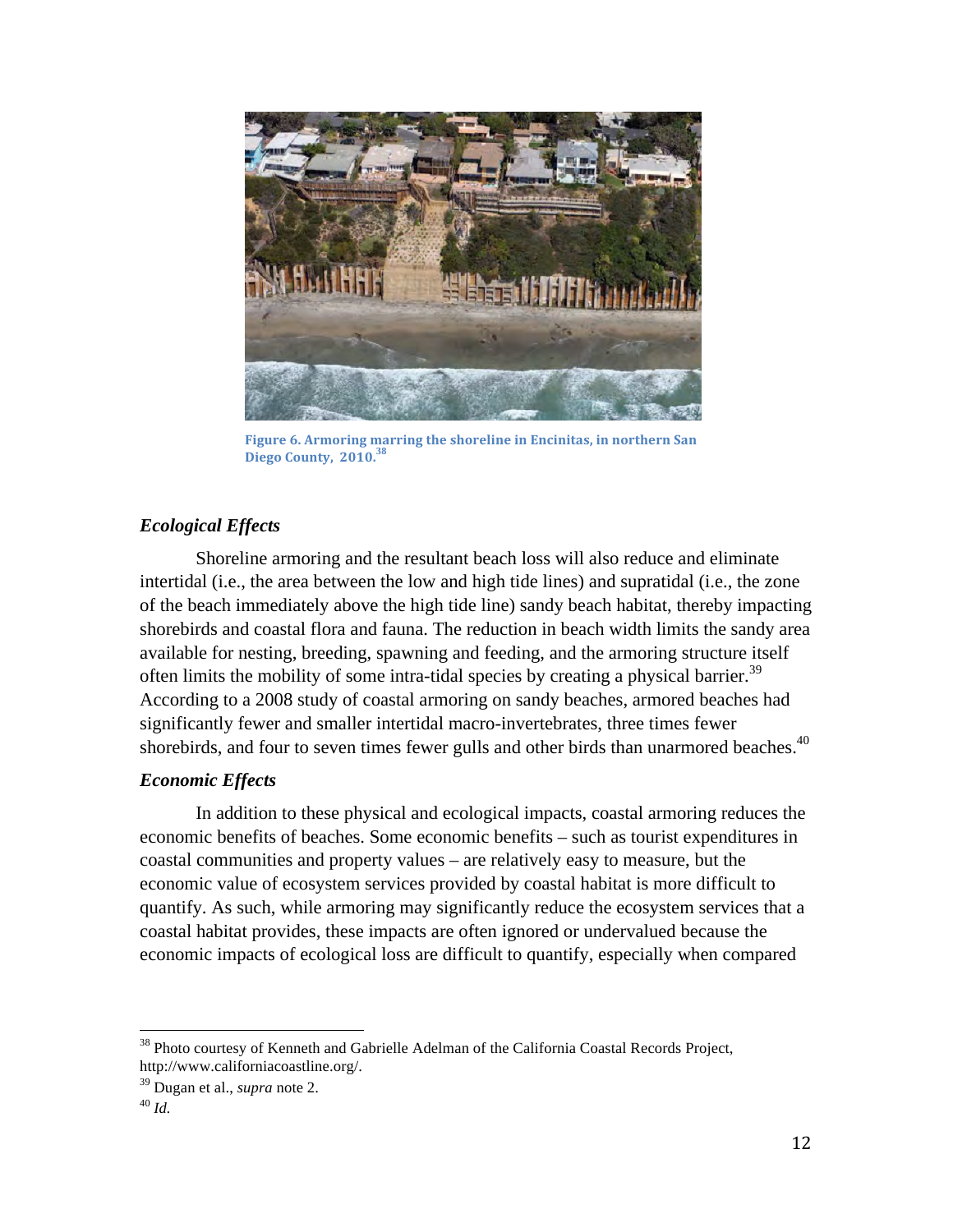to the easily computed potential cost of damage to the built environment that may result from coastal hazards. $41$ 

Researchers have been able to quantify the loss in coastal recreation associated with beach loss using various methodologies. Numerous studies indicate that most visitors prefer a wider beach (at least up to 250-300 feet). By reducing beach width, armoring structures also reduce the carrying capacity of the beach and thus reduce attendance and the local expenditures from beachgoers.<sup>42</sup> The reduction in beach width also potentially creates a loss in the "existence value" of the beach (i.e., how much people who never go to a beach may be willing to pay to preserve it) and the "option value" of the beach (i.e., the value of preserving a beach to provide an option to enjoy it in the future). $43$ 

Armoring structures also have an overall negative impact on beach community property values. In a 2003 study in the Southeast US, building a seawall increased individual waterfront property values but lowered the property value of non-waterfront properties, leading to a net property value loss in the community.<sup>44</sup> Moreover, as more and more seawalls are built, waterfront property values ultimately decline: the first few property owners to armor significantly benefit, but as more neighbors follow suit, property values drop to about where they started.45 Thus, seawalls confer a small private and temporary economic benefit to some waterfront property owners but impose larger economic costs on the community.<sup>46</sup>

#### *Social Effects*

Finally, armoring comes at a high social cost. First, under the state's current armoring policies, private property owners are often allowed to potentially damage public trust resources and public access to the beach in order to protect their own property. This loss of access to and use of the beach raises environmental justice concerns, as the segment of the public that uses public beaches is typically not the same segment of the public that protects shoreline structures. Second, the installation of a seawall creates a community perception of stability and can lead to an intensification or densification of

<sup>&</sup>lt;sup>41</sup> There are two current efforts underway to examine the value of beach habitat in terms of restoration costs, one for the California Coastal Commission and one for The Nature Conservancy. See *infra* Sections VI and VII for further discussion of mitigation fees.

 $^{42}$  For an analysis of the recreational and economic effects of reduced beach width, see Linwood Pendleton, et al., *Estimating the Potential Economic Impacts of Climate Change on Southern California Beaches*, 109 Climatic Change 277, 277-298 (2011).

<sup>43</sup> These values are difficult to quantify but are nevertheless important. *See* Linwood Pendleton & Judith Kildow, *The Non-Market Value of Beach Recreation in California*, 74 Shore & Beach 34, 34**–**37 (2006).

<sup>44</sup> Warren Kriesel & Robert Friedman, *Coping With Coastal Erosion: Evidence For Community-Wide Impacts*, 71 Shore & Beach 19, 19-23 (2003).

<sup>45</sup> *Id.*

<sup>46</sup> This study is currently being replicated in California. *See* John Lynham & Qingran Li, *Are Seawalls Correlated with Lower Property Values in California?* (forthcoming 2015).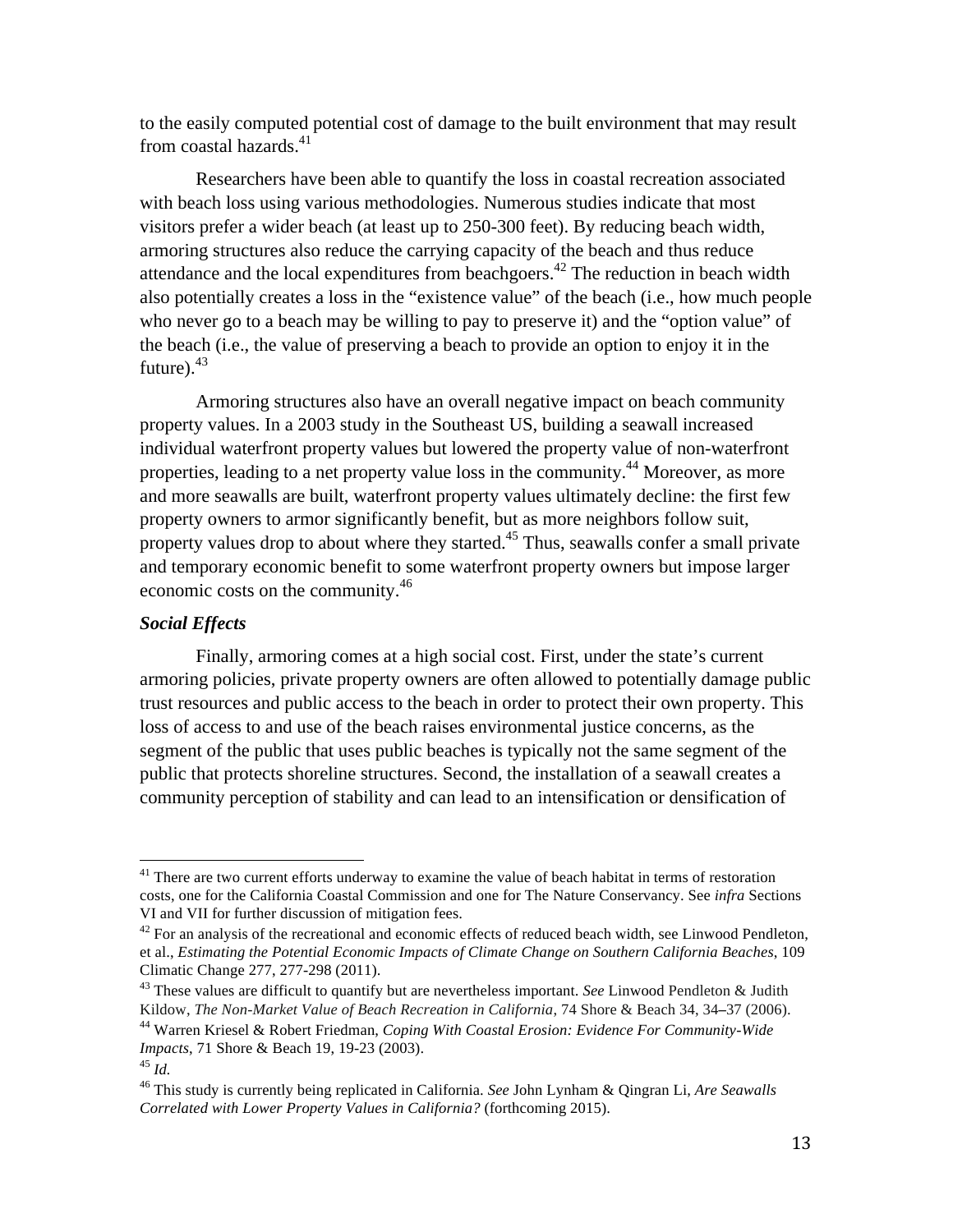coastal uses that are dependent on the seawall for protection.<sup>47</sup> Finally, permitting of armoring structures can be damaging to the social fabric of a community in the form of unforeseen and significant litigation costs, as neighbors fight neighbors over end effects of seawalls.<sup>48</sup> These armoring impacts are significant on a broader scale because social cohesion and social capital are a vital part of community resilience.<sup>49</sup>

#### **IV. What are the non-armoring responses to sea level rise?**

Potential responses to sea level rise generally fall into three categories: protection (e.g., armoring structures), accommodation (e.g. elevating structures above inundation levels), and retreat (e.g. prohibiting or relocating development and infrastructure).<sup>50</sup> Of these, retreat strategies promote the ability of natural systems (e.g., beaches, dunes, wetlands) to respond to sea level rise and migrate landward, ensuring their survival. In turn, these systems provide co-benefits for coastal communities: coastal ecosystems can serve as protective buffers against sea level rise and storm events while continuing to provide access, recreation opportunities and other social benefits. For example, the value

*Rolling Easements* at 167 (June 2011), *available at*

 $47$  Some proposed seawalls would protect not only older homes, but also new homes, which were permitted only on the condition that no future seawall would be necessary to protect them. These seawalls not only flout the prohibitions in Coastal Act § 30253, but also encourage future risky coastal development as new homebuilders reap the protective benefits of seawall applications from older homes. *See* Cal. Coastal Comm'n, Staff Report, Th17a (App. No. 4-12-043) at 3 (Dec. 11, 2014) [hereinafter Coastal Comm'n Broad Beach Staff Report] *available at* http://documents.coastal.ca.gov/reports/2014/12/Th17a-12- 2014.pdf.

<sup>&</sup>lt;sup>48</sup> For example, Nantucket is now totally divided over this issue, portending future conflicts around the nation as sea levels rise and storms become increasingly damaging. *See, e.g.*, David Abel, *Homeowners Battle Erosion, Neighbors On Nantucket: Critics Call System of Tubes and Trenches a Threat to Island's Topography*, The Boston Globe, Sep. 19, 2014, http://www.bostonglobe.com/metro/2014/09/28/battleover-bluff-nantucket/L41admApMtz3ZGqsO8XlTI/story.html.

 $49$  A major survey conducted by the Associated Press-NORC Center for Public Affairs Research after Superstorm Sandy to learn how neighborhood characteristics and social factors related to recovery and resilience showed that the level of trust in a community was an important signal of resilience and rebuilding. *See Resilience in the Wake of Superstorm Sandy* (June 2013), *available at* 

http://www.apnorc.org/PDFs/Resilience%20in%20Superstorm%20Sandy/AP\_NORC\_Resilience%20in%2 0the%20Wake%20of%20Superstorm%20Sandy-FINAL\_fxd.pdf. These findings support "extant literature . . . that factors such as social network connectedness, social cohesion, trust, and community bonds facilitate social interaction and information exchange. This reservoir of social resources can then be drawn upon in the event of a disaster." *Id.*

<sup>50</sup> *See* Megan M. Herzog & Sean Hecht, *Combatting Sea-Level Rise in Southern California: How Local Governments Can Seize Adaptation Opportunities while Minimizing Legal Risk*, 19 Hastings W.-Nw. J. Envtl. L. & Pol'y 463, 558-59 (2013). For a complete discussion on the non-armoring tools and strategies available to local governments to respond to sea level rise, *see* Jessica Grannis, *Adaptation Tool Kit: Sea Level Rise And Coastal Land Use*, Georgetown Climate Center (Oct. 2011); For a more thorough discussion of nature-based solutions and managed retreat, see James G. Titus,

http://www2.epa.gov/sites/production/files/documents/rollingeasementsprimer.pdf.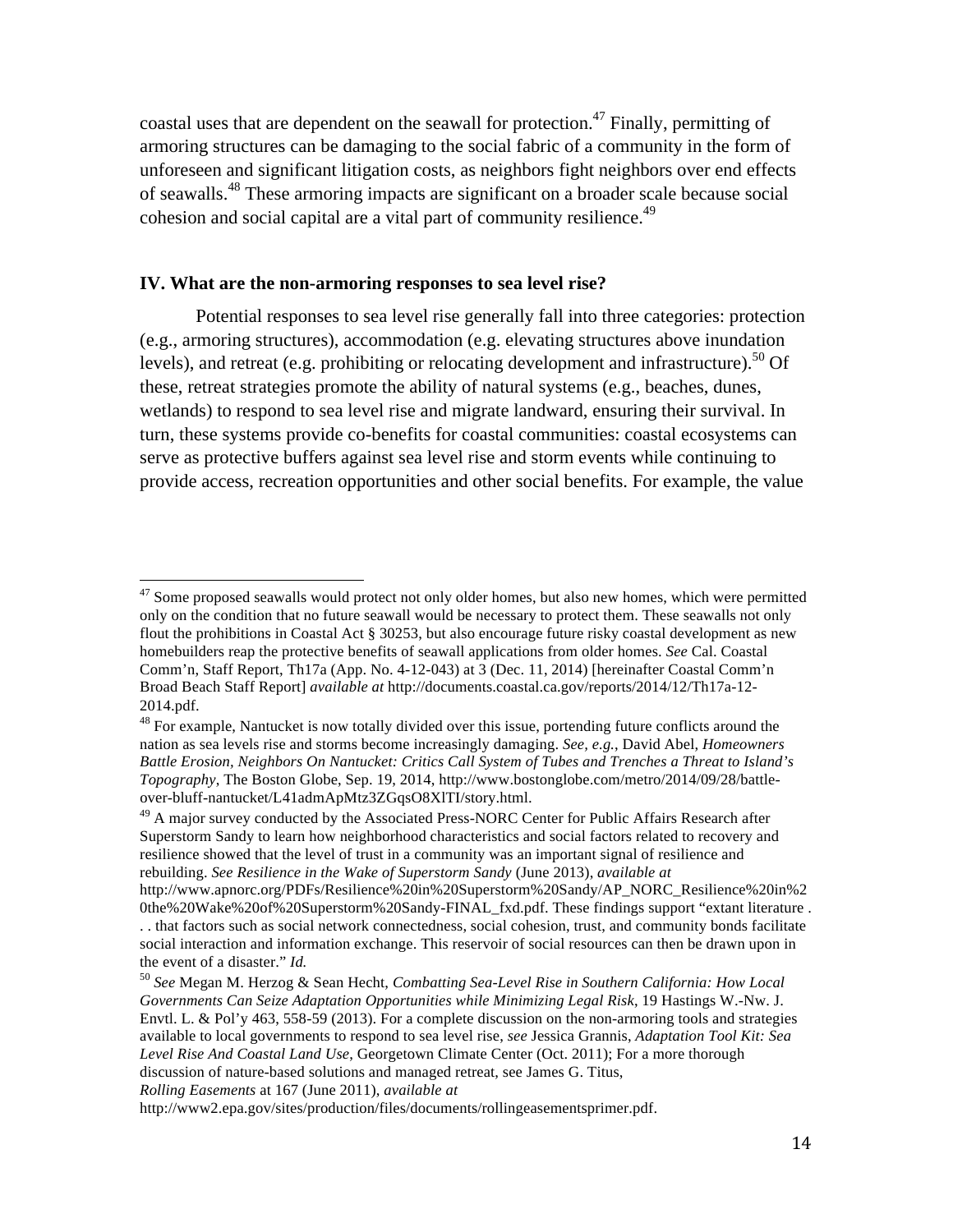of wetlands in protecting coastal communities against floods globally has been estimated at  $$6,923$  per hectare per year.<sup>51</sup>

In addition to retreat strategies, "living shoreline" adaptation approaches have been gaining popularity. Living shorelines substitute natural vegetation for hard armoring structures, relying on "natural methods for shoreline erosion control that do not sever existing connections between riparian, intertidal, estuarine and aquatic areas essential for water quality, ecosystem services, and habitat values."<sup>52</sup> While some limited use of structural materials may be necessary, it is important to minimize or avoid these stabilization structures; otherwise, traditional erosion control structures can be misleadingly dubbed "living" simply because they contain a vegetative component. In California, the Department of Parks and Recreation has shown that stabilizing shorelines with methods such as vegetating dunes can be effective in protecting some coastal parks.<sup>53</sup> However, as with beach nourishment,<sup>54</sup> it is not effective in areas subject to highenergy wave action, as experienced along much of California's ocean coastline.<sup>55</sup> Thus, in many places in California, there will be few natural protective infrastructure options; in these areas, selective, thoughtful relocation will be the only "soft" alternative. For these reasons, it is critical to assess the coastal protection services provided by coastal habitats on a site-specific basis and to employ site-specific strategies in a way that improves overall coastal resilience.

<sup>51</sup> *Managing the Risks of Extreme Events and Disasters to Advance Climate Change Adaptation* (Christopher B. Field et al. eds., Cambridge: Cambridge University Press, 2012).

<sup>52</sup> Orrin H. Pilkey et al., *Rethinking Living Shorelines*, Program for the Study of Developed Shorelines, Western Carolina University, 3 (March 1, 2012). For example, The San Francisco Bay Living Shorelines Project involves using structural and organic materials to reinforce the shoreline, minimize coastal erosion, and maintain coastal processes while protecting, restoring, enhancing, and creating natural habitat for fish and aquatic plants and wildlife. *See San Francisco Bay Living Shorelines Project*,

http://www.sfbaylivingshorelines.org/sf\_shorelines\_about.html. 53 Ellen Hanak & Georgina Moreno, *California Coastal Management with a Changing Climate*, Public Policy Institute of California, 11-12 (2008), *available at* 

http://www.ppic.org/content/pubs/report/R\_1108GMR.pdf.

<sup>&</sup>lt;sup>54</sup> While beach nourishment – the process of trucking or pumping sand onto eroding beaches – is appropriate in some circumstances, its performance in the face of sea level rise and storms is uncertain. Even with groins to help keep the sand in place, maintaining beach width on California's eroding beaches will require continued costly upkeep and delivery of sand. Robert S. Young, *A Broad Perspective on the Impacts of Seawalls on Beaches from a Scientific and Regulatory Perspective with Implications for the Southampton Town Trustees' Coastal Easement*, Program for the Study of Developed Shorelines, 14 (July 2011); *see also* U.S. Army Corps of Engineers et al., *Draft Coastal Regional Sediment Management Plan for the Santa Cruz Littoral Cell*, Coastal Sediment Management Workgroup (Apr. 2015), *available at* http://www.dbw.ca.gov/csmw/pdf/Santa\_Cruz\_Littoral\_Cell\_CRSMP\_Draft\_8April2015.pdf. Finally, the choice of where to source the sand and whether the sand grains are similar to and will provide the equivalent ecological function as the native sand is a matter of substantial debate. *See, e.g.*, Coastal Comm'n Broad Beach Staff Report, *supra* note 47.<br><sup>55</sup> Hanak & Moreno, *supra* note 53, at 11-12. Coastal habitat restoration may provide superior wave

protection by diffusing wave energy rather than absorbing it, as hard armoring structures do, but the protection is most effective in bays or estuaries where waves are smaller. *Id.*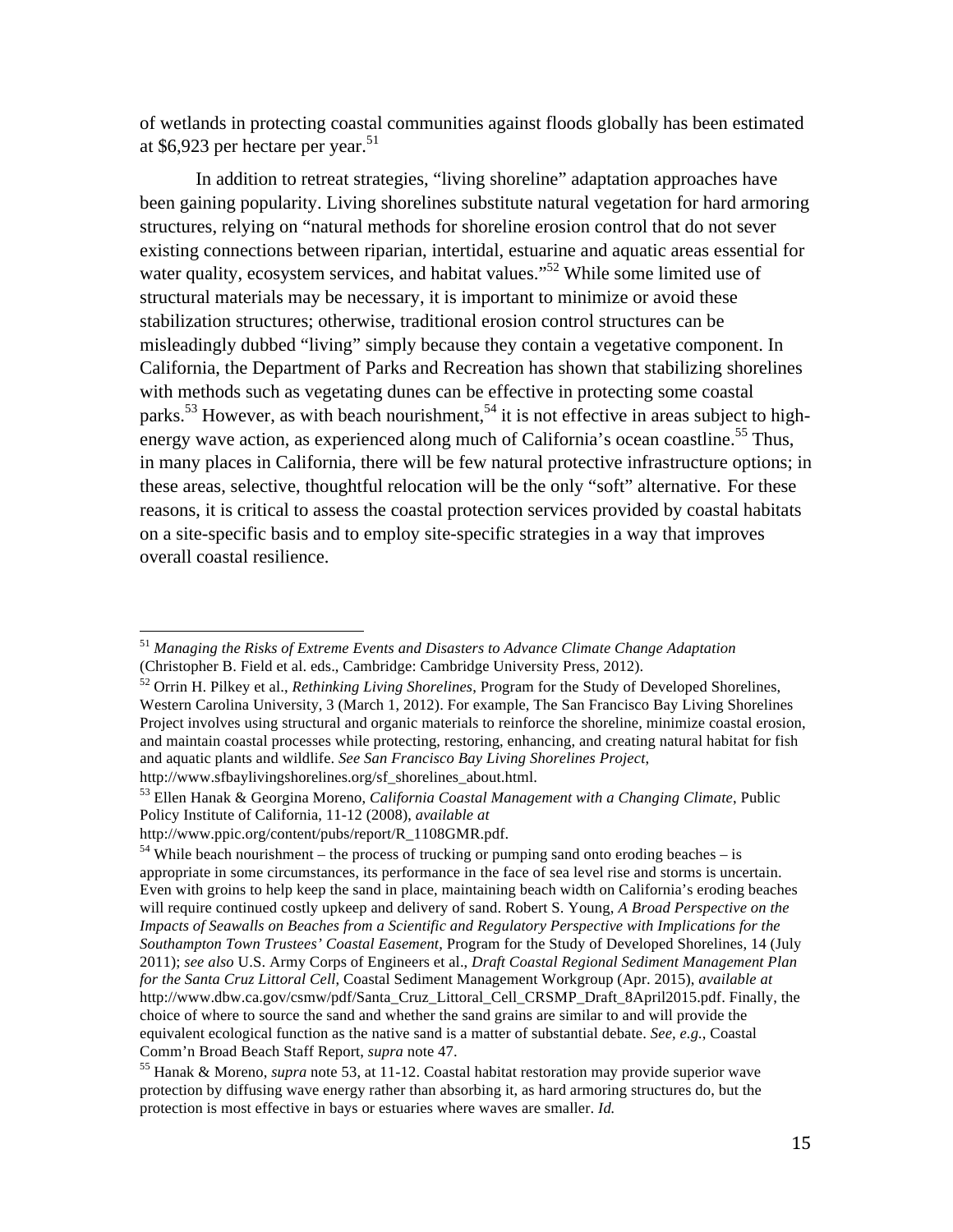#### **V. How does California currently regulate and manage coastal armoring?**

Armoring decisions along the California open coast – as distinct from those in San Francisco Bay<sup>56</sup> – are governed primarily by the state Constitution, the California Coastal Act, and additional portions of the Public Resources Code that address development on state tidelands and submerged lands. The Coastal Commission, local governments, and State Lands Commission carry out these laws.

This Section first explains the Coastal Commission's authority to regulate armoring and how and when this planning and regulatory authority is transferred to local governments. Then, it examines the State Lands Commission's role and the role of other public agencies in shaping armoring decisions as trustees or managers of land and infrastructure. Finally, part B of this Section provides an overview of the most relevant laws and policies that govern coastal armoring decisions.

#### *A) Key Decision-Makers*

#### *Roles of the California Coastal Commission and Local Governments*

Enacted by the state legislature in 1976, the California Coastal Act establishes a comprehensive framework for planning and regulation of land and water uses, including armoring, along the coast. Within this framework, local governments are encouraged to use their authority to regulate land use to guide development, consistent with state policies provided in Chapter 3 of the Act. The Coastal Commission is charged with protecting and advancing statewide interests, also in accordance with Chapter 3, using a combination of planning, oversight, and regulatory authorities. (Chapter 3 policies addressing armoring are discussed in detail below.)

Local Coastal Programs (LCPs) are the principal means by which local governments, working in conjunction with the Coastal Commission, implement the Coastal Act. An LCP is a combination of land use plans, maps, and zoning ordinances that determine how the Coastal Act will be applied to specific instances of coastal development.<sup>57</sup> Each local government is charged with developing one or more LCPs for areas of the coastal zone within its jurisdiction, and amending or updating those LCPs as circumstances change.58 The Coastal Commission is to review each proposed LCP and, as appropriate, certify it once the LCP is found to be consistent with the Coastal Act.<sup>59</sup> Upon certification, authority to regulate coastal development – exercised through

<sup>56</sup> Because the challenges posed by sea level rise in San Francisco Bay are distinct from those facing the open coast, they are not specifically addressed by this paper. Armoring decisions along San Francisco Bay are separately administered pursuant to the McAteer-Petris Act and the San Francisco Bay Plan. McAteer-Petris Act, Cal. Gov't Code §§ 66600–66661 (West 2015); S.F. Bay Conservation and Dev. Comm'n, S.F. Bay Plan, *available at* http://www.bcdc.ca.gov/laws\_plans/plans/sfbay\_plan.shtml. 57 *See* Cal. Pub. Res. Code § 30108.6.

<sup>58</sup> *See id.* §§ 30500–30525.

<sup>59</sup> *See id.* § 30512.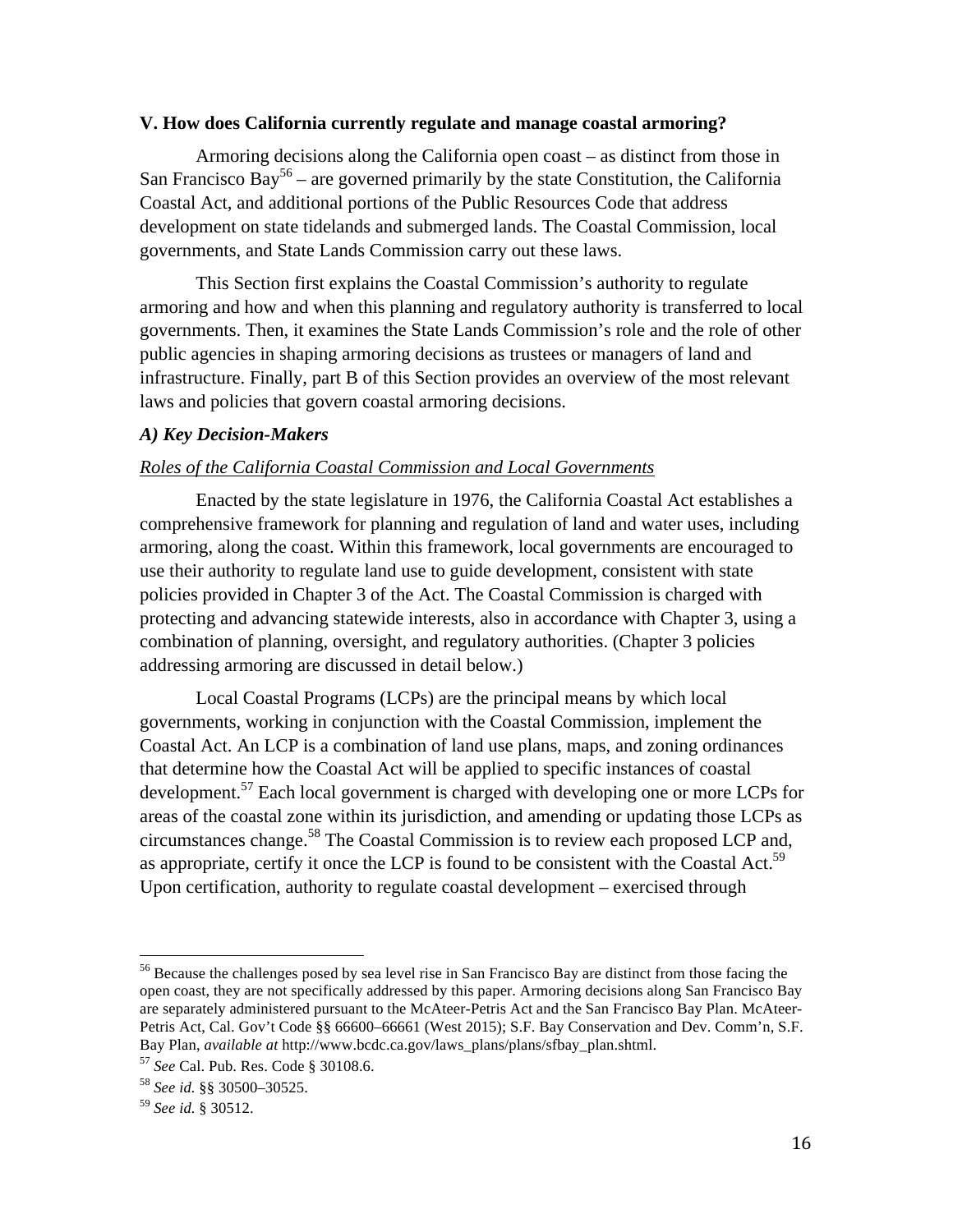issuance of coastal development permits (CDPs) – in the LCP area is transferred from the Coastal Commission to the local government.<sup>60</sup>

This transfer of permitting authority gives local governments authority to regulate many proposed emergency and permanent armoring projects. However, the Coastal Commission retains its "original" jurisdiction to regulate development in areas that lack LCPs.<sup>61</sup> The Coastal Commission also retains original regulatory jurisdiction over proposed development on tidelands, submerged lands, public trust lands, and certain other areas within a specific distance of the shore, as well as over most major public works projects.<sup>62</sup> Finally, the Coastal Commission has appellate jurisdiction over particular local government decisions, including approvals of development between the sea and the first public road paralleling the sea.<sup>63</sup> In light of these authorities, the Coastal Commission often exercises either original regulatory or appellate jurisdiction over applications for permits to develop armoring structures.<sup>64</sup>

#### *Role of the State Lands Commission*

The State Lands Commission administers state-owned land below the mean high tide line, including state tidelands and submerged lands, which it holds for the benefit of the state's citizens and in keeping with the public trust.<sup>65</sup> The State Lands Commission's responsibilities include identifying the location of the mean high tide line for purposes of determining the extent of state ownership and protecting the public trust lands within its jurisdiction.<sup>66</sup>

<sup>60</sup> *See id.* § 30600.

<sup>61</sup> *See id.* §§ 30519, 30601.

<sup>62</sup> *See id.* §§ 30519, 30600–01. 63 *Id.* § 30603(a).

 $64$  However, which legal standards apply to coastal armoring applications depends on where the armoring structure is located and whether the jurisdiction in which the property is located has a certified LCP. For permits over which the Coastal Commission has original or appellate jurisdiction, the Coastal Commission applies the standards established in the certified LCP and the public access policies of the Coastal Act. *See* Cal. Pub. Res. Code § 30603(b). For permits in areas with no certified LCPs, the Coastal Commission applies the standards and policies set forth in the Coastal Act. *See id.* at § 30604(a). Because most public and private property within the coastal zone is managed under LCPs, LCPs policies have significant impacts on land use decisions.

<sup>65</sup> *See* Cal. Const., art. X, § 3; Cal. Civ. Code § 670; Cal. Pub. Res. Code § 6301. For more general information about the State Lands Commission's jurisdiction, *see*

http://www.slc.ca.gov/About\_The\_CSLC/About\_The\_CSLC\_Home\_Page.html.

<sup>66</sup> Cal. Pub. Res. Code § 6009.1. State Lands' must administer its public trust lands solely in the interest of the public and must take reasonable steps to "take and keep control of and to preserve the trust property[,] . . . to enforce claims that are part of the trust property . . . [and] to defend actions that may result in a loss to the trust." *Id.* To that end, State Lands can cause the removal of seawalls on ungranted state lands. *See id.* §§ 6216.1, 6302, & 6312. State Lands also has oversight responsibility for tidelands or submerged lands that have been granted to local jurisdictions to ensure that the uses of those lands are consistent with the public trust. *Shoreline Protective Structures*, Staff Report to the California State Lands Comm'n, 12 (2001) [hereinafter *State Lands Armoring Report*], *available at*

http://www.slc.ca.gov/Reports/Shoreline\_Protective\_Structures/Shoreline\_Protective\_Structures\_Report.pd f.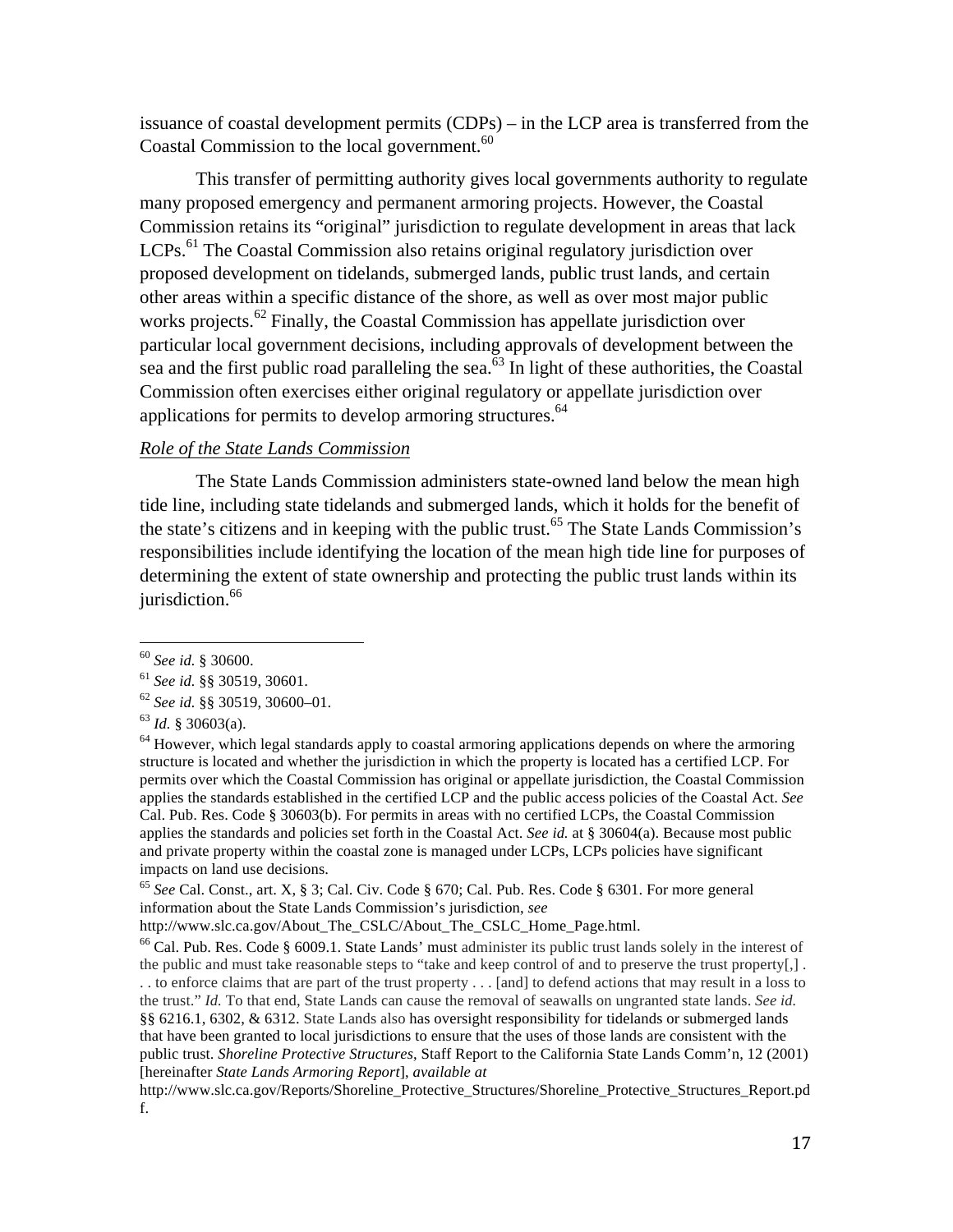Pursuant to the Public Resources Code, the State Lands Commission must issue a lease prior to the development of armoring structures on tidelands or submerged lands that are under state ownership and control.<sup>67</sup> State Lands may also review permit applications submitted to the Coastal Commission for armoring structures that may encroach on those lands.<sup>68</sup> As discussed below and in Section VII, State Lands Commission lease conditions and permit review procedures can be important tools for protecting tidelands and submerged lands – and the broad range of benefits these public trust resources provide for current and future generations – from unnecessary impacts of coastal armoring.

#### *Roles of Other Public Agencies*

Other state agencies, such as the State Coastal Conservancy<sup>69</sup> and the Department of Parks and Recreation,<sup>70</sup> may play potentially significant roles in armoring decisions as trustees and managers of coastal resources.<sup>71</sup> Perhaps most importantly, Caltrans, which plans, develops, and manages many of the state's roads, makes significant capital investments with public funds and can influence the need for and use of coastal armoring in a wide array of circumstances.<sup>72</sup>

### *B) Key Laws that Govern or Affect Coastal Armoring Decisions*

The California Coastal Act is the primary law regulating armoring. It not only establishes the overall framework for regulating coastal development, but it also contains substantive policies that directly address coastal armoring. Applicable law can also be found in:

- Local planning documents and implementing zoning ordinances,
- Public Resources Code provisions governing development on state tidelands and submerged lands,
- The common law public trust doctrine,
- State constitutional provisions protecting public access to tidelands, and protecting private property rights,
- The California Environmental Quality Act (CEQA), and

<sup>&</sup>lt;sup>67</sup> Cal. Pub. Res. Code § 6224.3(a) and (g); *see also* Cal. Pub. Res. Code §§ 6216, 6501.1, 6321, 6327. <sup>68</sup> Letter from Charles Warren, Exec. Officer, State Lands Comm'n, to Peter Douglas, Exec. Director,

Coastal Comm'n (Aug. 12, 1993) (outlining the agreed upon process to improve coordination between the Coastal Commission and State Lands Commission) (on file with author); *State Lands Armoring Report*, *supra* note 66, at 16.

 $69$  The Conservancy purchases property or property interests to meet the policies and objectives of the Coastal Act. *See* Cal. Pub. Res. Code §§ 31104.1; 31105.

 $70$  The Department of Parks and Recreation and the State Parks Commission also manage important coastal resources, including near-shore marine reserves and many state beaches and coastal state parks. *See* Cal. Pub. Res Code §§ 501, 530.

 $<sup>71</sup>$  In addition, the Ocean Protection Council could play an important role in coordinating all of the state</sup> coastal and ocean management agencies coastal adaptation efforts and policy development that does not depend so much on coastal armoring. *See* Cal. Pub. Res Code §§ 35500–35650.

<sup>72</sup> *See* Caldwell and Segal, *supra* note 31, at 545 n.63.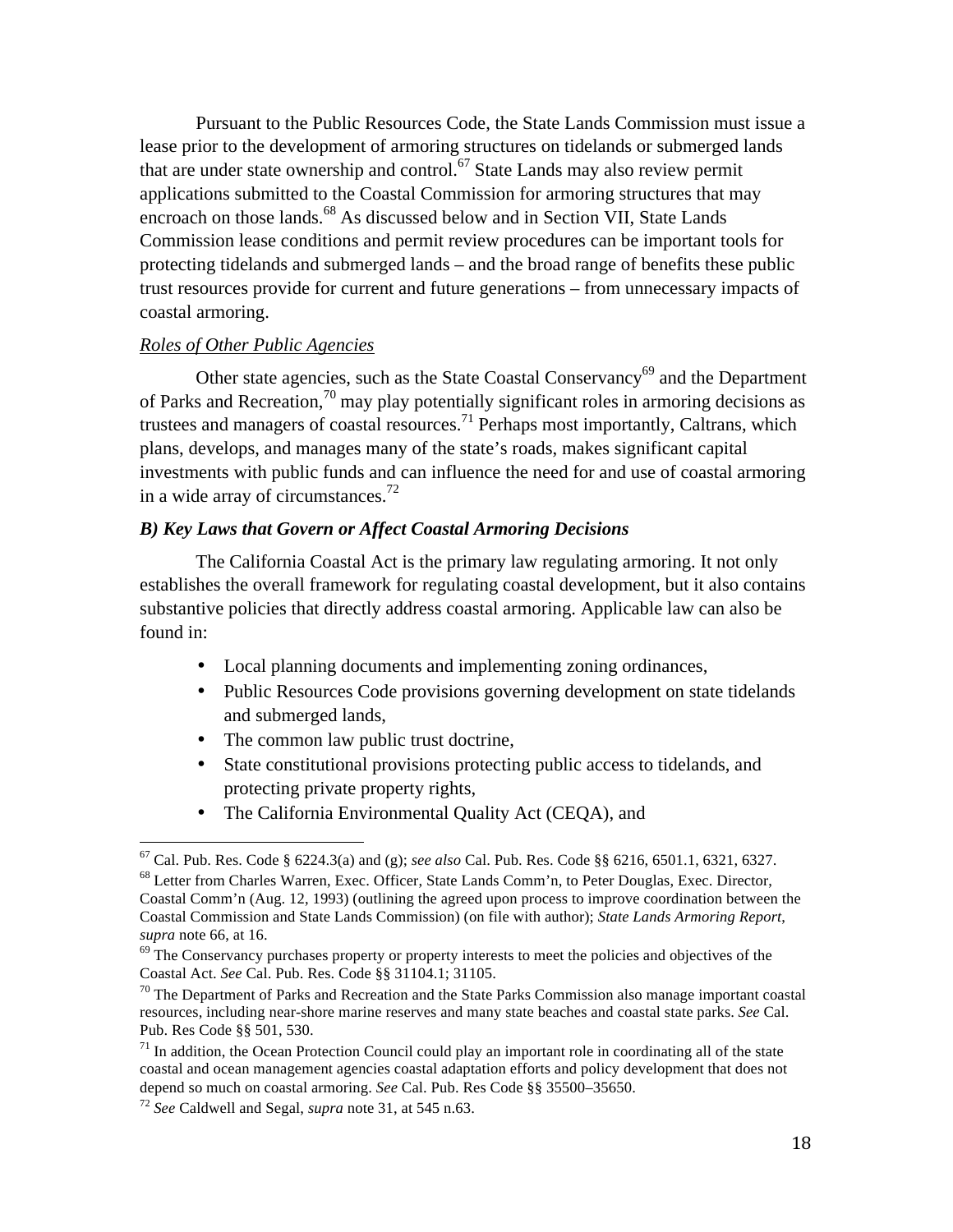• State and federal insurance regulation and disaster relief laws.<sup>73</sup>

These laws are discussed more fully below.

#### *Coastal Act*

 The Coastal Act establishes statewide coastal management goals of protecting public access, recreational opportunities, natural resources, and coastal scenic and aesthetic qualities, "consistent with the … constitutionally protected rights of private property owners."<sup>74</sup> These goals are an important backdrop for the two Coastal Act policies that expressly address coastal armoring, which can be jointly summarized as allowing armoring structures if existing coastal development is in jeopardy of being lost to erosion and if certain conditions are met.<sup>75</sup>

The Coastal Commission must liberally construe and further the objectives of the Coastal Act.<sup>76</sup> This includes complying with state Constitutional and Coastal Act provisions to protect and maximize the public's right to access and enjoy the coast.<sup>77</sup> The Coastal Act also charges the Coastal Commission with protecting and enhancing coastal resources, ensuring balanced resource use, ensuring priority of coastal-dependent uses (which excludes residential uses), and encouraging coordinated planning.<sup>78</sup> Specifically, the purposes of the Coastal Act are to:

> (a) Protect, maintain, and, where feasible, enhance and restore the overall quality of the coastal zone environment and its natural and artificial resources.

(b) Assure orderly, balanced utilization and conservation of coastal zone resources taking into account the social and economic needs of the people of the state.

(c) Maximize public access to and along the coast and maximize public recreational opportunities in the coastal zone consistent with sound resources conservation principles and constitutionally protected rights of private property owners.

(d) Assure priority for coastal-dependent and coastalrelated development over other development on the coast.

<sup>73</sup> For further discussion on state and federal insurance regulation and disaster relief, *see infra* Section VI.

<sup>74</sup> Cal. Pub. Res. Code § 30210.

<sup>&</sup>lt;sup>75</sup> See id. §§ 30235, 30253.<br><sup>76</sup> The Coastal Act is to be liberally construed to achieve the purposes of the Act. Cal. Pub. Res. Code § 30009.

<sup>77</sup> *See* Cal. Const. art. X, § 4.; Cal. Pub. Res. Code § 30001.5(c). 78 Cal. Pub. Res. Code § 30001.5.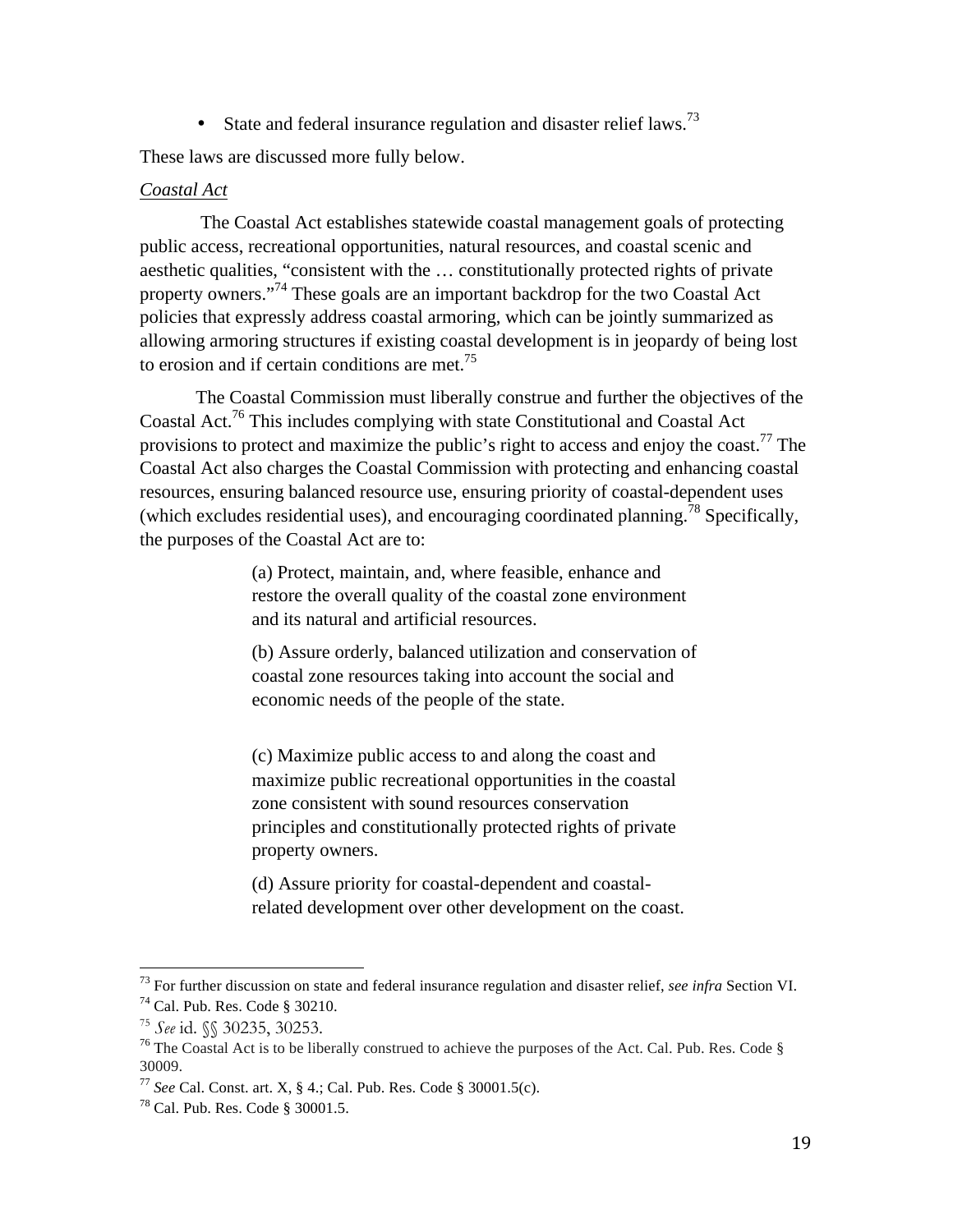(e) Encourage state and local initiatives and cooperation in preparing procedures to implement coordinated planning and development for mutually beneficial uses, including educational uses, in the coastal zone.<sup>79</sup>

The California legislature also recognizes that the scenic and visual qualities of coastal areas are an important public resource and requires the Coastal Commission to protect them, requiring that: "Permitted development shall be sited and designed to protect views to and along the ocean and scenic coastal areas, to minimize the alteration of natural land forms, to be visually compatible with the character of surrounding areas, and, where feasible, to restore and enhance visual quality in visually degraded areas."80

The purposes of the Coastal Act and the objectives outlined above should be considered when analyzing the two main provisions in the Coastal Act that govern open coast shoreline armoring permitting in California, Sections 30253 and 30235. Section 30253 prohibits *new* development if it would require a coastal armoring structure. Section 30253 specifically states:

New development shall do all of the following:

(a) Minimize risks to life and property in areas of high geologic, flood, and fire hazard.

(b) Assure stability and structural integrity, and neither create nor contribute significantly to erosion, geologic instability, or destruction of the site or surrounding area or in any way require the construction of protective devices that would substantially alter natural landforms along bluffs and cliffs. $81$ 

However, Section 30235 provides that armoring structures shall be allowed to protect *existing* structures if certain use and design conditions are met. Section 30235 provides that:

> Revetments, breakwaters, groins, harbor channels, seawalls, cliff retaining walls, and other such construction that alters natural shoreline processes *shall* be permitted when required to serve coastal-dependent uses or to protect existing structures or public beaches in danger from erosion and when designed to eliminate or mitigate adverse impacts on local shoreline sand supply.<sup>82</sup>

<sup>79</sup> *Id.* § 30001.5. 80 *Id.*§ 30251.

<sup>81</sup> *Id.*§ 30253.

<sup>82</sup> *Id.*§ 30235 (emphasis added).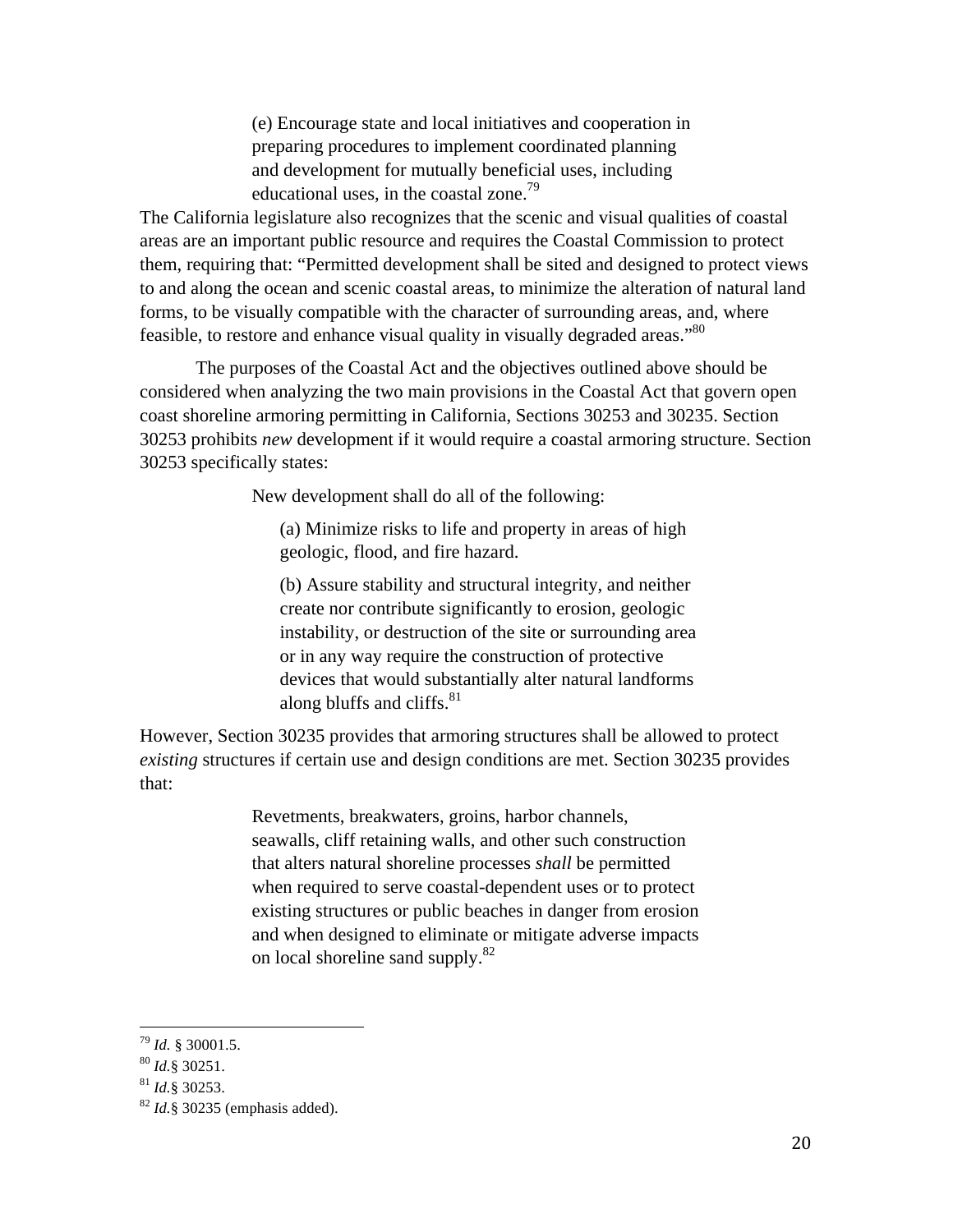The tension between preserving the natural environment and permitting shoreline armoring caused in part by Section 30235 has been exacerbated by the Coastal Commission's interpretation of what constitutes "existing development" vs. "new development." When read together, Coastal Act Sections 30253 and 30235 suggest that "existing development" refers to development that existed prior to the passage of the Coastal Act in 1977. However, the Coastal Commission has instead often interpreted "existing" to mean structures that existed at the time the application for shoreline armoring was made. $83$  Consequently, the universe of development subject to "grandfathering" under Section 30235 was substantially expanded to include any shoreline development that the Coastal Commission had approved. While no consistent interpretation of "existing" has emerged, leading to continued regulatory uncertainty, the Coastal Commission's current practice of imposing a "no future armoring" condition upon newly proposed shoreline development helps to limit the number of properties eligible for armoring.  $84$ 

# *Local Plans and Ordinances*

Local governments can play a key role in in shaping shoreline policy and planning to avoid the need for armoring. In addition to LCPs, local governments develop planning documents such as general plans, capital improvement plans, and hazard mitigation plans, which can enhance community resilience by guiding how a community prepares for and responds to sea level rise.<sup>85</sup> For example, general plans that include information and provisions regarding non-armoring sea level rise adaptation strategies can help to shape land-use decisions. Similarly, the implementing zoning ordinances of general plans and LCPs can contain specific adaptation strategies. These can include increased setbacks for new development, changes to local zoning which restrict certain development, requiring new structures to be elevated, facilitation of managed retreat for existing development, and preserving undeveloped lands to allow for retreat.<sup>86</sup> Many of these strategies are discussed in the recommendations Section below.

<sup>83</sup> *See* Herzog & Hecht, *supra* note 50.

 $84$  For a discussion of the controversy around armoring of post-Coastal Act structures, see Todd Cardiff, *Conflict in the California Coastal Act: Sand and Seawalls,* 38 Cal. W. L. Rev. 255 (2001). For an example of a "no future armoring" condition, see Cal. Coastal Comm'n, Staff Report W6A (App. No. 1-13-0990) at 7 (Feb. 2014) (application to build a new home in Humboldt County), *available at* http://documents.coastal.ca.gov/reports/2014/2/W6a-2-2014.pdf.

<sup>&</sup>lt;sup>85</sup> Incorporating sea level rise considerations into capital planning processes may help reduce the need for armoring to protect new infrastructure. *See, e.g.*, City and County of San Francisco, *Guidance for Incorporating Sea Level Rise in to Capital Planning in San Francisco: Assessing Vulnerability and Risk To Support Adaptation* (Sep. 2014), *available at*

http://www.acfloodcontrol.org/SFBayCHARG/pdf/sf\_slr\_guidance.pdf.

<sup>86</sup> For a more complete discussion of possible local government strategies to adapt to sea level rise, *see* Grannis, *supra* note 50; Herzog & Hecht, *supra* note 50; Michael Allan Wolf, *Strategies For Making Sea-Level Rise Adaptation Tools "Takings Proof,"* 28 J. Land Use & Envtl. L. 157 (2013); Christopher Serkin, *Passive Takings: The State's Affirmative Duty to Protect Property*, 113 Mich. L. Rev. 345 (2014).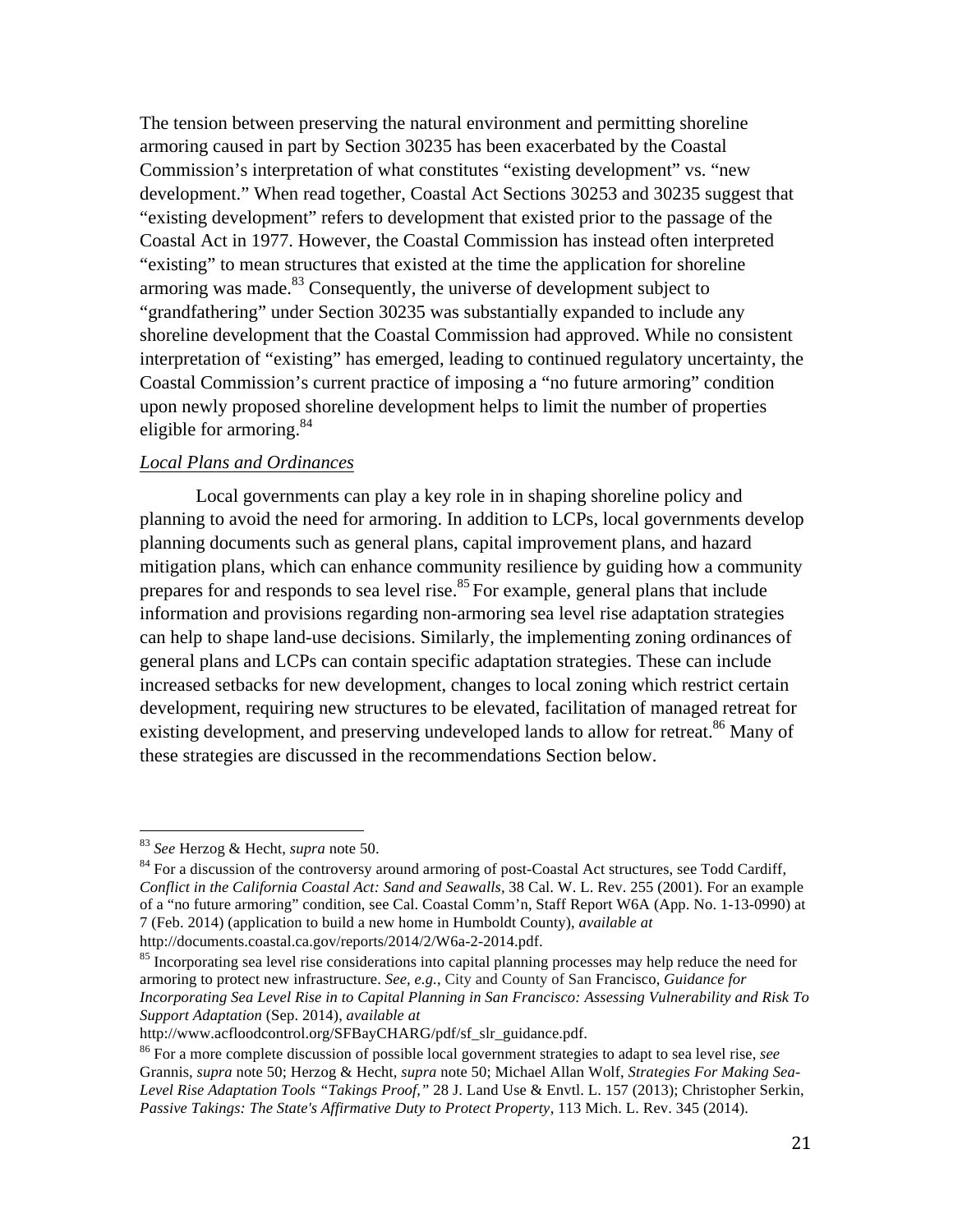#### *State Lands Laws*

As noted above, the State Lands Commission has the power to permit certain coastal property owners to construct armoring structures below the mean high tide line, so long as those structures "do not unreasonably interfere with the uses and purposes reserved to the people of the State."87 State law now affirmatively requires a lease for development of armoring structures on tidelands and submerged lands.<sup>88</sup> If an armoring structure is installed without the requisite lease or permit, the State Lands Commission has the authority to impose monetary penalties and to require that the violator remove the armoring structure at the violator's expense.<sup>89</sup>

The State Lands Commission also has the discretion to charge rent for those armoring structures.<sup>90</sup> Historically, the State Lands Commission waived rent for protective structure leases when it determined that a public benefit accrued from the armoring;  $91$  however, in the past several years, State Lands Commission has begun to charge rent.<sup>92</sup> Charging rent for armoring structures located on public trust lands has been met with resistance from affected agencies and landowners, in part because coastal rents can be expensive: state law currently allows rents to be based on nine percent of appraised land value.<sup>93</sup> Some coastal property owners have challenged the State Lands Commission's jurisdiction rather than pay rent for occupying property they believe they own in fee.<sup>94</sup>

In addition, charging rent or prohibiting armoring may be problematic for the State Lands Commission due to the ambulatory nature of the mean high tide line and the difficulty of determining whether a structure is in fact situated on state lands at any

<sup>87</sup> Cal. Pub. Res. Code § 6321. 88 *See id.* § 6224.3(a) and (g) (adopted 2012)

<sup>89</sup> *See id.* § 6224.3(b)(e)(f).

<sup>90</sup> *See id.* § 6321.2 (providing that the State Lands Commission *may* collect rents).

<sup>91</sup> *State Lands Armoring Report*, *supra* note 66, at 1. The alleged public benefits that the State Lands Commission has cited include: providing protection for public roads, highways and utilities, protecting the base of eroding coastal bluffs, and providing safety to the public by reducing the potential of bluff collapse. *Id.* at 13-14.

<sup>92</sup> *See, e.g.*, State Lands Comm'n, Revision of Rent Agreement, Item C 36 (December 2014) (Item C 36), *available at* http://archives.slc.ca.gov/Meeting\_Summaries/2014\_Documents/12-17- 14/Voting\_Record.htm.

<sup>93</sup> Cal. Code Regs, tit. 2, art. 2, § 2003(a); *State Lands Armoring Report*, *supra* note 66; Annual rents for protective structures can exceed \$4000. *Id.* at 2.

<sup>94</sup> *See, e.g.*, *Public Lands: State Lands Commission: Violations, Hearing on A.B. 2664 Before the Senate Committee on Natural Resources and Water*, 2009-2010 Leg., Reg. Sess. (Cal. 2010) (bill analysis noting that the "The State Lands Commission is consistently in litigation over cases that involve a person building a structure on state lands without proper authorization or violating an application if they did request permission"), *available at* http://www.leginfo.ca.gov/pub/09-10/bill/asm/ab\_2651-

<sup>2700/</sup>ab\_2664\_cfa\_20100607\_112708\_sen\_comm.html; *see also Public Lands: State Lands Commission: Violations, Hearing on A.B. 2082 Before the Assembly Committee on Judiciary*, 2011-2012 Leg., Reg. Sess. (Cal. 2012) (bill summary prepared by Anthony Lew and describing State Lands litigation around collecting rents), *available at* http://www.leginfo.ca.gov/pub/09-10/bill/asm/ab\_2651- 2700/ab\_2664\_cfa\_20100607\_112708\_sen\_comm.html.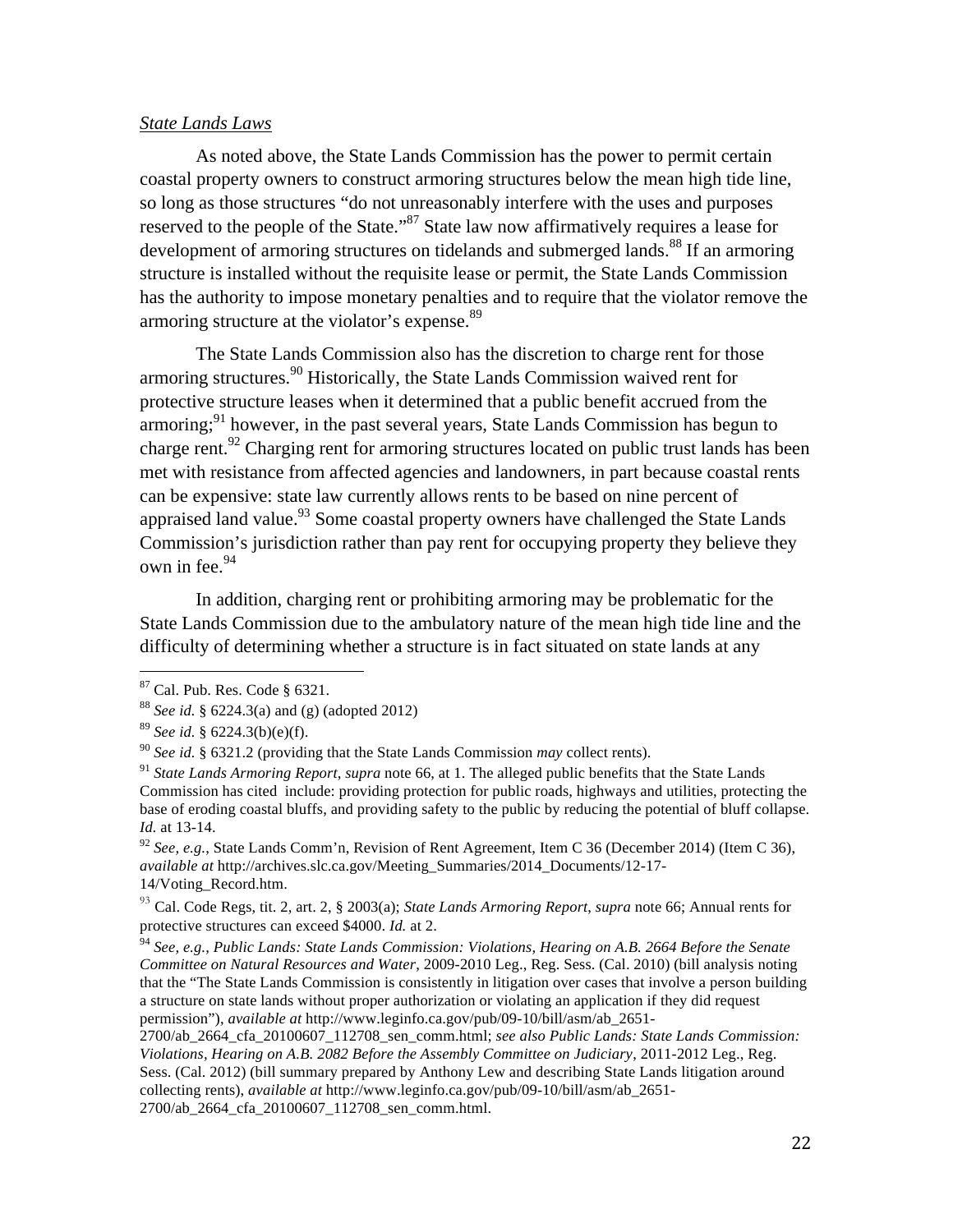particular time in a highly dynamic physical environment. Recently, the State Lands Commission has begun adding language to its title settlements and boundary line agreements to indicate that lands that are currently not part of the public trust, but may be inundated by sea level rise in the future, will be subject to a public trust easement.<sup>95</sup> To date, these agreements only cover around one percent of the coast.<sup>96</sup> In the absence of such agreements, the legal status of seawalls that were lawfully built on private property – but may now be located on public trust lands due to sea level rise and shoreline erosion – remains untested by California courts.

#### *Public Trust Doctrine*

The public trust doctrine requires that the state hold certain coastal resources in perpetual trust for the benefit of the public and that the state protect those resources. The public trust includes both submerged waters and the public beach below the mean high tide line.<sup>97</sup> California courts have interpreted the public trust broadly to include maintaining the ecological values of public lands and waters, fishing, public recreation, and the preservation of tidelands in their natural state.<sup>98</sup> The public trust doctrine thus provides an important basis to prohibit or otherwise regulate armoring structures that

E-mail from Jennifer Lucchesi, Exec. Officer of the State Lands Commission to Margaret Caldwell, Director of Stanford Law School's Environmental & Natural Resources Law and Policy Program (Dec. 8, 2014) (on file with authors). 96 *State Lands Armoring Report*, *supra* note 66, at 1, 13. The Report states that where the boundary is

uncertain, the project is often allowed to proceed without a permit: "Such projects are allowed to proceed with the caveat that *if the boundary is established and shows the improvements to be located on sovereign lands*, the private party will enter into a lease with the CSLC or remove the structure occupying state lands." The problem with this approach is that boundary determinations are expensive and time consuming, so enforcement may be challenging. *Id.* at 13.

<sup>&</sup>lt;sup>95</sup> Sample title settlement language:

The boundaries of lands freed of the Public Trust as established by, and conveyances made pursuant to, this Agreement are intended to be fixed and not subject to change by erosion, accretion, reliction or submergence, whether due to natural or artificial causes. However, should lands freed of the Public Trust become submerged or subject to the ebb and flow of the tide below the elevation of mean high water from waters of the San Francisco Bay, whether due to either erosion or sea level rise ("Inundation"), those lands, for so long as Inundation exists, shall be subject to the Public Trust easement; provided, however, that the Public Trust easement shall not attach unless and until Inundation has existed continuously for five years. Prior to the attachment of the Public Trust Easement, neither the Public Trust Easement nor the Commission shall prevent the right of the owner(s) of those lands to reclaim or otherwise restore them to their pre-Inundation condition so long as activities evidencing the exercise of such right (which may include the submittal of an application for a required permit) have commenced within one year of Inundation.

<sup>97</sup> *See, e.g.*, *City of Berkeley v. Superior Court*, 26 Cal. 3d 515, 521 (1980) ("When California was admitted to statehood in 1850, it succeeded to title in the tidelands within its borders not in its proprietary capacity but as trustee for the public.")

<sup>98</sup> *Nat'l Audubon Soc'y v. Superior Court*, 658 P.2d 709, 718-19 (Cal. 1983) (noting that California fulfills its public trust duties when it preserves trust lands "as open space, and as environments which provide food and habitat for birds and marine life").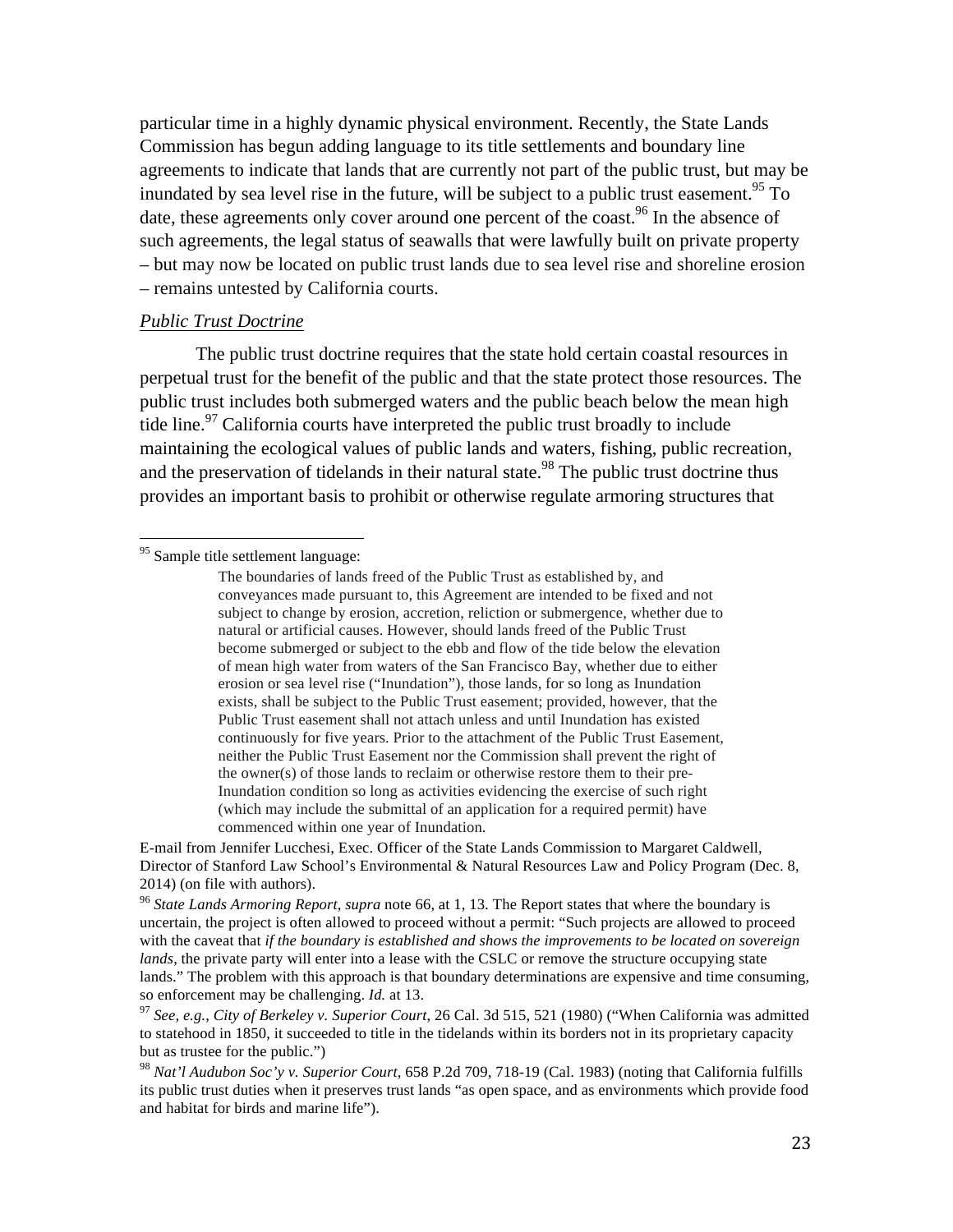would disrupt ecosystem function and/or encroach on public access or use of the tidelands or coastal waters.<sup>99</sup>

# *Balancing Public and Private Property Rights*

The Coastal Commission and other coastal managers must carry out their mandates consistent with statutory and constitutional parameters, including those related to the exercise and protection of private property rights.<sup>100</sup> The scope of private property rights thus plays an important role in any government efforts to formulate coherent shoreline armoring and managed retreat policies. Such private property rights include "acquiring, possessing, and protecting property, and pursuing and obtaining safety*,*  happiness, and privacy."<sup>101</sup> In addition, the takings clause of the 5th Amendment to the United States Constitution prohibits the taking of private property for public use without just compensation.<sup>102</sup> On the other hand, it is well settled that governments may place reasonable conditions on the use of property,  $103$  including, as the Coastal Act does, prohibiting seawalls for new development and requiring the presence of mitigating conditions for seawalls on existing development. The *Lynch* case, currently before the California Supreme Court, explores where the line between reasonable and unconstitutional mitigating conditions for seawalls should be drawn.<sup>104</sup> In addition, private property rights never include the right to create a nuisance.<sup>105</sup> Under California law, local governments have the authority to prevent and to abate nuisances; this includes the authority to declare armoring which encroaches on public land to be a public nuisance and to require its removal without providing just compensation.<sup>106</sup> Ultimately, in light of these Constitutional, statutory, and common law considerations, advocates have argued that the Coastal Commission, State Lands, and local governments can and should pursue other management options beyond armoring structures to adapt to sea level rise while still respecting the rights of property owners.

<sup>&</sup>lt;sup>99</sup> *Nat'l Audubon Soc'y*, 658 P.2d at 718–19.<br><sup>100</sup> For example, the Coastal Commission is instructed to maximize public access to, and recreational opportunities in, the coastal zone consistent with public safety needs and private property rights. Cal. Pub. Res. Code § 30210.

 $101$  Cal. Const., art. I, § 1.

<sup>102</sup> *Nollan v. Cal. Coastal Comm'n* (1987) 483 U.S. 825, 833-834 (*Nollan*).)

<sup>103</sup> *See id.*, *Dolan v. City of Tigard*, 512 U.S. 374 (1994); *Koontz v. St. Johns River Water Mgmt. Dist.*, 133 S. Ct. 2586 (U.S. 2013).

<sup>104</sup> *Lynch*, 229 Cal. App. 4th at 661-665.

<sup>105</sup> *See* Cal. Civ. Code § 3479 (defining nuisance); *see also* Aminzadeh, *supra* note 6, at 544-545 (noting that "a public nuisance can be found for activities that endanger public life or health, obstruct the free use of property, interfere with the enjoyment of life or property, or unlawfully obstruct the free passage or use of navigable waters.")

<sup>106</sup> *Scott v. City of Del Mar*, 58 Cal. App. 4th 1296, 1305-06 (1997) (holding that the city's removal of a seawall did not constitute inverse condemnation because the "legislature has the power to declare certain uses of property a nuisance and such use thereupon becomes a nuisance *per se.*") *See also* Cal. Pub. Res. Code § 30005 (providing that the Coastal Act does not limit a city or county's ability to declare, abate, or prohibit nuisances).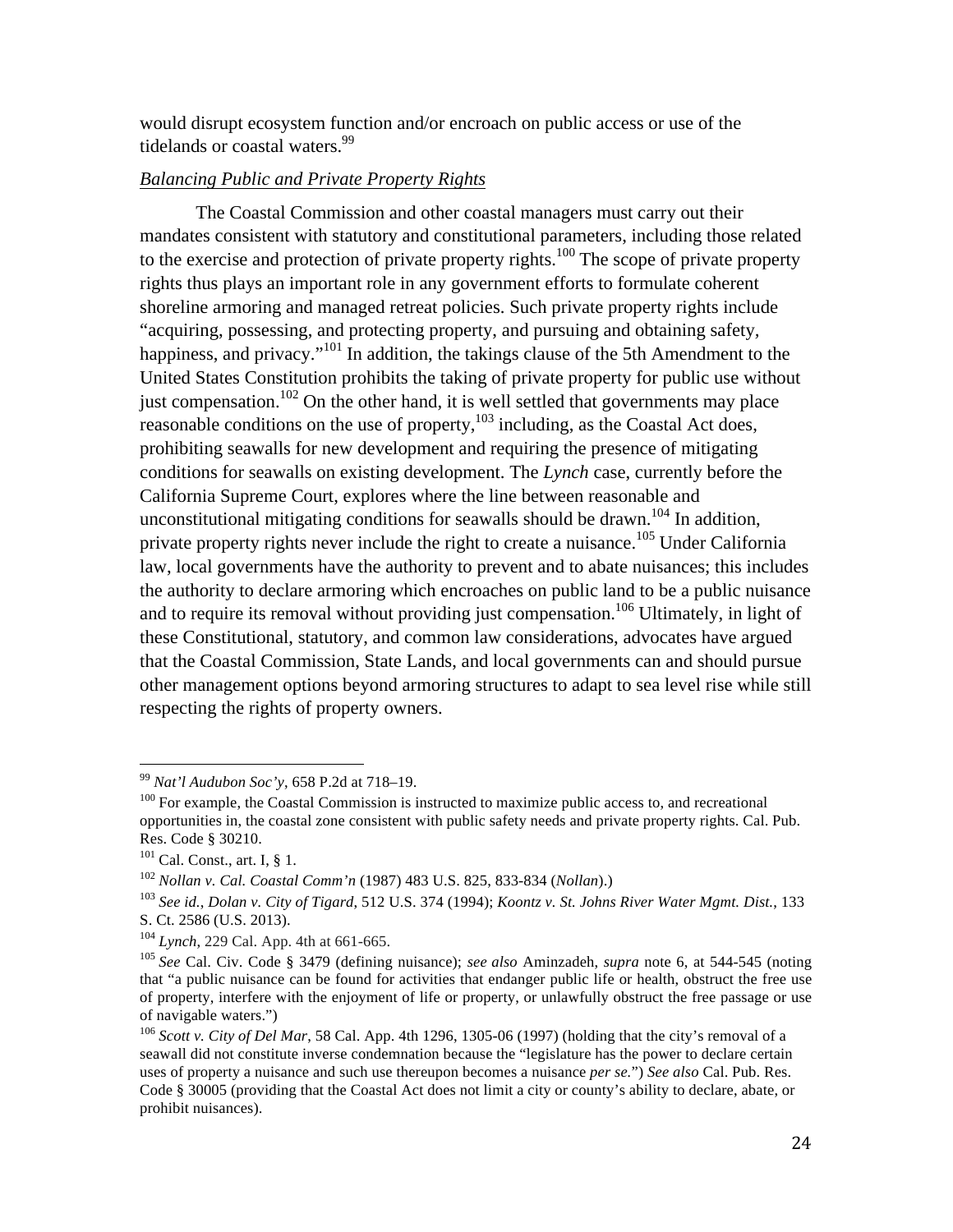#### *Environmental Impact Review*

Finally, state law requirements, such as those to assess and mitigate or avoid the environmental impact of any projects requiring state approval, provide an opportunity to shape armoring decisions along the open coast. Unfortunately, this process is being circumvented in some situations.

The California Environmental Quality Act (CEQA) requires state and local agencies to identify the significant environmental impacts of the projects they approve or undertake and avoid or mitigate those impacts, if feasible.<sup>107</sup> Shoreline armoring structures, given their potential for significant environmental effects, are typically reviewed under CEQA or a functionally equivalent environmental review process.<sup>108</sup> Environmental review is critical to identifying the effects of armoring structures on coastal resources and thinking through strategies and alternatives in order to avoid, reduce, or mitigate those impacts. However, because CEQA does not apply to "[s]pecific actions necessary to prevent or mitigate an emergency,"<sup>109</sup> many armoring structure applicants have circumvented this important substantive review process in two ways: 1) by applying for an emergency permit, or 2) by forming and applying for a seawall permit as a Geological Hazard Abatement District (GHAD),<sup>110</sup> under which improvement projects are classified as emergencies and exempted from CEQA review.

These issues – along with the other major concerns with California's approach to armoring – are analyzed in more detail in Section VI below. Section VII proposes recommendations – working both within the current legal framework and proposing legislative changes – to help address these challenges and reduce fortification of the open coast.

# **VI. What are the main concerns with California's current approach to regulating and managing coastal armoring?**

Despite a comprehensive and clear body of knowledge about the negative impacts of coastal armoring, provisions within the Coastal Act, as well as the Coastal Commission's and local governments' interpretation and application of those provisions, enable the continued armoring of the open coast. Local governments also lack the

 <sup>107</sup> Cal. Pub. Res. Code § 21002; *see also* Cal. Code Regs. tit. 14, §§ 15021(a)(2), 15092(b) (Westlaw 2015).

<sup>&</sup>lt;sup>108</sup> This takes the form of CEQA review by the State Lands Commission or a similar analysis by the Coastal Commission: The Coastal Commission's regulatory program pursuant to the Coastal Act has been certified by the Secretary of the Natural Resources Agency as the functional equivalent of an environmental impact report ("EIR") for compliance with CEQA. Cal. Pub. Res. Code § 21080.5; Cal. Code Regs. tit. 14,  $$15251(c).$ 

<sup>109</sup> Cal. Pub. Res. Code §§ 26559; 21080(b)(4).

<sup>&</sup>lt;sup>110</sup> A GHAD is an independent, state-level public agency that can construct "improvements" on public or private lands to prevent, mitigate, abate, or control a geologic hazard such as coastal erosion. Cal. Pub. Res. Code Ann. § 26580.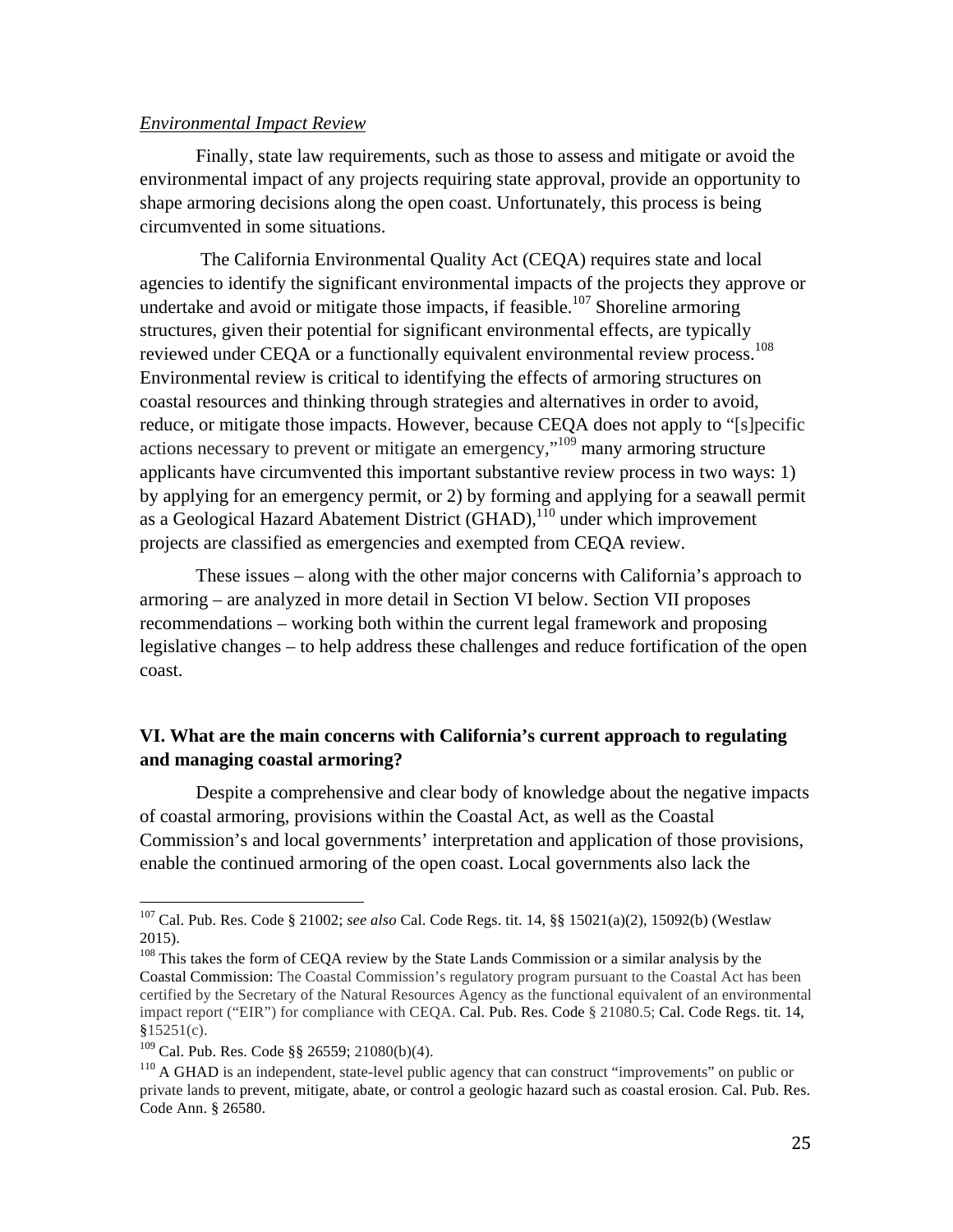financial, legal, and regulatory incentives from the Coastal Commission to update or certify their LCPs to include policies that address sea level rise and coastal hazards. As discussed below, the funding currently provided by the Ocean Protection Council to local governments to address sea level rise is likely on orders of magnitude too low. Compounding these issues, state and federal insurance and disaster relief policies fail to facilitate retreat and encourage redevelopment in hazardous areas. Finally, state entities continue to default to coastal armoring in the face of coastal hazards in spite of public trust obligations.

# *A. California's laws and policies and Coastal Commission practice facilitate coastal armoring*

Several aspects of California's regulatory and management approach enable the continued armoring of the coast, as a result of:

- Conflicts and scientific inaccuracy within the Coastal Act;
- The Coastal Commission's interpretation of Coastal Act provisions;
- The lack of review and frequent permanent extension of emergency permits;
- The lack of environmental review for certain armoring projects;
- The Coastal Commission's lack of sufficient enforcement authority to consistently deter and remediate unlawful armoring structures;
- Inconsistent and under-calculation of appropriate development setbacks in light of sea level rise;
- Inconsistent and under-calculation of mitigation fees; and
- Liberal redevelopment policies and nonconforming use policies that perpetuate the status quo and thwart managed retreat.

These issues are discussed in turn below.

#### *Conflicts and scientific inaccuracies within the Coastal Act*

As a threshold matter, the California Coastal Act Section 30235 providing that the Coastal Commission "shall" allow armoring for existing development has led to a proliferation of hard armoring structures.<sup>111</sup> In addition, Section 30235 contains an unsound scientific premise: it calls for allowing armoring "to protect existing structures or public beaches in danger from erosion," when in reality, armoring does not protect – and rather hastens the disappearance of – public beaches in danger of erosion.<sup>112</sup> In addition, armoring structures cannot be built in a way that eliminates all impacts.

 

<sup>&</sup>lt;sup>111</sup> *Id.* § 30235.<br><sup>112</sup> While it is true that groins can be used to trap sand to protect and enhance a particular stretch of beach, this beach enhancement will occur at the expense of downdrift beaches. Thus, the Legislature must take a broader view of the effects of armoring when re-examining this Section.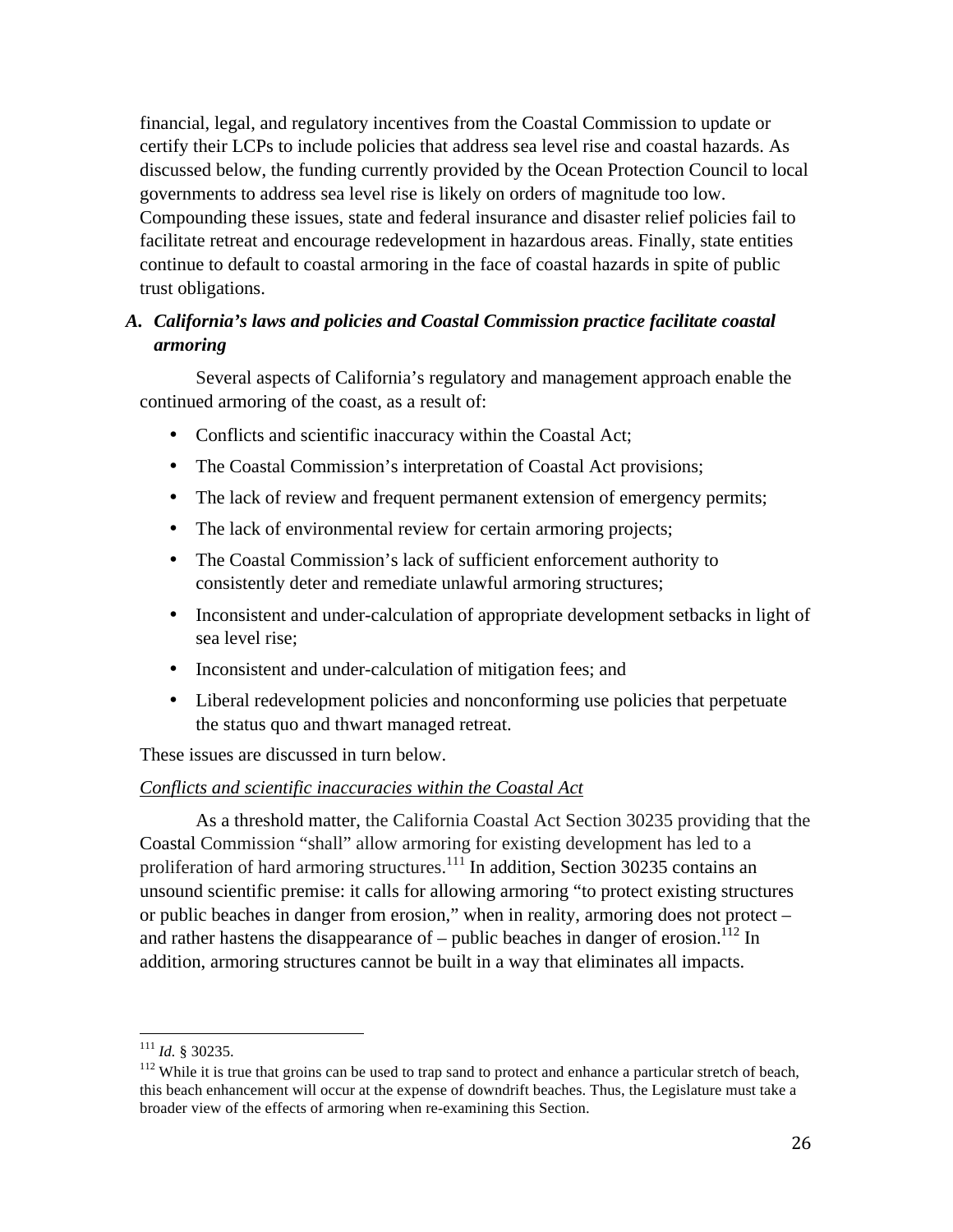Section 30235 is also problematic because it conflicts with other sections of the Coastal Act that call for protection of coastal resources, public access, and scenic views.<sup>113</sup> In particular, because armoring causes the disappearance of the beach in front of it, Section 30235 directly conflicts with Section 30211, which provides that development<sup>114</sup> "shall not" interfere with the public's right to access or use dry sandy or rocky beaches.<sup>115</sup> When policy conflicts such as these arise, Coastal Act Section 30007.5 provides that they should "be resolved in a manner which on balance is the *most protective* of significant coastal resources."<sup>116</sup> However, this conflict-resolving provision has not been utilized to restrict armoring, because the use of the word "shall" in Section 30235 has made the Coastal Commission hesitant to deny armoring permits. In particular, the use of the word "shall" gives the impression that this is a mandatory provision, which may therefore not be subject to the conflict-resolving provision in Section 30007.5. However, in *Sierra Club v. Cal. Coastal Comm'n*, the court found that Section 30233 – a similar "mandatory" policy which provides that the diking, dredging, and filling of coastal waters *shall* be permitted if certain conditions are met and shall be carried out to avoid significant disruption to the environment – was subject to the conflict-resolving provision because it conflicts with other policies in the Coastal Act.<sup>117</sup> The court held that Section 30233 must be interpreted in light of other provisions in the Act and that "literal construction should not prevail if it is contrary to the legislative intent apparent in the statute."  $118$  In this instance, the legislative intent apparent in the Coastal Act – that conflicts be resolved in a manner that is most protective of significant coastal resources and that areas of special biological significance be restored – supported the court's holding that the Coastal Commission could resolve the conflict in the manner most protective of coastal resources in the long term.<sup>119</sup> The Coastal Commission could point to the court's reasoning in *Sierra Club* to support future decisions to prohibit armoring where armoring would undermine the Coastal Act's prohibition on interfering with the public's right to access or use dry sandy or rocky beaches.<sup>120</sup>

<sup>&</sup>lt;sup>113</sup> *See* Cal. Pub. Res. Code § 30200(a) (incorporating by reference the coastal resource protection policies of § 30001.5); *see also id.* § 30251. For example, armoring structures that are not visually compatible with the character of the surrounding area – or armoring applications that do not consider feasible alternatives to armoring in order to minimize the alteration of natural landforms – are inconsistent with Section 30251.<br><sup>114</sup> "Development" includes armoring structures. *See* Cal. Pub. Res. Code § 30106.<br><sup>115</sup> *Id.* § 30211.

<sup>116</sup> *Id.* § 30007.5 (emphasis added); *see also id.* § 30200(b) (further providing that where "the commission or any local government in implementing the provisions of this division identifies a conflict between the policies of [chapter 3], Section 30007.5 shall be utilized to resolve the conflict . . . .")

<sup>117</sup> *See Sierra Club v. Cal. Coastal Comm'n*, 19 Cal. App. 4th 547, 561-562 (1993) (emphasis added). <sup>118</sup> *Id.*

<sup>&</sup>lt;sup>119</sup> *Id.* (noting that the Commission has the power "to permit significant short-term disruption in order to provide long-term benefits.")

<sup>&</sup>lt;sup>120</sup> See *infra* Section VII for more discussion on this issue.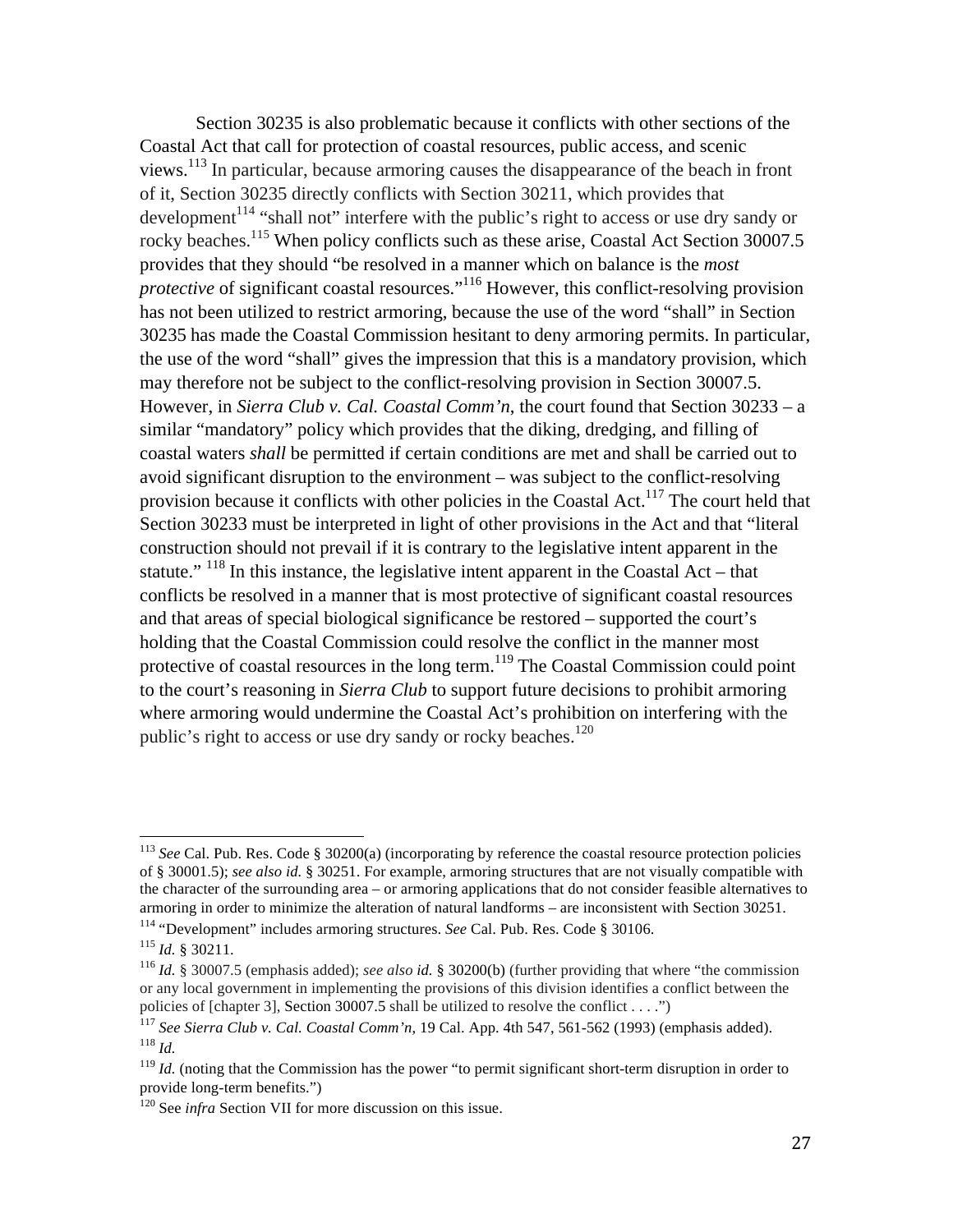#### *The Coastal Commission's interpretation of Coastal Act provisions*

The Coastal Commission's interpretation of the term "existing" in the absence of any regulations or legislation that define that term has also been inconsistent. While many believe that the term "existing" should apply only to those structures in existence when the Coastal Act was passed, the Commission has often interpreted existing to mean "existing at the time of the [coastal armoring] permit application."<sup>121</sup> This reading is problematic because it essentially undermines Section 30253's prohibition on armoring for new development: a new homebuilder can decouple the home building permit application and seawall permit application such that the new house is considered existing at the time it applies for a seawall. The advent of "no future armoring" conditions imposed upon newly proposed shoreline development has remedied this somewhat, but many structures built post-Coastal Act were approved without "no future armoring" conditions and may still be eligible for seawalls without a legislative or regulatory clarification that the term "existing" means pre-Coastal Act.

#### *Emergency Permits*

Another major problem with California's policies and Coastal Commission practices concerns the emergency permitting process and the frequent extended authorization of emergency armoring structures. Emergency approval of armoring structures does not create a vested right for permanent authorization by the Coastal Commission.<sup>122</sup> However, after an armoring structure has been installed, it becomes politically difficult to deny permanent authorization or require removal of the seawall, since the development at issue must have been found to be "in danger" without the revetment in order for the emergency permit to have been issued in the first instance. There are also financial and engineering difficulties surrounding seawall removal: not only is removal expensive, but armoring structures also change the geomorphology of the coast, making it less stable than it would have been had the structure never been built.<sup>123</sup> With potentially increasing storms and rising sea levels, this "back door" approach to armoring – which allows for virtually no analysis of impacts to public resources or of alternative strategies for preventing harm to people or property – merits reform.

#### *Permitting and Environmental Review*

Some armoring applicants have also been able to circumvent the environmental review process for seawalls by forming Geological Hazard Abatement Districts (GHADs). A GHAD is an independent, state-level public agency that can construct

<sup>&</sup>lt;sup>121</sup> For example, just after a new cliff-top home in Pismo Beach was built in 1997, the homeowners applied for a seawall to protect the house. The Coastal Commission eventually approved the seawall for the now "existing" house. *See* Charles F. Lester, *An Overview Of California's Coastal Hazards Policy*, in Living with the Changing California Coast (Gary Griggs, ed., Berkeley, University of California Press, 2005), (citing Cal. Coastal Comm'n, Appeal Staff Report, W12b (Appeal No. A-3-PSB-02-016) (Aug. 6, 2003), *available at* http://documents.coastal.ca.gov/reports/2003/8/W12b-8-2003.pdf.)

<sup>122</sup> *Barrie v. Cal. Coastal Comm'n*, 196 Cal. App. 3d 8 at 17-118 (1987).

<sup>123</sup> Lester, *supra* note 121, at 150.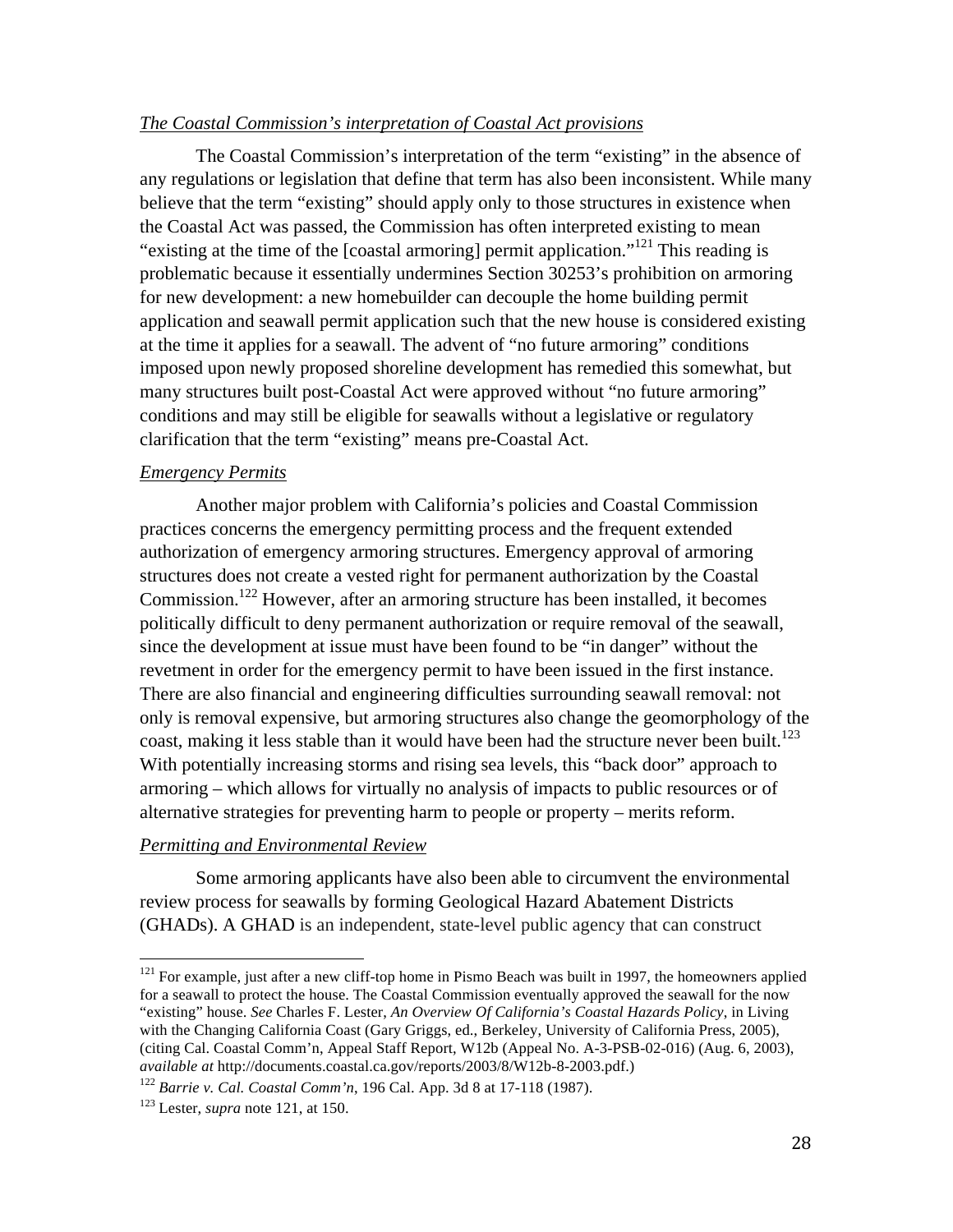"improvements" on public or private lands to prevent, mitigate, abate, or control a geologic hazard such as coastal erosion.<sup>124</sup> Such "improvements" are statutorily deemed to be "specific actions taken to prevent or mitigate an emergency within the meaning of  $[CEQA]$ ."<sup>125</sup> Because "[CEQA] does not apply to ... [s] pecific actions necessary to prevent or mitigate an emergency," armoring projects undertaken by GHADs are considered exempt from CEQA.<sup>126</sup> Thus, GHADs could operate without any environmental review, including consideration of alternatives that would minimize environmental impacts. In the most significant recent example, homeowners in the Malibu Broad Beach area formed a GHAD and relied on the provisions in CEQA and in the GHAD section of the Public Resources Code to categorize a major armoring project as an "improvement" and approve it without conducting CEQA review.<sup>127</sup> This "loophole" is problematic because environmental review is critical to identifying the effects of armoring structures on coastal habitat and to thinking through strategies and alternatives in order to avoid, reduce, or mitigate those impacts.

#### *Enforcement Authority*

The Coastal Commission could use stronger enforcement authority to carry out a strategic policy on coastal armoring. While recent legislation gives the Coastal Commission authority to fine property owners who illegally block public access to beaches, the Coastal Commission still must go to court to seek penalties for any other violation, such as building armoring structures without permits.<sup>128</sup> Absent stronger enforcement powers, landowners can flout the Coastal Commission's authority and drag out the armoring review process. Resorting to litigation to penalize such illegal actors is an expensive and time-consuming proposition for the Coastal Commission, ultimately impeding the Coastal Commission's ability to enforce the Coastal Act and the state Constitution.

#### *Mitigation Fee Issues*

The Coastal Commission requires in-lieu mitigation fees for impounded sand and lost recreation value to help mitigate the adverse impacts from armoring. However, whether the fees are adequate, both statutorily and practically, and whether the fees are used appropriately to preserve coastal resources is questionable.

Over time, the Coastal Commission has applied different methodologies to determine the value of lost recreation, leading to potential underestimates for lost recreation fees and litigation over mitigation fee determinations.<sup>129</sup> These methods range

 

<sup>128</sup> *See* Cal. Pub. Res. Code § 30821 (eff. June 20, 2014).

<sup>&</sup>lt;sup>124</sup> Cal. Pub. Res. Code §§ 26580; 26505.

<sup>125</sup> *Id.* §§ 26601; 26559.

<sup>126</sup> *Id.* §§ 21080(b)(4); 26601; 26559*.*

<sup>&</sup>lt;sup>127</sup> The Broad Beach GHAD relied on Pub. Res. Code Section 26559 to file a Notice of Exemption from CEQA. *See* Coastal Comm'n Broad Beach Staff Report, *supra* note 47, at 6.

<sup>129</sup> *See, e.g.*, *Ocean Harbor House Homeowners Ass'n v. Cal. Coastal Comm'n*, 163 Cal. App. 4th 215, 223 (2008). For more information on valuation of ecosystem services, see Costanza, R., Wilson et al., *The*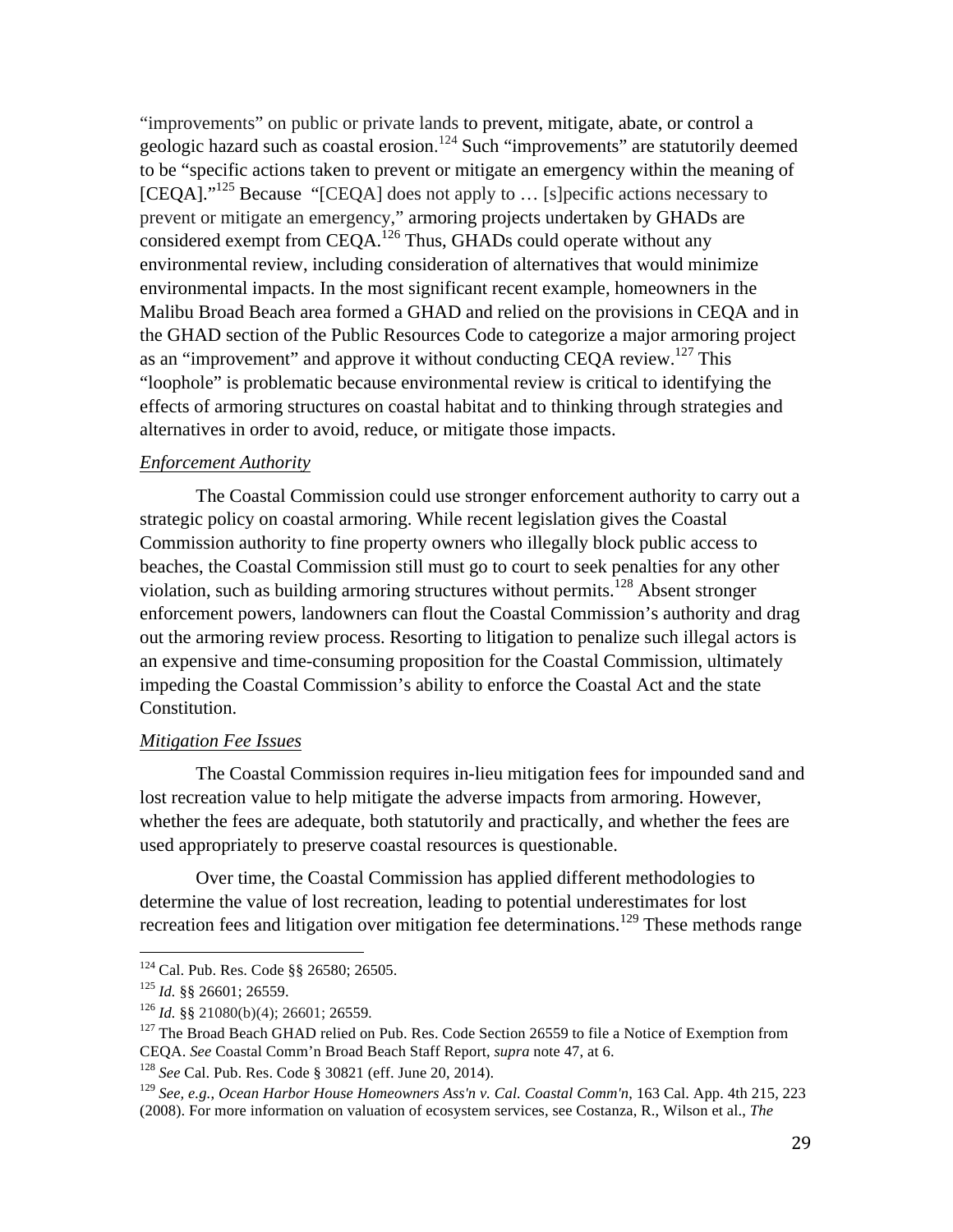from a simple linear consumer surplus-based model at Ocean Harbor House in Monterey, to more complex amenity-loss models in Solana Beach, to a method based on values of adjacent property.<sup>130</sup> Inconsistent calculations have made it difficult for applicants or policy makers to know how proposed projects will be assessed and mitigated, and inadequate fees do not sufficiently require property owners to internalize the cost of development in high-risk areas. Finally, although armoring causes ecological impacts, to date, the Coastal Commission has not addressed impacts to ecosystems or ecosystem services when calculating mitigation fees. $131$ 

Even where the Coastal Commission does use a standardized mitigation calculation approach and consistently implements in-lieu fees—as it does for mitigation of sand loss due to impoundment—the extent to which those fees capture the actual loss is questionable.<sup>132</sup> Currently, the Coastal Commission relies on models created by coastal engineers to predict impacts of seawalls on sand supply. These models are rarely, if ever, tested for reliability after the fact to confirm their validity. Increased short- and long-term monitoring of the effects of armoring structures on sand supply and general beach loss both on the project site and on adjacent properties and beaches—is necessary to improve these models, to increase our knowledge of the full impacts of seawalls, and to improve mitigation fee calculation to better account for and avoid armoring impacts.

<u> 2002 - Andrea San Andrea San Andrea San Andrea San Andrea San Andrea San Andrea San Andrea San Andrea San An</u>

*Value of New Jersey's Ecosystem Services and Natural Capital*, Gund Institute for Ecological Economics, (Jul. 2006); Pendleton et. al, *supra* note 41.; Fabien Quétier & Sandra Lavorel, *Assessing Ecological Equivalence in Biodiversity Offset Schemes: Key Issues and Solutions*, 144 Biological Conservation 2991, 2991–2999 (Dec. 2011).

<sup>130</sup> *See* Cal. Coastal Comm'n, Staff Report Th9a (App. No. 3-02-024) (Oct. 2004) (Ocean Harbor House) (calculating a \$13.00 per-person per-day average beach expenditure based on the economic beach valuation method) [hereinafter Coastal Comm'n Ocean Harbor House Staff Report] *available at*

http://www.coastal.ca.gov/sc/Th9a-10-2004.pdf; Cal. Coastal Comm'n, Staff Report F8b (App. No. 2-11- 009) at 7-9, 44 (Jul. 2014) (Pacifica) (calculating a \$33.18 per sq. ft. of lost beach fee to mitigate access and recreation impacts based on a real estate valuation methodology), *available at*

http://documents.coastal.ca.gov/reports/2014/7/F8b-7-2014.pdf ; Cal. Coastal Comm'n, Staff Report WED 8e (App. No. 6-05-72) at 25-26 (Sep. 2005) (Las Brias Condominium, Solana Beach), *available at*  http://www.coastal.ca.gov/sd/W8e-10-2005.pdf. 131 *See, e.g.*, *Ocean Harbor House*, 163 Cal. App. 4th at 223 (noting that the Coastal Commission staff's

valuation did not account for the " 'value of non-quantifiable benefits of the recreational beach resource'" or other '"benefits such as potential habitat and aesthetic values.'") The literature on valuing the loss of beach habitat is also limited, and there are no well-established standards for valuing the loss of the ecological services. There is a clear need for more research on the ecosystem functions and services provided by sandy beaches and the non-market values associated with those services in order to assess fees for lost beach ecosystem services.

<sup>132</sup> *See* Cal. Coastal Comm'n, *Report on In-Lieu Fee Beach Sand Mitigation Program: San Diego County*, 1997, *available at* http://www.coastal.ca.gov/pgd/sand1.html. For an example of sand supply mitigation fees attached as permit conditions to shoreline hardening projects, *see, e.g.*, Cal. Coastal Comm'n, Staff Report W16a (App. No. 6-13-0437) at 8-9 (May 2014), *available at* http://documents.coastal.ca.gov/reports/2014/5/W16a-5-2014.pdf.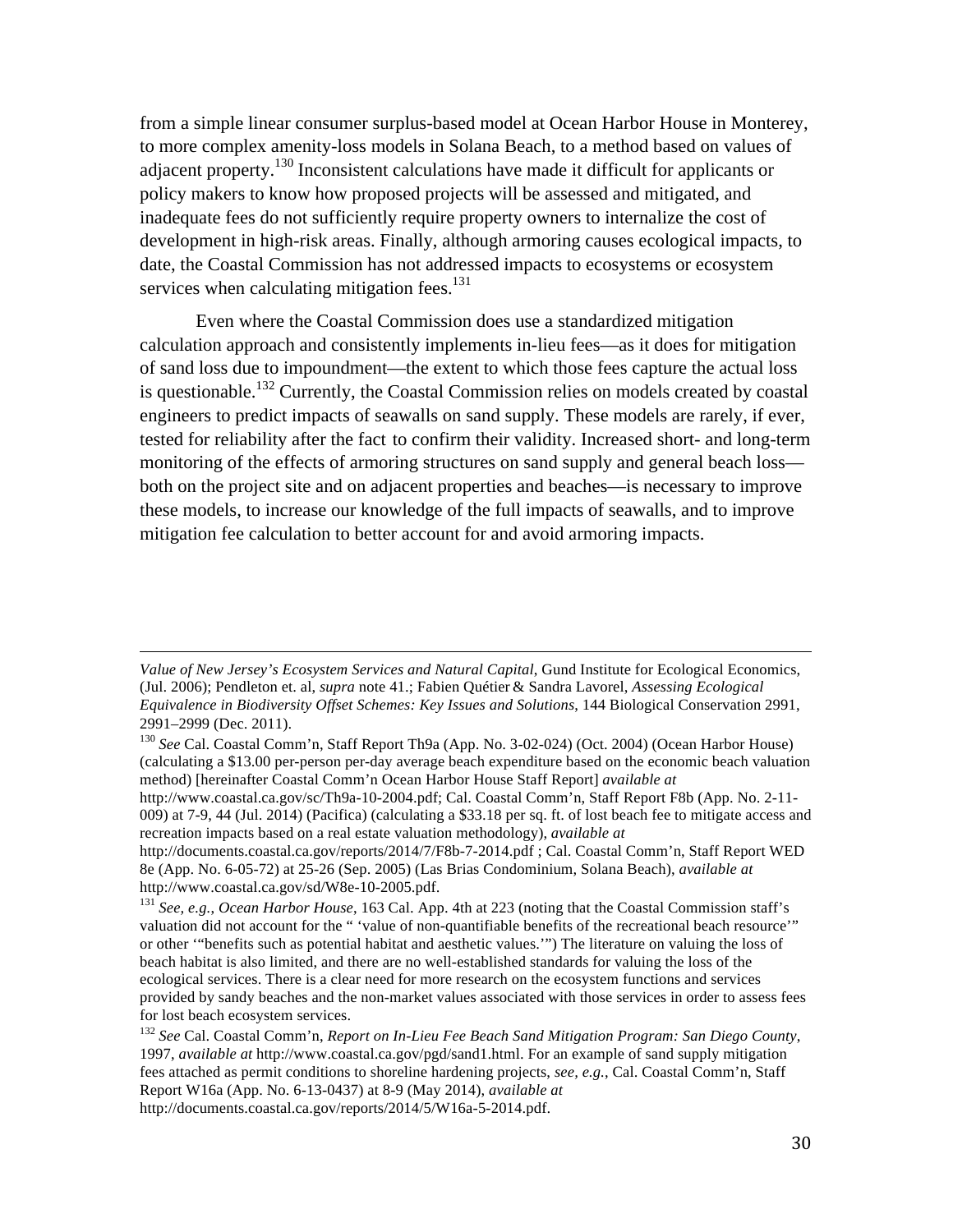#### *Setback Calculations*

Most LCPs contain minimum setbacks to ensure that new development will be safe for its entire "economic life," usually for 50 to 100 years.<sup>133</sup> This economic life assumption is based in part upon erosion rate calculations conducted by geotechnical consultants.<sup>134</sup> However, there is no consistent methodology for calculating erosion rates, leading to huge discrepancies in actual erosion rate calculations – even for the same site. For example, one homeowner in Pismo Beach submitted back-to-back permit applications in which the geotechnical evaluation for the house building permit estimated the erosion rate at three inches per year while the seawall application estimated the erosion rate at two feet per year.<sup>135</sup> The opportunity for applicants to provide self-serving geologic reports that underestimate the appropriate setback frustrates the Coastal Act's goals of avoiding shoreline protection for new development.

In addition, there has been no consistent method for considering sea level rise in erosion rate and setback determinations. The Coastal Commission currently relies largely on static methods for determining bluff-top setbacks.<sup>136</sup> While the Coastal Commission has attempted to bring light to calculating setbacks, the general approach of coastal development permit applicants "has been to simply extrapolate historic long-term erosion rates into the future, and establish setbacks at a particular predicted future shoreline position." <sup>137</sup> This approach – known as the "deterministic approach – is problematic because the *historic* bluff retreat rate may not accurately predict the *future* bluff retreat rate or episodic bluff erosion events, which are likely to increase due to sea level rise or other conditions.138 The Coastal Commission could use more progressive methods for calculating setbacks to help insure that future armoring will not be necessary.<sup>139</sup>

 <sup>133</sup> *See generally* Mark J. Johnsson, *Establishing Development Setbacks From Coastal Bluffs*, *in* Proceedings: California and the World Ocean '02: Revisiting and revising California's Ocean Agenda 396- 416 (Orville T. Magoon et al. eds., Reston, Virginia, Amer. Society of Civil Engineers, 2005) (originally drafted by Johnsson, Coastal Commission Staff Geologist, as a memorandum to the Coastal Commission), *available at* http://www.coastal.ca.gov/W-11.5-2mm3.pdf; *see also* Cal. Coastal Comm'n, *Local Coastal Program Update Guide*, Section 8-6, (Jul. 2013) [hereinafter LCP Update Guide] *available at* http://www.coastal.ca.gov/lcp/LUPUpdate/LCPGuidePartI\_Full\_July2013.pdf.

<sup>&</sup>lt;sup>134</sup> Lester, *supra* note 121, at 144-146. Coastal Commission staff then determine the specific setbacks on a case-by-case basis based on erosion rate determinations and incorporate them into Coastal Development Permit conditions.

<sup>&</sup>lt;sup>135</sup> *Id.* at 146.<br><sup>136</sup> Note that calculating setbacks for beach-level development is more straightforward than for bluff-top development. For beach-level development, setbacks are calculated by analyzing historic wave rush-up in conjunction with a "100 year storm" analysis; projected sea level rise is then added to this analysis. Johnsson, *supra* note 133.

<sup>137</sup> *Id.* at 1. 138 *Id.*

<sup>&</sup>lt;sup>139</sup> Because the Coastal Commission is constrained by the substantial evidence rule that governs judicial review of agency decisions, bolstering the administrative record with evidence supporting a deviation from the traditional deterministic approach to calculating setbacks would help the Coastal Commission move towards new calculation methods. *See Ocean Harbor House*, Cal. App. 4th at 226-227 (outlining standard of review for Coastal Commission decisions); *Sierra Club v. Cal. Coastal Comm'n*., 19 Cal. App. 4th 547,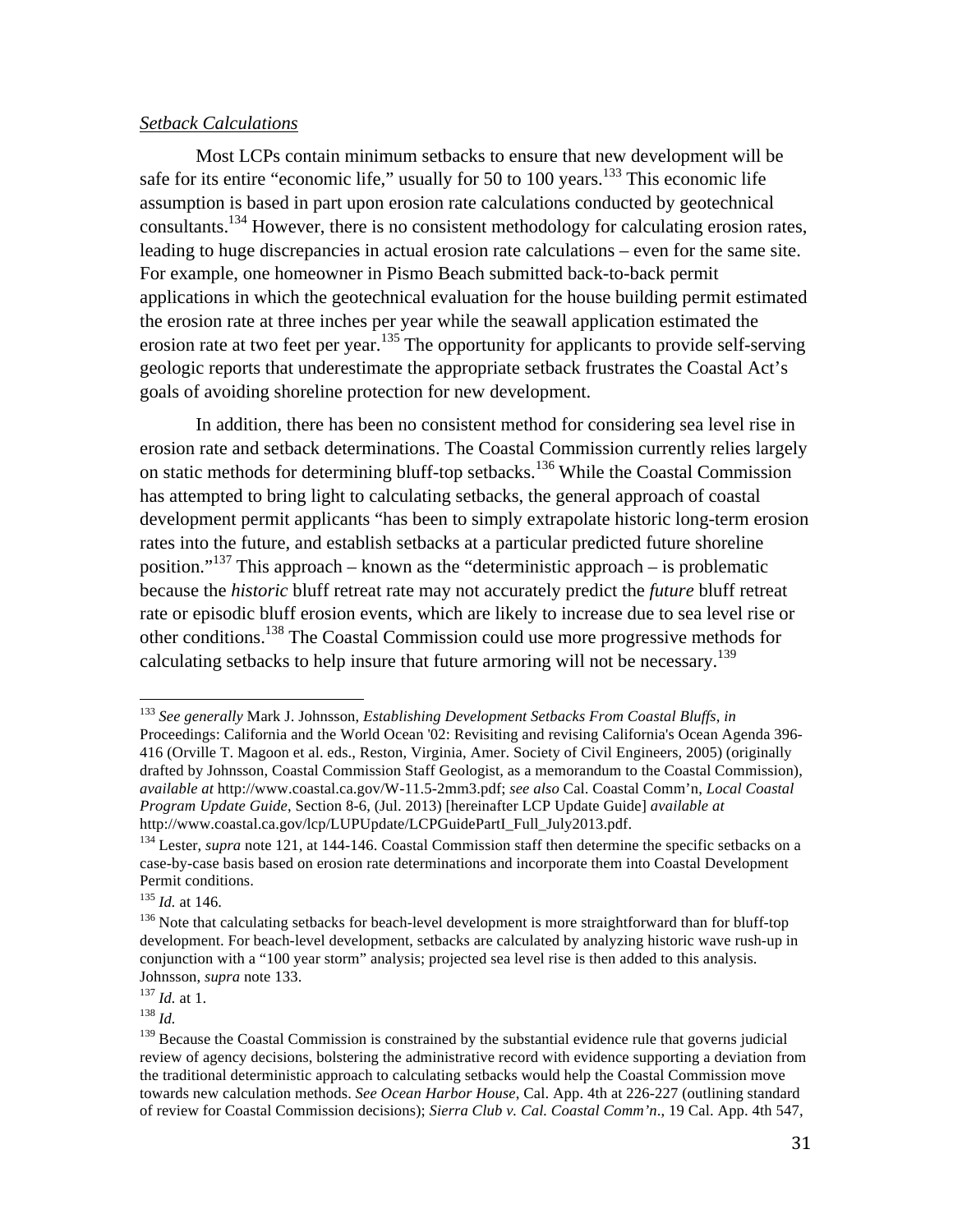#### *Redevelopment and Nonconforming Use Policies*

Finally, redevelopment and nonconforming use $140$  provisions in LCPs help perpetuate the status quo of armoring by thwarting managed retreat. Although setback policies are designed to ensure that no armoring is necessary for the economic life of the structure, "structures do not really die so much as metamorphose into 'new and improved' structures in the same place."<sup>141</sup> This is due in large part to liberal redevelopment policies and nonconforming use policies which allow owners to rebuild up to 50% of their structure without having to conform to current setback and other zoning requirements.<sup>142</sup> In reality, this means that many structures will likely need to be protected by seawalls past the end of their economic life once the original setback is no longer sufficient. In future LCP amendments, more closely tailored definitions of redevelopment for nonconforming structures will be essential to facilitating planned retreat.143

# *B. Local governments need better information and support to improve decision-making on sea level rise and coastal armoring*

The Coastal Commission does not have statutory authority to require that local governments update their LCPs, or certify uncertified areas, to include emerging sea level rise policies. The Coastal Commission also lacks strong case law to support progressive responses to sea level rise. Finally, despite new funding in the Coastal Commission's 2013 budget which was expanded in 2014-2015, the financial resources that the State has provided to both the Coastal Commission and local governments to date are still inadequate to sustain a large scale effort to undertake and complete LCP preparation and updating in a timely and meaningful fashion.

The majority of the state's LCPs were certified decades ago and have not been updated to include policies that are specific to sea level rise.<sup>144</sup> In addition, only 73% of the state's coastal planning areas have been certified, leaving large swaths of the southern

<u> 1989 - Johann Barbert, fransk politik (d. 1989)</u>

<sup>556-557 (</sup>citing *Topanga Ass'n. for a Scenic Cmty v. Cnty of L.A.*, 522 P.2d 12 (1974)) (stating that the court must find both that substantial evidence supports the agency's findings and that the findings support the decision.)

 $140$  A nonconforming use is a use or structure that no longer meets the current zoning requirements due to changes in zoning after the use was initiated. In the coastal context, this usually describes structures that were built before a more restrictive setback or other requirements were adopted. Typically, these nonconforming uses or structures are allowed to continue for a certain period of time, with the expectation that they will eventually be eliminated. *See* Cecily Talbert Barclay & Matthew S. Gray, *Curtin's California Land Use and Planning Law* 66 (2012).

<sup>141</sup> Lester, *supra* note 121, at 148.

 $142$  As the Executive Director for the Coastal Commission has noted, "it is not uncommon to see nonconforming structures essentially be redeveloped, through progressive changes…" *Id.* at 149. <sup>143</sup> See infra Section VII for recommendations on redevelopment and nonconforming use policies.<br><sup>144</sup> See Cal. Coastal Comm'n, Summary of LCP Program Activity in FY 13-14, (Oct. 20, 2014), available at http://www.coastal.ca.gov/la/FY13\_14\_LCPStatusSummaryChart.pdf.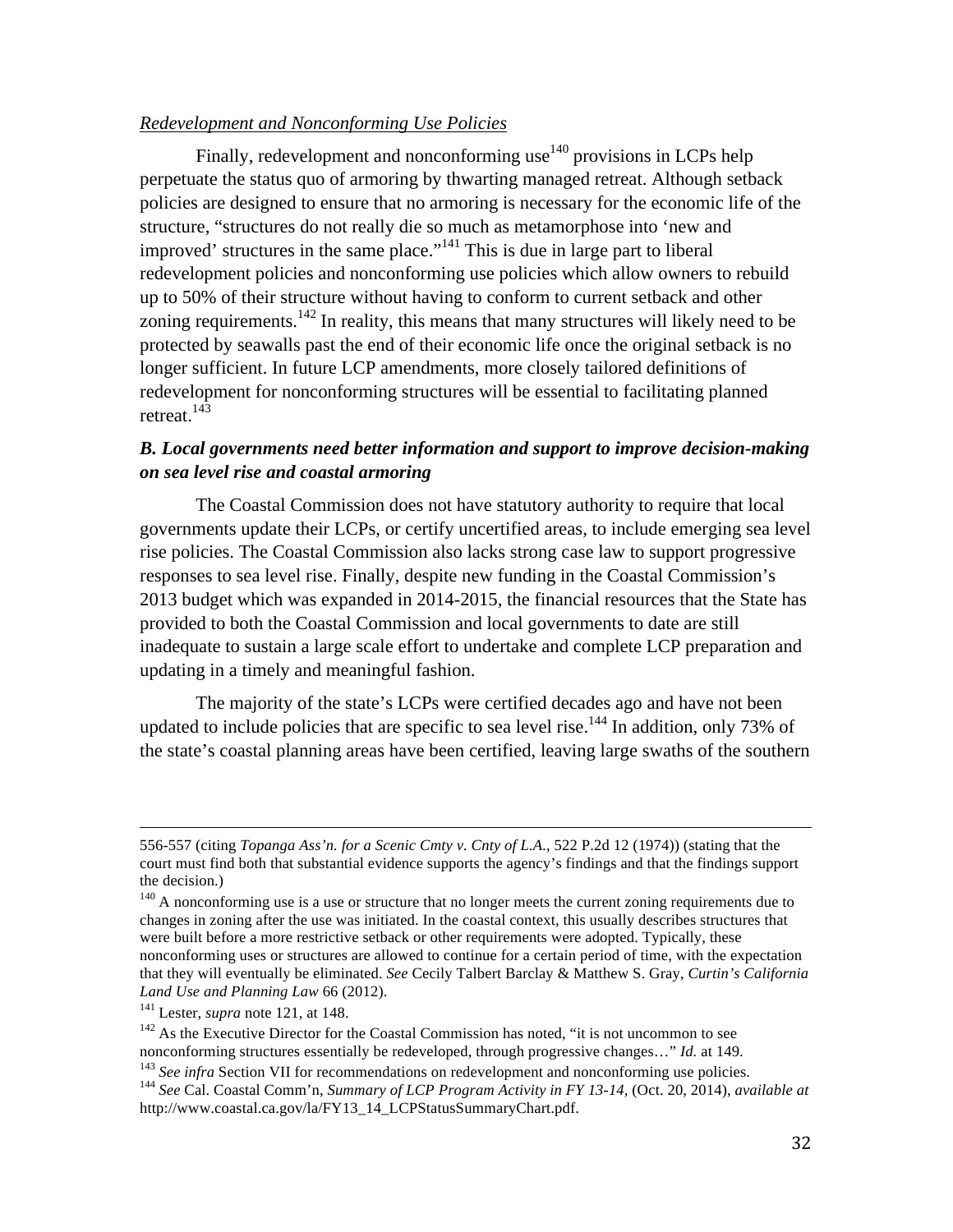California coast, in particular, uncertified.<sup>145</sup> Certifying these areas is a significant challenge to advancing progressive sea level rise policies, especially since local governments currently have few incentives to do the heavy lifting on LCPs that can be time-consuming, complicated, and expensive.

In the absence of applicable LCP language, local governments and the Coastal Commission attempt to address sea level rise impacts through direct application and interpretation of Coastal Act policies regarding hazards, shoreline erosion, protective devices, and to a lesser extent, resource protection policies. However, the application of those policies is uneven. In the Commission's existing Local Coastal Program Update Guide, which was revised in July 2013, sea level rise is only mentioned as an "issue" to be considered, not as a stand-alone hazard (though the Guide does mention that sea level rise policies are under development).<sup>146</sup> The few concrete examples of existing LCP sea level rise policies provided (e.g., Marina Del Rey, City of Dana Point Harbor) in the Guide are all different in scope and detail, and therefore do not provide consistent direction for local jurisdictions.<sup>147</sup>

The Coastal Commission made an important effort to provide a clearer framework to Coastal Commission staff and local governments to address sea level rise in its 2013 Draft Sea-Level Rise Policy Guidance. However, the Sea-Level Rise Guidance exhibits a number of deficiencies including:

- 1. Omission of legal analysis to provide local governments with a better understanding of their rights and obligations with respect to both private property owners and the public under the Coastal Act, the Public Trust Doctrine, California Environmental Quality Act, and current "takings" case law under the United States Constitution.<sup>148</sup>
- 2. Placing the onus on local governments to carry the majority of the adaptation burden – without sufficient specific guidance – while emphasizing that the Coastal Commission is only providing guidance rather than requirements that a politically constrained local government could fall back on.<sup>149</sup>

<sup>&</sup>lt;sup>145</sup> *Id.* Despite an initial requirement that LCPs for all segments were to be submitted for certification by 1981, the deadline was extended and eventually dropped. Moreover, only five periodic reviews have ever been completed. *See* Cal. Pub. Res. Code § 30517.5; Cal. Coastal Comm'n, *Local Coastal Program Periodic Reviews / ReCAP*, http://www.coastal.ca.gov/recap/rctop.html (last visited Dec. 15, 2014). <sup>146</sup> LCP Update Guide, *supra* note 133.

 $147$  *Id.* at § 8, 3-4.

 $148$  For a good example of the type of assurances and analysis local governments need, see Bill Higgins, Andrew Schwartz, and Barbara E. Kautz, *Regulatory Takings and Land Use Regulation: A Primer for Public Agency Staff* (Jul. 2006), *available at* http://www.ca-ilg.org/sites/main/files/fileattachments/resources\_\_Takings\_1.pdf

<sup>149</sup> *See generally* Cal. Coastal Comm'n, California Coastal Commission Draft Sea-Level Rise Policy Guidance (Oct. 2013), *available at* http://www.coastal.ca.gov/climate/SLRguidance.html. Several local governments noted that the draft policy does not provide sufficiently concrete guidance. *See, e.g.*, Comment Letter from the City of Santa Cruz to the Coastal Commission re: Draft Sea-Level Rise Policy Guidance (Jan. 15, 2014), *available at*

http://www.coastal.ca.gov/climate/slr/comments/CityofSantaCruz.pdf.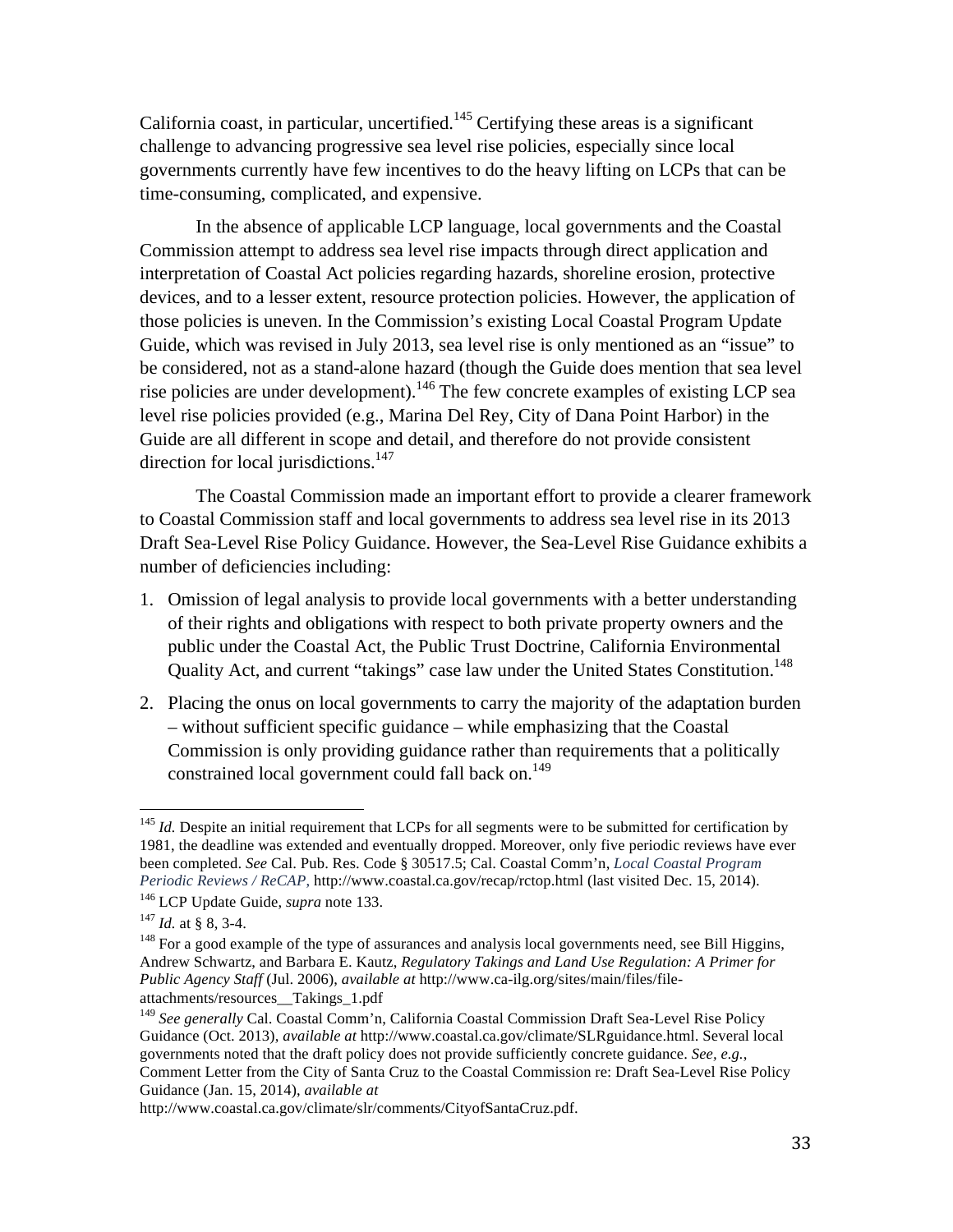While the Coastal Commission is to be applauded for taking the lead on these issues, stronger and more substantive guidance would be more useful to local governments.

# *C. Property owners lack incentives and adequate mechanisms to pursue non-armoring responses to coastal hazards*

Another challenge facing the California coast is inadequate financing or incentives for non-armoring responses to coastal hazards, including, specifically, inadequate mechanisms to encourage relocation of structures out of harm's way. This challenge is due in part to regulations and insurance programs which do not require property owners to internalize the cost of living in high-risk areas.

Insurance and disaster relief programs have a potentially important role to play in building coastal resilience because they provide financial mechanisms that can help communities recover from storm events. In reality, however, many insurance and relief programs miss this opportunity to enhance coastal resiliency and reduce the likelihood of future armoring by encouraging redevelopment in hazardous areas. Together, the National Flood Insurance Program, federal and state disaster relief and hazard grant programs, and the state's interference with property insurance rates, all may play a role in incentivizing maladaptation.

#### *Shoreline Armoring and Hazard Mitigation*

The federal government provides flood insurance through the National Flood Insurance Program ("NFIP") and provides financial assistance to flood victims through disaster relief programs.<sup>150</sup>While these programs do help communities recover from flood damage, they increase vulnerability in two significant ways. First, the combination of subsidized insurance and disaster relief encourages property owners to assume more risk than they would personally want to bear, increasing exposure to coastal hazards. Second, the Federal Emergency Management Agency's (FEMA) disaster relief policies focus on expediting rebuilding and restoring communities to their pre-storm conditions. These are discussed in turn below.

Despite its good intentions, the National Flood Insurance Program is heavily flawed. Premiums tend to be highly subsidized because of improper risk projections and because very few communities have participated in hazard mitigation.<sup>151</sup> NFIP is overexposed and has not been able to collect sufficient premiums to cover the possibility of catastrophic loss.<sup>152</sup> NFIP also allows grandfathering of subsidized premiums when flood

<sup>150</sup> NFIP was created in response to widespread demand for private insurance resulting from a series of catastrophic flood losses early in the twentieth century. In addition to covering flood losses, one of NFIP's objectives is to encourage communities to adopt floodplain management and land use policies that ultimately reduce their flood risks and the financial impacts on NFIP when disaster strikes. *See* 42 U.S.C. § 4022(b) (West 2015); 44 C.F.R. § 59.2 (West 2015).

<sup>151</sup> Wharton Risk Management & Decision Process Center, *Managing Large-Scale Risks In A New Era Of Catastrophes*, at 21 (2008).

<sup>152</sup> *Challenges Facing the National Flood Insurance Program: Hearing Before S. Comm. Banking, Housing, and Urban Affairs*, 109th Cong. 1 (2005) (statement of William O. Jenkins Jr., Director,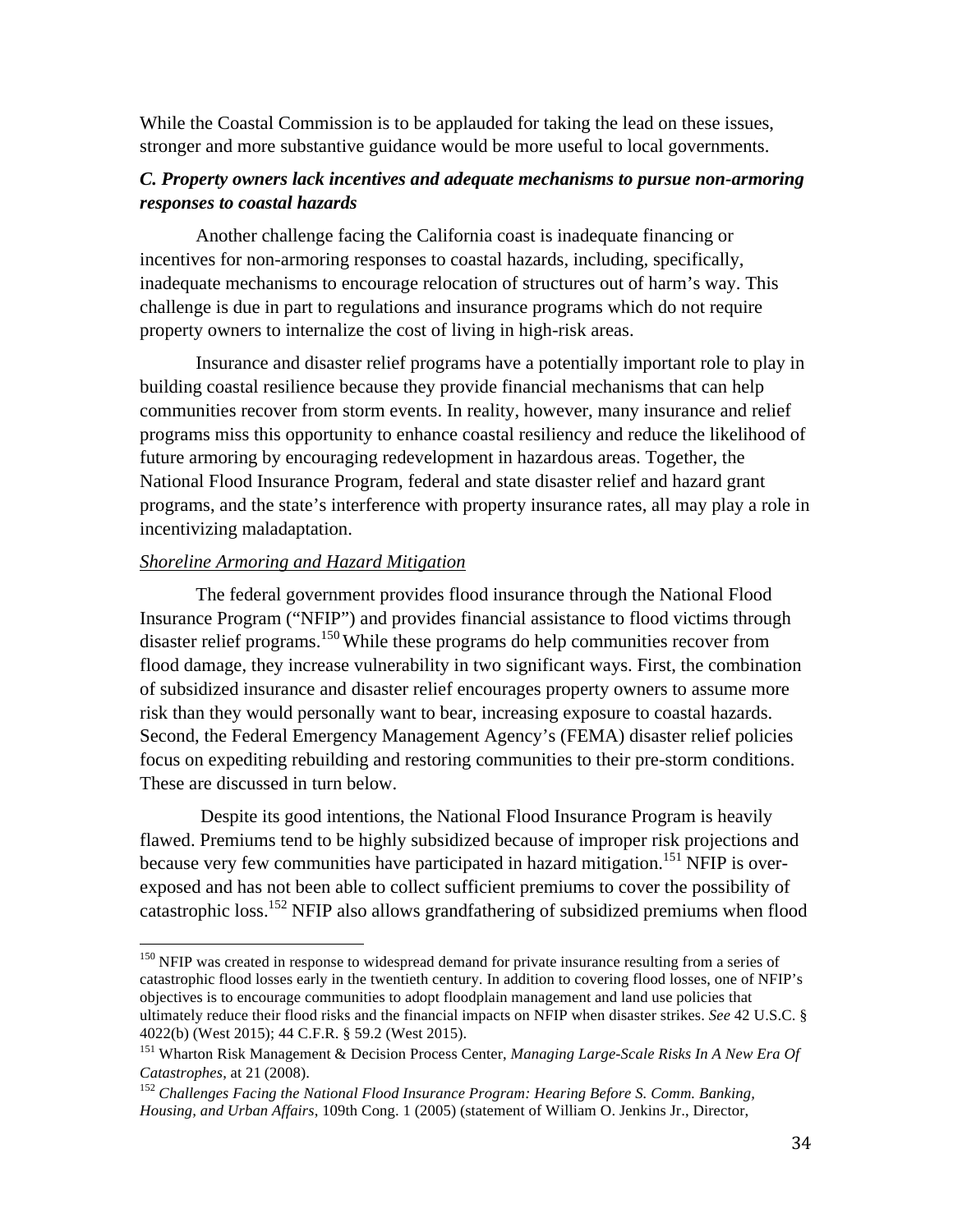zones are reclassified.<sup>153</sup> These subsidized premiums tend to encourage property owners to increase their hazard exposure and will likely result in more armoring.

Federal disaster relief also distorts risk signals to coastal property owners, thereby encouraging them to remain in hazardous areas. FEMA's Hazard Mitigation Assistance (HMA) grant programs seek to reduce risk to life and property pre-natural disaster, to implement long-term hazard mitigation measures post-disaster, and to reduce the number and size of National Flood Insurance Program claims.<sup>154</sup> However, HMA grant funds typically go toward structural projects, such as floodwalls, levees, building retrofits, and elevation projects. While property acquisition and structure removal or relocation are eligible activities under the HMA programs, they have not been widely used.<sup>155</sup> As of early 2014, only 28 acquisition projects had been funded in California over the history of the HMA programs.<sup>156</sup>

In addition, the hazard mitigation planning undertaken as part of these FEMA programs is not sufficiently integrated into other local planning processes.<sup>157</sup> This may be due in part to the fact that local hazard mitigation planning is typically the responsibility of emergency managers and civic engineers, whose training, expertise and responsibilities often do not relate to long-term land use development. Without input from local planners, integrating hazard mitigation efforts into land use planning becomes more challenging. However, by including an assessment of the land use policies for reducing hazard risks from sea level rise in in Hazard Mitigation Plans, <sup>158</sup> local hazard mitigation planning could be strengthened. In addition, incorporating Hazard Mitigation Plans directly into the safety or land use elements of a jurisdiction's general plan and into local zoning ordinances will help to steer development away from hazard-prone areas. Senator Jackson recently proposed legislation that would require the inclusion of climate

<u> 1989 - Johann Barbert, fransk politik (d. 1989)</u>

Homeland Security and Justice Issues, U.S. Gov't Accountability Office). In 2010, NFIP was running a deficit of nearly \$19 billion. *Id.*

<sup>&</sup>lt;sup>153</sup> *Id*.; U.S. Gov't Accountability Office, GAO-09-12, Flood Insurance: FEMA's Rate-Setting Process Warrants Attention (2008).

<sup>154</sup> *See* 42 U.S.C. § 5170, 5174; *see also* Am. Planning Ass'n, *Hazard Mitigation: Integrating Best Practices into Planning*, at 16-17 (2010). The program is problematic because it focuses on replacing exactly what a community has before the hazard with no consideration of future exposures. For more information on FEMA HMA grant programs, see FEMA, *Mitigation Assistance Unified Guidance* (Jul. 2013) [hereinafter FEMA *Mitigation Assistance Guidance*] *available at* http://www.fema.gov/medialibrary-data/15463cb34a2267a900bde4774c3f42e4/FINAL\_Guidance\_081213\_508.pdf

<sup>155</sup> FEMA, *Mitigation Assistance Guidance*, *supra* note 154; *see also* FEMA Hazard Mitigation Program Summary Dataset (2014) available at http://catalog.data.gov/dataset/fema-hazard-mitigation-programsummary. 156 *See id.*

<sup>&</sup>lt;sup>157</sup> Studies have repeatedly shown that land use approaches to hazard mitigation are underutilized. *See, e.g.*, Mark D. Spalding et al., *Coastal Ecosystems: A Critical Element of Risk Reduction*. 7 Conservation Letters 293, 293-301 (May 2014); Filippo Ferrario et al., *The Effectiveness of Coral Reefs for Coastal Hazard Risk Reduction and Adaptation*, Nature Commc'ns, Vol. 5, at 1–9 (May 2014).

<sup>&</sup>lt;sup>158</sup> Hazard Mitigation Plans are typically prepared in order for communities to qualify for reduced premiums under NFIP.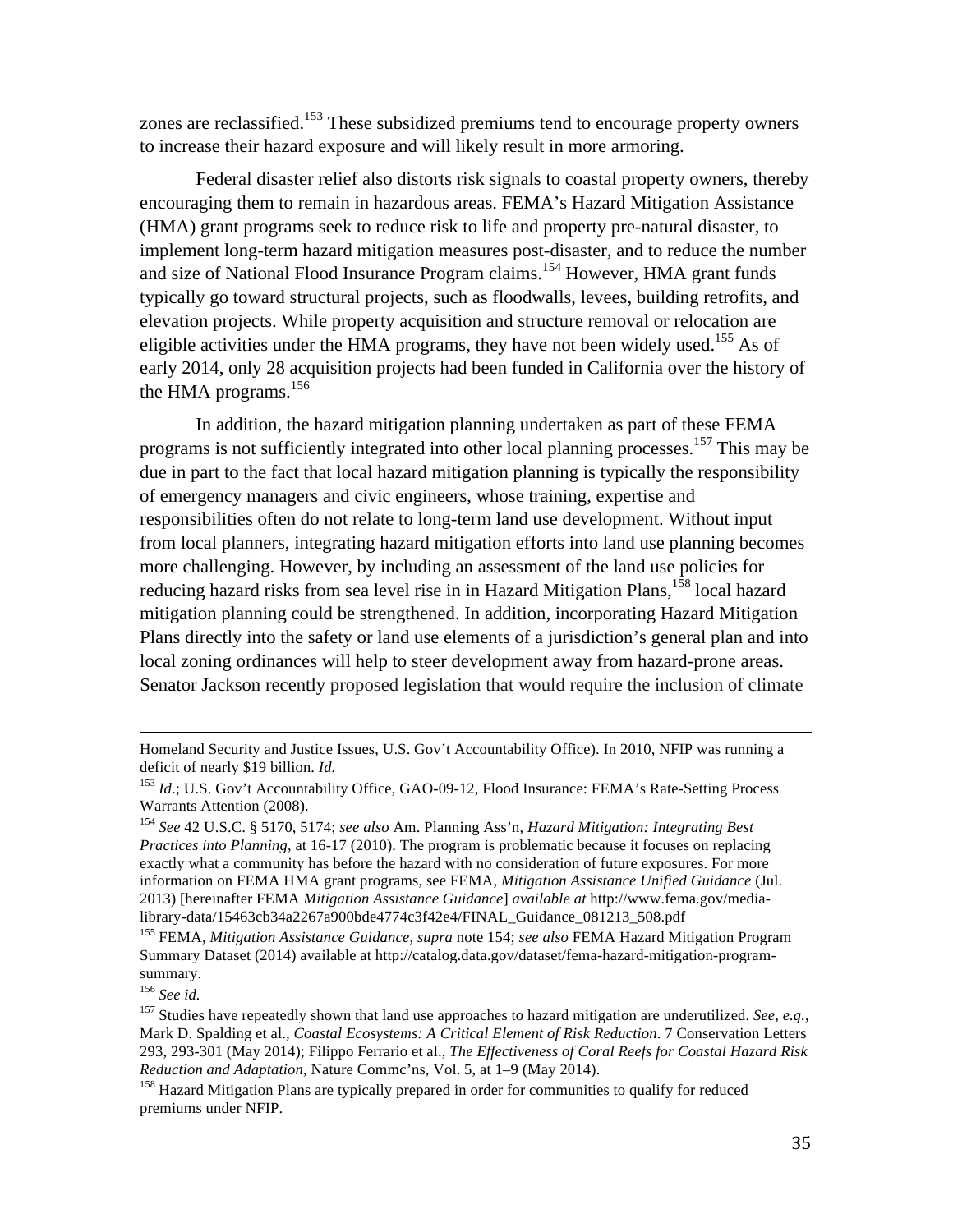change impacts and hazard mitigation in the safety elements of general plans.<sup>159</sup> This effort should be supported.

#### *State post-disaster redevelopment policies*

California's post-disaster coastal redevelopment policies also indirectly promote shoreline armoring. If a structure is destroyed by a natural disaster, Coastal Act Section 30610 allows it to be rebuilt without a coastal development permit, provided that it is sited in the *same location on the property* as the destroyed structure and that it is not more than 10% larger than the destroyed structure.<sup>160</sup> Perversely, if the property owner attempts to site the replacement structure further back from an eroding bluff or higher above the flood elevation than the destroyed structure, the replacement will not be exempt and the owner will need a coastal development permit. Thus, the property owner is incentivized to rebuild in a more vulnerable spot in order to avoid permitting delays and expenses. In addition, by allowing for rebuilding without a coastal development permit, there is no opportunity to analyze the vulnerability of the replacement structure or to alter the design of the replacement structure to reduce the future need for armoring.

#### *State Insurance Regulation*

Another challenge facing coastal managers trying to appropriately site coastal development is distorted insurance incentives. Insurance has a potentially important role to play in influencing the decision making of coastal property owners.<sup>161</sup> In theory, if insurance is properly priced to reflect the natural hazard risks associated with living in the coastal zone, it should send a price signal that would deter additional investment in highhazard areas. However, there is substantial evidence that natural hazard and property insurance products<sup>162</sup> often do not convey risk signals to property owners.<sup>163</sup> One explanation for this failure is that, in many states, the government itself plays a role in distorting the price signaling capability of the insurance market: state insurance commissions typically regulate the price of policies that may be sold in the State and work to achieve a primary policy goal of keeping policies affordable rather than of strategically avoiding or mitigating losses. Indeed, in California, the Department of

 

<sup>&</sup>lt;sup>159</sup> S.B. 379, 2015-16 Leg., Reg. Sess. (Cal. 2015).

<sup>&</sup>lt;sup>160</sup> Cal. Pub. Res. Code §  $30610(g)(1)$  (emphasis added).

<sup>&</sup>lt;sup>161</sup> Under the current system of federal flood insurance, states do not provide flood reinsurance, but they do have significant involvement in the system by providing additional sources of relief from flood damage. States also provide other insurance products, such as homeowner's insurance, which often does not accurately reflect natural hazard risks. Bagstad et al. provide an interesting discussion of the various sources of subsidy for coastal development given by the states. Kenneth J. Bagstad et al., *Taxes, Subsidies, and Insurance and Drivers of United States' Coastal Development*, 63 Ecological Econ. 285 (2007).

<sup>&</sup>lt;sup>162</sup> Because NFIP coverage does not extend to water damage caused by storms, homeowners must also purchase a general property insurance package covering all other damages.

<sup>163</sup> *See, e.g.*, Howard Kunreuther & Erwann Michel-Kerjan, *Managing Catastrophes through Insurance: Challenges and Opportunities for Reducing Future Risks*, Risk Management and Decision Processes Center, The Wharton School, University of Pennsylvania (Working Paper # 2009-11-30, 2009), *available at* http://opim.wharton.upenn.edu/risk/library/WP20091130\_HK,EMK\_ReducingFutureRisks.pdf.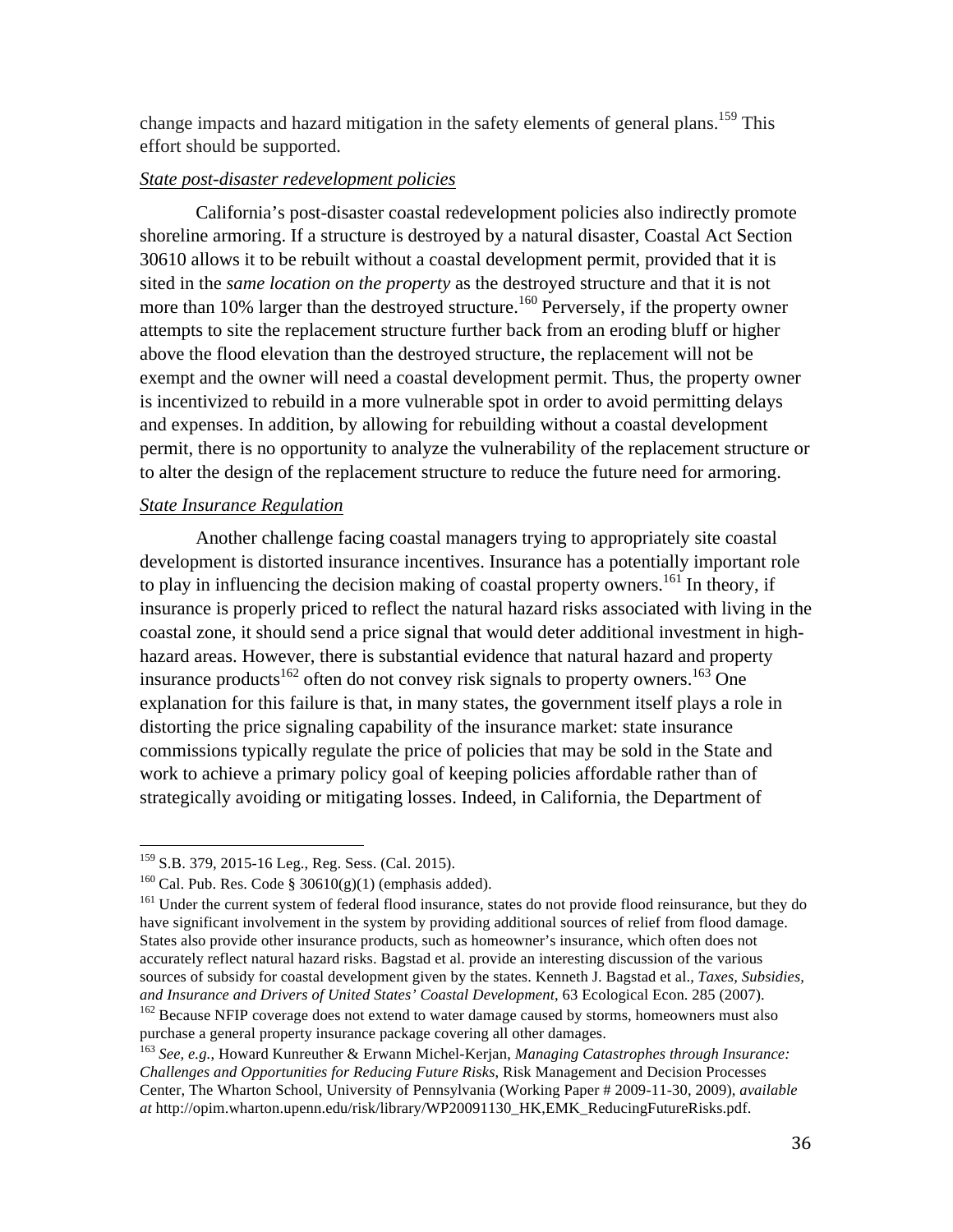Insurance has the authority to limit property insurance premiums and has played a role in keeping premiums low.<sup>164</sup>

There is a concern that as rising seas and increasing storms exacerbate coastal property damage, insurers may no longer be able to provide property insurance in California at a price that the state Insurance Department would approve.<sup>165</sup> Insurers' inability to charge prices that reflect actual risk could lead insurers to stop offering their products in the state, which would likely lead to increased state involvement and further distortion of the true cost of living in hazardous areas. This situation has occurred in many hurricane-prone states, where state involvement in wind insurance coverage has exposed states to significant financial risks in the event of a disaster and eliminated the potential of private insurance policies to communicate the risks of the hazard to property owners.<sup>166</sup> Significant state involvement in the natural hazard insurance arena has also occurred in California, indicating the state's willingness and ability to become involved in insurance market pricing. For example, in response to insurers trying to reduce their earthquake exposure by restricting the sale of new homeowners' policies, the state stepped in and created the California Earthquake Authority to stabilize the market by offering earthquake insurance that the companies could sell in lieu of their own.<sup>167</sup> This type of increased involvement by the state – together with federal insurance and disaster relief policies – creates perverse incentives for continued residence and development in hazardous areas. Taken as a whole, these policies fail to encourage relocation of structures out of harm's way and other non-armoring solutions to coastal hazards.

<sup>&</sup>lt;sup>164</sup> Cal. Ins. Code § 1861.01 et seq. In California, insurance markets are regulated by the California Department of Insurance. Public advocates can participate in the administrative process that leads to insurance rate setting, driving down insurance rates. California Department of Insurance, *Information Sheet: Proposition 103 Intervenor Process*, http://www.insurance.ca.gov/01-consumers/150-other-prog/01 intervenor/info.cfm (last visited Jan. 15, 2015).

<sup>&</sup>lt;sup>165</sup> State limitations on premiums may have the effect of driving insurers out of the market because they are unable to transfer enough of their risk through the purchase of reinsurance. Kunreuther & Michel-Kerjan, *supra* note 163.

<sup>&</sup>lt;sup>166</sup> Many hurricane-prone states provide direct insurance or risk-pooling for hurricane events, known as wind insurance pools. The most significant example of state involvement in insurance markets is the Florida Hurricane Catastrophe Program. 2009 Fla. Stat. § 215.555; *see also* Office of Insurance Regulation, *Overview of the Florida Hurricane Catastrophe Fund*, http://www.floir.com/FHCF.aspx (last visited Feb. 15, 2015). For more details on this program, see Florida Office of Program & Policy Analysis and Government Accountability, *State Board of Administration of Florida: Florida Hurricane Catastrophe Fund*, http://www.oppaga.state.fl.us/profiles/4042/ (last visited Feb. 15, 2015).

<sup>&</sup>lt;sup>167</sup> In California, companies who offer homeowners policies must also offer earthquake coverage. However, only 12% of California homeowners have purchased the plans because the premiums are quite expensive. In response to this, California has tried to get federal guarantees for the California Earthquake Authority, which would allow the Authority to reduce its premiums and increase the number of people who buy coverage. While the goal of increasing community resiliency by increased earthquake coverage is laudable, lowering premiums by spreading risks to the general tax base would further distort the risks of living in hazardous areas. For more information on the California Earthquake Authority, see Cal. Ins. Code § 10089.5 et seq.; *see also* Cal. Earthquake Authority, http://www.earthquakeauthority.com.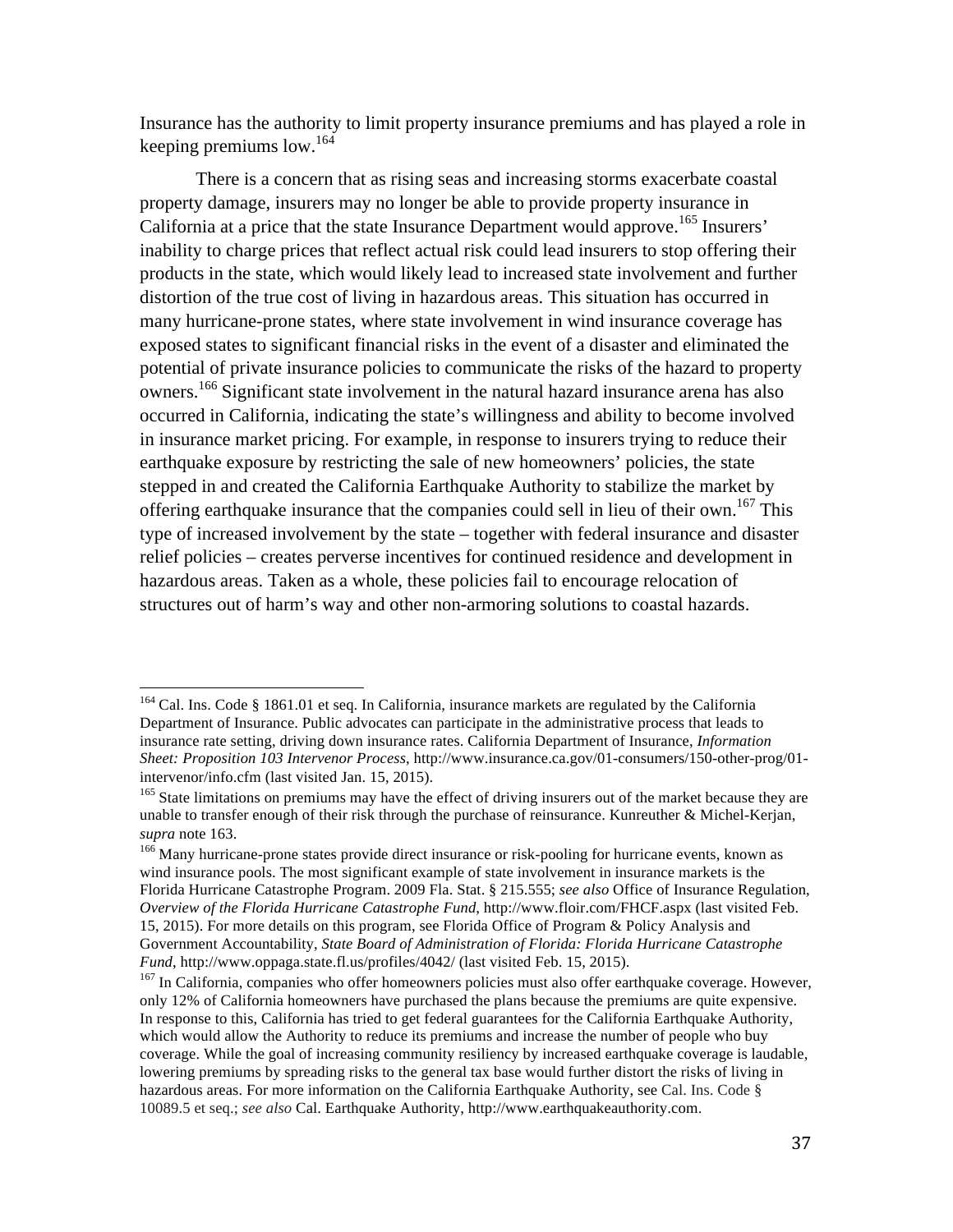#### *Funding Constraints*

Finally, public financing to support nature-based and other non-armoring solutions to coastal hazards has been inadequate. As noted above, most publicly-funded efforts have focused on structural responses such as armoring, and many state agencies, such as Caltrans, continue to default to armoring to protect infrastructure. However, it is not clear that maintaining the status quo in coastal adaptation by temporarily fortifying eroding shorelines is cost-effective: California seawalls range from \$6,200 to \$10,000 per foot – up to \$56 million per mile – with significant annual maintenance costs.<sup>168</sup> While non-armoring alternatives such as relocation of infrastructure out of vulnerable and eroding areas will also require significant public investment, state and local governments must consider the wisdom of expending taxpayer dollars on temporarily protecting infrastructure with armoring as opposed to pursuing more sustainable long-term solutions. The next section provides a list of the types of adaptation efforts that will require funding support and the possible opportunities to increase funding for nonarmoring adaptation solutions.

# *D. Coastal armoring remains a standard state response in spite of public trust obligations*

Coastal armoring has been a standard response to coastal hazards threats for some state-owned lands and property.<sup>169</sup> This is in part because coastal roadways and other coastal infrastructure were installed largely without sea level rise in mind and will need to be either relocated or protected. For example, Caltrans "has traditionally based infrastructure plans and designs on historical rates (rather than projected rates) of coastal erosion."<sup>170</sup> In areas such as Ventura County where Caltrans has already faced challenges to the geologic stability of roadways, coastal armoring has been the standard response.<sup>171</sup> The current and potential magnitude of the problem is immense: there are over 4,600 miles of roadways within one-quarter mile of the coast, including several major highways (e.g., Highway 101, Highway 1, Route 92) and bridges that are under Caltrans' authority.

Another likely reason that armoring remains the default protection response is that the Coastal Commission and other permitting agencies often fail to adequately consider the impact of coastal armoring on the public trust when reviewing armoring applications.<sup>172</sup> Because the state's tidelands and submerged waters are part of the public

 <sup>168</sup> Cal. Dep't of Boating and Waterways, *The Economic Costs of Sea-Level Rise to California Beach Communities* (2011) at 45, *available at* http://www.dbw.ca.gov/PDF/Reports/CalifSeaLevelRise.pdf. These costs estimates do include permitting and mitigation fees, which can reach into the millions of dollars. *See, e.g.*, Coastal Comm'n Ocean Harbor House Staff Report, *supra* note 130.

<sup>169</sup> *See, e.g.*, *State Lands Armoring Report, supra* note 66, at 1.

<sup>170</sup> *See* Hanak & Moreno, supra note 53, at 21.

<sup>171</sup> *Id.*

<sup>&</sup>lt;sup>172</sup> In South Carolina, where the state similarly holds lands below the high tide line in public trust, the South Carolina Supreme Court noted that "no citizen has an inherent right to take possession of or alter these lands. Accordingly, the public's interest must be the lodestar which guides our legal analysis in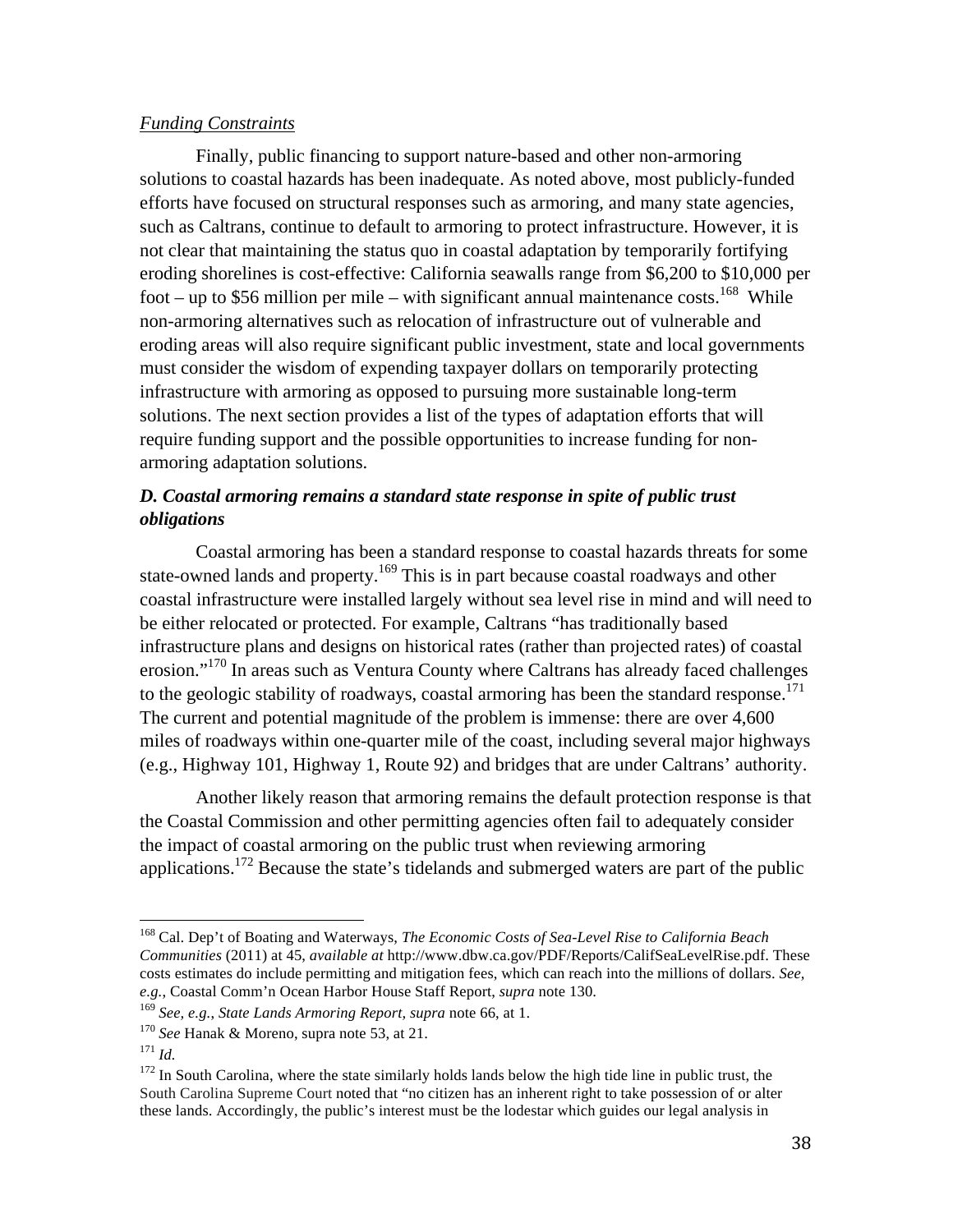trust, if coastal armoring damages the underlying ecosystem or impedes or eliminates coastal access or recreational opportunities, the installation and ongoing maintenance of the armoring could constitute a public trust violation.<sup>173</sup> However, the Coastal Commission and the State Lands Commission have not exercised their public trust authority and responsibilities to limit shoreline armoring or to preserve open space as a buffer to accommodate rising sea levels or storm surges.<sup>174</sup> For example, the State Lands Commission's current approach for determining the location of the mean high tide line – and thus the extent of the public trust lands – is based on historic (rather than projected) measurements.<sup>175</sup> This approach is problematic for several reasons, including the following: it can lead to miscalculation of the extent of public trust property; it can result in an underestimation of how far development or public infrastructure must be set back to avoid anticipated erosion or inundation; and it may impair the State Lands Commission's ability to regulate armoring structures on public trust lands, because the historic mean high tide line will likely be seaward of the actual mean high tide line.

The next section proposes recommendations to address these concerns.

# **VII. How can California better regulate and manage armoring as part of a broader set of strategies for responding to sea level rise and coastal hazards?**

As detailed in the analysis above, California's policy, legal, and regulatory framework for making decisions about armoring has placed the Coastal Commission and its stakeholders into a reactive, permit-by-permit regulatory posture, rather than in a proactive and strategic one. This reactive approach leads to inconsistency in policy application across the state and unpredictability for all involved, including Coastal Commission staff, commissioners, other state and local agencies, permit applicants, and the public. The following sets of recommendations are intended to facilitate a more strategic and proactive approach to manage armoring.

<sup>&</sup>lt;u> 2002 - Andrea San Andrea San Andrea San Andrea San Andrea San Andrea San Andrea San Andrea San Andrea San An</u> regards to the State's tidelands." *Kiawah Dev. Partners, II v. S. Carolina Dep't of Health & Envtl. Control*, 766 S.E.2d 707 (S.C. 2014). This reasoning applies in California as well.

<sup>173</sup> *See* Cal. Const. art. X, § 4; Cal. Pub. Res. Code § 30001.5(c); *see also* Melissa K. Scanlan, *Shifting Sands: A Meta-Theory for Public Access and Private Property Along the Coast*, 65 S. C. L. Rev. 295, 362 (2013); Aminzadeh, *supra* note 6, at 540 ("The public trust doctrine informs and bolsters the Coastal Commission's mandate to preserve and protect public trust rights, including the protection of the environment, natural resources, and open space."); Cal. Pub. Res. Code § 6009.1 (laying out the State Lands Commission's fiduciary duties to protect and defend public trust lands against any actions which may cause their loss).

<sup>174</sup> Aminzadeh, *supra* note 6, at 542; Wolf, *supra* note 86, at 173.

<sup>175</sup> *Lechuza Villas West v. California Coastal Comm'n*., 60 Cal. App. 4th 218, 237 (1997) (noting that the State Lands Commission has typically determined mean high tide lines by averaging high tides over the previous 18.6 year period).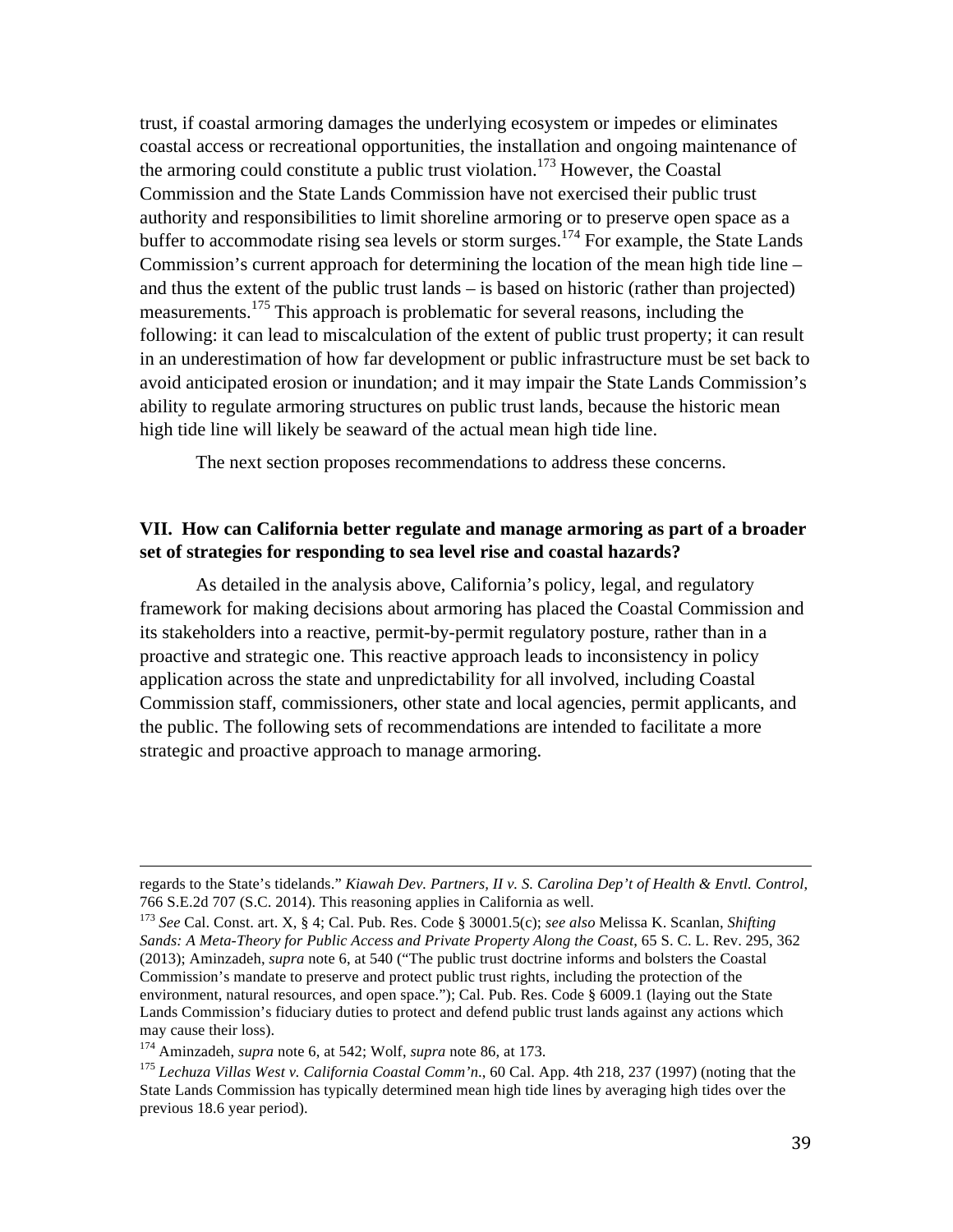#### **RECOMMENDATION #1:**

#### **Advance stronger state laws and policies that discourage armoring.**

The Coastal Commission can remain true to the Coastal Act's policies safeguarding environmentally sensitive habitat areas and public access by recognizing that existing structures have limited lifetimes. The Coastal Commission and local governments can also, where feasible, using forward planning mechanisms (such as Transfer of Development Rights systems, rolling easements, and moveable structure design approaches) to avoid protecting structures in perpetuity and allowing existing and future development to become essentially permanent. However, meaningful sea level rise adaptation policies that protect public access and coastal habitats will be achievable only if the Coastal Commission concurrently enforces the law. The following subrecommendations and action items are designed to avoid a future in which armoring is the automatic response to sea level rise and storms.

# *A) Advance legislation prohibiting or severely restricting shoreline armoring structures.*

- While the political feasibility of such an effort in California is questionable, several other states, including traditionally less environmentally progressive states, have recognized the harms caused by armoring and adopted prohibitions on shoreline protective devices. For example, North and South Carolina prohibit any type of permanent erosion control structures.<sup>176</sup> Oregon has also prohibited coastal armoring for property developed after Jan. 1, 1977.<sup>177</sup> Even if total prohibition is not feasible, California should begin to lay the groundwork for legislation restricting shoreline armoring structures.
- *B) Resolve conflicting language in the Coastal Act between Section 30235 that the Coastal Commission "shall" allow armoring to protect existing structures and the overarching goals and the express objectives of Chapter 3 of the Coastal Act to limit the availability of armoring.* 
	- Resolving this statutory conflict can include either: a) changing "shall" to "may" in Section 30235 so that the provision reads "[Armoring structures] and other such construction that alters natural shoreline processes *may* be permitted when required to serve coastal-dependent uses or to protect existing structures  $\dots$ <sup>178</sup> or b) adding conditions in Section 30235 which must be met in order for an armoring

<sup>&</sup>lt;sup>176</sup> North Carolina law provides that: "Permanent erosion control structures may cause significant adverse impacts on the value and enjoyment of adjacent properties or public access to and use of the ocean beach, and, therefore, are prohibited. Such structures include bulkheads, seawalls, revetments, jetties, groins and breakwaters." 15A N.C. Admin Code 7H.0308 (West 2015). South Carolina has also banned seawalls. *See* South Carolina Beachfront Management Act, S.C. Code Ann. § 48-39-250 (West 2015).

<sup>177</sup> *See* Or. Admin. R. 736-020-0010 (West 2015).

<sup>178</sup> *See* Cal. Pub. Res. Code § 30235.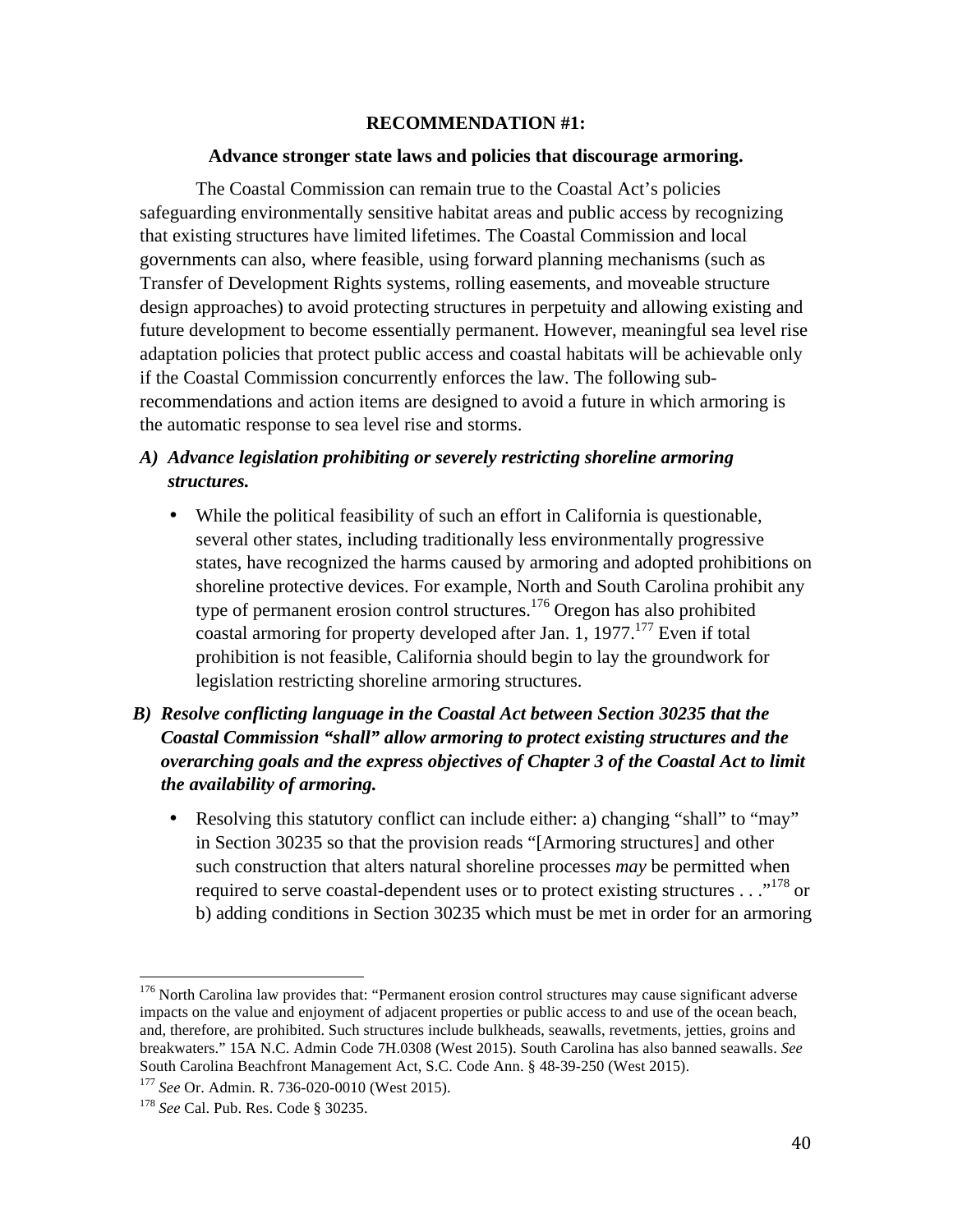permit to be approved.<sup>179</sup> In the absence of these legislative changes, the Coastal Commission could rely on the conflict-resolving provision in Section 30007.5 to deny armoring permits.<sup>180</sup> In addition, Section 30235 language that armoring structures "be permitted when required to . . . protect . . . public beaches in danger from erosion" should be deleted since armoring structures actually exacerbate the erosion of public beaches.

- *C) Resolve the Coastal Commission's inconsistent interpretation of the term "existing" in Section 30235 to ensure that the prohibition against armoring for new structures in Section 30253 is not overcome by an overly expansive interpretation of existing.* 
	- This could be achieved by a legislative amendment or a regulatory amendment that clearly defines what is meant by "existing development." Either of these options would help provide consistency and lessen the chance that the Coastal Commission's armoring decisions will be characterized as arbitrary and capricious. This definition clarification should state that in the absence of an existing LCP defining it otherwise, "existing" means coastal development pre-Coastal Act. The definition could also include a fairness exception honoring permit conditions on properties built post-Coastal Act.
- *D) Limit the availability of emergency seawall permits to situations in which there is a legitimate "sudden unexpected emergency" and improve mechanisms to compel removal of emergency armoring structures in the absence of longer-term authorization.*
	- Local governments and the Coastal Commission could provide a time period (e.g., 48 hours) in which a structure must be threatened in order to meet the regulatory definition of emergency. Coastal Commission regulations provide that an emergency as defined in the Coastal Act, means "a sudden unexpected occurrence demanding immediate action to prevent or mitigate loss or damage to life, health,

 $179$  Section 30235 currently provides that the structure must be designed to eliminate or mitigate adverse impacts on local shoreline sand supply. Additional conditions could include, for example, requiring that armoring will only be approved if it will not impair public access, use, or enjoyment of coastal resources. <sup>180</sup> As noted above, Section 30235 conflicts with other sections of the Coastal Act protecting coastal resources, beach access and use, and scenic views, and such conflicts are to be resolved in a manner most protective of coastal resources. *See* Cal. Pub. Res. Code §§ 30200; 30211; 30251; 30007.5. However, because there is some precedent that specific policies govern over more general ones, a court may find that the specific policy governing armoring in Section 30235 controls over the more general policies of Sections 30211 and 30251. *See, e.g., Bolsa Chica Land Trust v. Superior Ct.*, 71 Cal.App.4th 493, 515 (1999) (noting that specific language is controlling over a general policy where both the specific and general provisions apply). While the analysis in *Bolsa Chica* is distinguishable from this case because the court relied on Coastal Commission guidelines regarding classifying land as a wetland or an environmentally sensitive habitat area, the Coastal Commission may be hesitant to rely on the conflict-resolving provision without a legislative change in Section 30235 from "shall" to "may." This legislative change would give the Coastal Commission *clear* discretion to interpret Section 30235 in light of other provisions in the Coastal Act and to apply the conflict-resolving provision in Section 30007.5.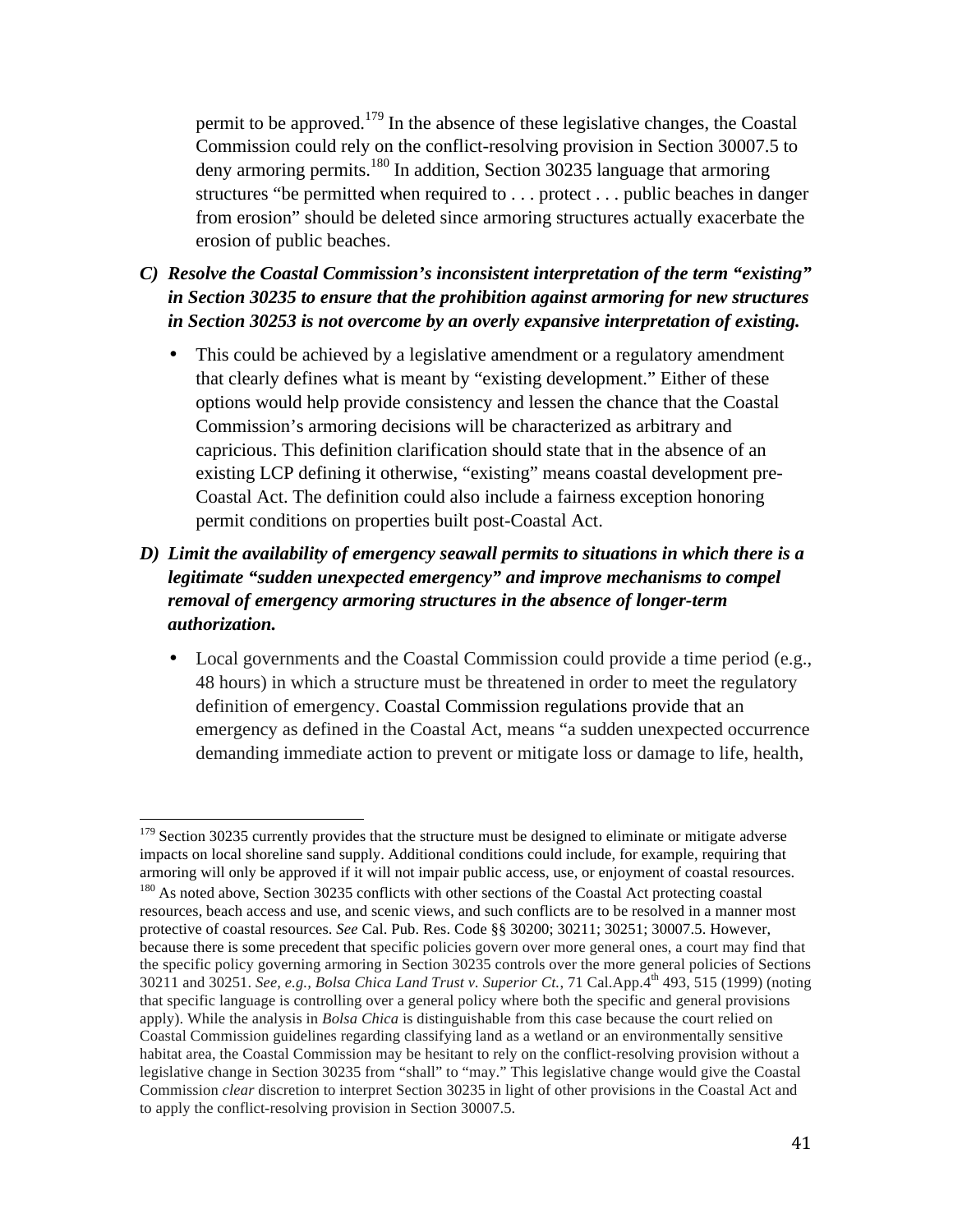property or essential public services."<sup>181</sup> Adding a specific "imminence" requirement" would help to distinguish between a true emergency –for example, when a property owner needs to install sandbags or riprap during the middle of a storm in order to avoid immediate damage to her property – and a simple failure to plan on the part of the property owner who seeks an emergency permit in November, for example, on the grounds that there is no time to analyze alternatives before an anticipated El Niño winter. 182

- Limit the type of emergency structure that is allowed to temporary solutions or structures, such as sandbags. This would help incentivize those who may be actively seeking to avoid the armoring permitting process.
- Require the removal of emergency armoring within a fixed time (e.g., require removal at the end of the rainy season) prior to consideration of any permanent protection. Limiting the type or duration of emergency structure are attractive solutions because they would not require a legislative fix; the Commission could implement these restrictions on its own.
- Conduct statewide or regional vulnerability assessments to help identify highly vulnerable areas, anticipate episodic bluff erosion events, and encourage strategic shoreline planning in those areas. This will help jurisdictions calculate appropriate setbacks and preempt emergency permits. This effort could be tied into the current regional coastal sediment planning efforts around the State.

# *E) Improve Environmental Impact Analyses to account for all impacts*

• Encourage the Coastal Commission to require analysis and mitigation of armoring impacts to neighboring properties and public beaches in permit applications and emergency permit applications. One potential vehicle for expansion of the impacts analysis is through the environmental impact analysis required as part of an application for a coastal development permit: under CEQA and the Coastal Act, the Coastal Commission is required to assess the potential impacts of any

<sup>&</sup>lt;sup>181</sup> Cal. Code Regs. tit. 14, § 13009.

<sup>&</sup>lt;sup>182</sup> However, even if an "imminence" or "reasonably foreseeable" requirement is passed, the Coastal Commission may often still defer to permit applicants' hired geologists with respect to the need for armoring. The Coastal Commission is "subject to pressure to give emergency approvals for revetments in cases where, it is argued, there is insufficient time to analyze alternatives or to design and build a more appropriate shoreline protective device before the next big winter storms, or where funding would be lost if approvals are not given." Lester, *supra* note 121, at 150. This is due in part because the Coastal Commission wants to ensure that homes and homeowners are protected and in part because litigation losses that may arise from prohibiting emergency structures come out of the Coastal Commission's budget. Thus, other backstop requirements, such as armoring type restrictions or armoring duration restrictions, will be critical to dealing with the proliferation of emergency structures.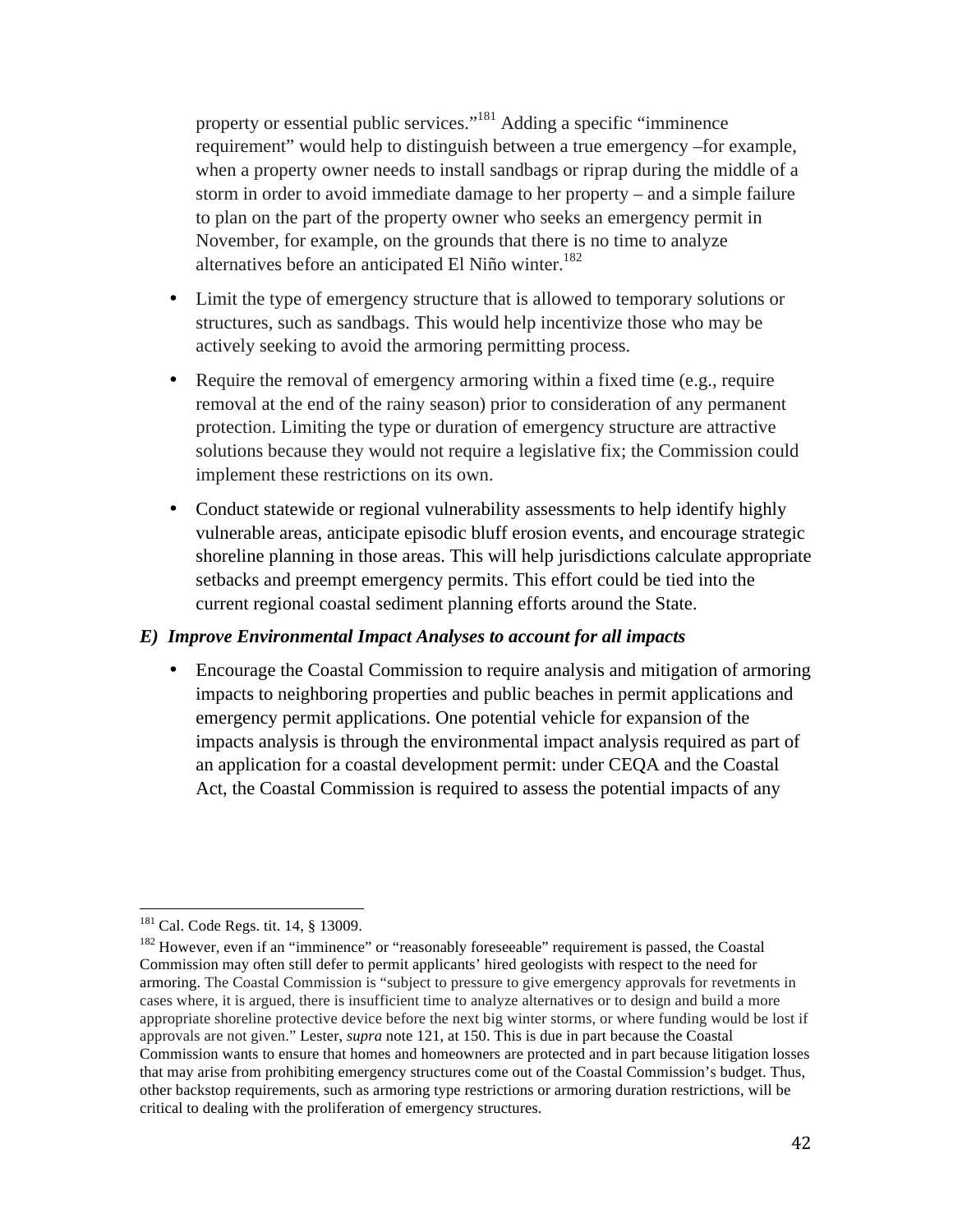project on the environment.<sup>183</sup> This obligation requires analysis of impacts not only to the project site, but also of any impacts to neighboring areas.

- Amend CEQA or Public Resource Code provisions on GHADs to ensure that armoring projects that are not true emergencies (e.g., the Broad Beach armoring project) are not exempted from environmental review.
- Consider requiring managed retreat to be part of the "alternatives analysis" in coastal development permit applications. Pursuant to the Coastal Commission's obligations under CEQA, coastal development permit applications must describe the proposed project and either alternatives to the project and mitigation measures or a statement that the project will have no significant effect.<sup>184</sup> Absent significant overriding conditions, the Coastal Commission may not approve a proposed project if there are feasible alternatives or mitigation measures that would avoid or lessen the significant effects that the project may have on the environment.<sup>185</sup> Thus, the alternatives section of a coastal development permit application may be used as a vehicle to highlight managed retreat as a feasible alternative. Local governments could also specify in their LCPs that applications for armoring must include a comprehensive analysis of alternatives to a shoreline protection structure, including evaluating the relocation or partial removal of the threatened structure.<sup>186</sup>

# *F) Strengthen the Coastal Commission's enforcement authorities to address unlawful armoring structures and ensure that the Coastal Commission and State Lands Commission use existing authority and discretion to curtail armoring and its impacts.*

- Support development of an online permit application system that enables public tracking of armoring proposals and locations (both for emergency actions and regular coastal development permits).
- The legislature should increase the Coastal Commission's enforcement authority to remedy Coastal Act armoring violations.<sup>187</sup> This could include increased authority to levy fines or the ability to deny a new permit unless the permitee remedies ongoing permit violations.

<sup>&</sup>lt;sup>183</sup> The Coastal Act states that development should not be located where it will have "significant adverse effects, either individually or cumulatively, on coastal resources" before issuing a coastal development permit. Cal. Pub. Res. Code § 30250(a).

<sup>184</sup> *See* Cal. Code Regs. tit. 14, §§ 15271(c); 15252(a); *see also Citizens for Non-Toxic Pest Control v. Dep't of Food & Agriculture*, 187 Cal. App. 3d 1575, 1585-6 (1986).<br><sup>185</sup> Cal. Pub. Res. Code § 21080.5(d)(2)(A); Cal. Code Regs. tit. 14, §§ 15021(a)(2);15092(b).

<sup>186</sup> *See, e.g.*, Lester, *supra* note 121, at 140-41 (citing the Santa Cruz County Local Coastal Program).

 $187$  The Coastal Commission should prioritize those violations affecting coastal access, environmentally sensitive habitat areas, or the public trust.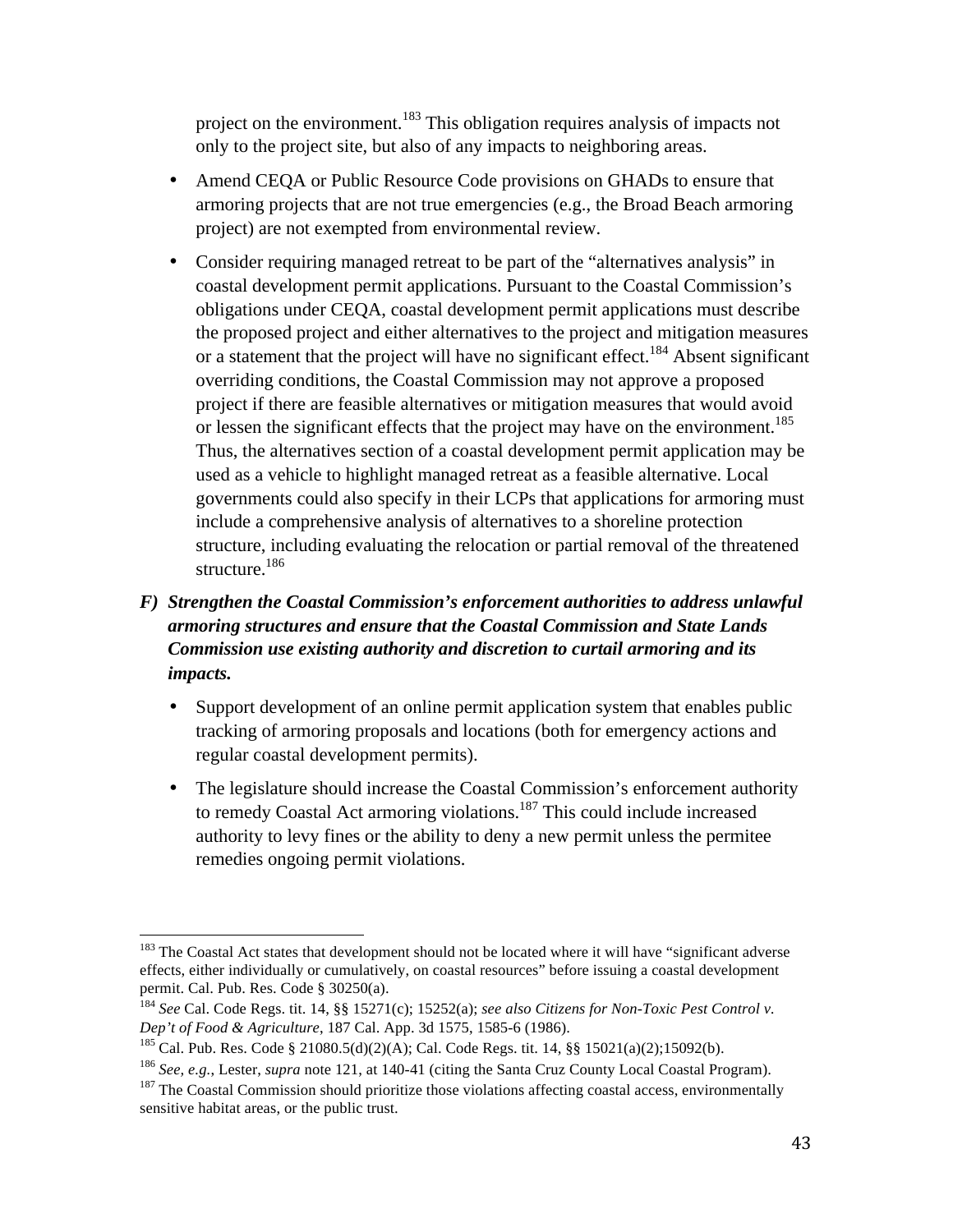- Explore strategies for education and outreach with the State Lands Commission, including on issues of mean high tide line determinations, implementation of the public trust doctrine, and conditions of approval in State Lands Commission leases or permits.
- Identify opportunities for citizen suits challenging state permitting agencies and local governments when their permitting decisions violate the Coastal Act, CEQA, and other laws. For example,
	- o Enforce the public trust doctrine and identify fact patterns particularly well-suited to application of the public trust doctrine, applying arguments similar to those advanced in *Mono Lake* and *Milner*. 188
	- o Pursue common law nuisance remedies to prevent or remove coastal armoring that adversely impacts or compromises public access, destroys beaches, or otherwise encroaches on the public's land.<sup>189</sup>
	- o Enforce the Coastal Act's conflict-resolving provision," which requires that "conflicts be resolved in a manner which on balance is the most protective of significant coastal resources" and could limit structural armoring when a less environmentally damaging alternative exists.<sup>190</sup>

# *G) Improve mitigation and adaptive management of armoring projects*

In order to protect the coastline from detrimental effects of armoring – and ensure that the full environmental costs of armoring are borne by the permittee where the Coastal Commission has no discretion to prohibit armoring – the Coastal Commission should:

- Develop consistent, transparent and standard methodologies to calculate and assess each type of impact mitigation fee for all coastal armoring projects. The methodologies need to be transparent and straightforward enough to be applied consistently by agency staff, stakeholders, and permit applicants alike.
- Because valuation of ecological services impacts is so difficult, consider using a restoration fee as a proxy. This would entail developing a standardized approach similar to the biological mitigation ratio tables used in some jurisdictions to protect species and their habitat.<sup>191</sup> For example, the Commission or local

 <sup>188</sup> *Nat'l Audubon Soc'y v. Superior Court*, 658 P.2d 709, 718-19 (Cal. 1983); *U.S. v. Milner*, 583 F.3d 1174 (9th Cir. 2009).

 $189$  As noted above in Section V, local governments have the right to legislatively declare that a seawall is a public nuisance that may be removed without compensation because it encroaches on public land. *Scott v. City of Del Mar*, 58 Cal. App. 4th 1296, 1305-06 (1997).

<sup>&</sup>lt;sup>190</sup> Cal. Pub. Res. Code § 30007.5.

<sup>191</sup> *See, e.g.*, San Diego, Cal., Biological Mitigation Ordinance, Table of Mitigation Ratios, Att. M, available at http://www.sdcounty.ca.gov/pds/mscp/bmo.html; *see also id.* § 86.607.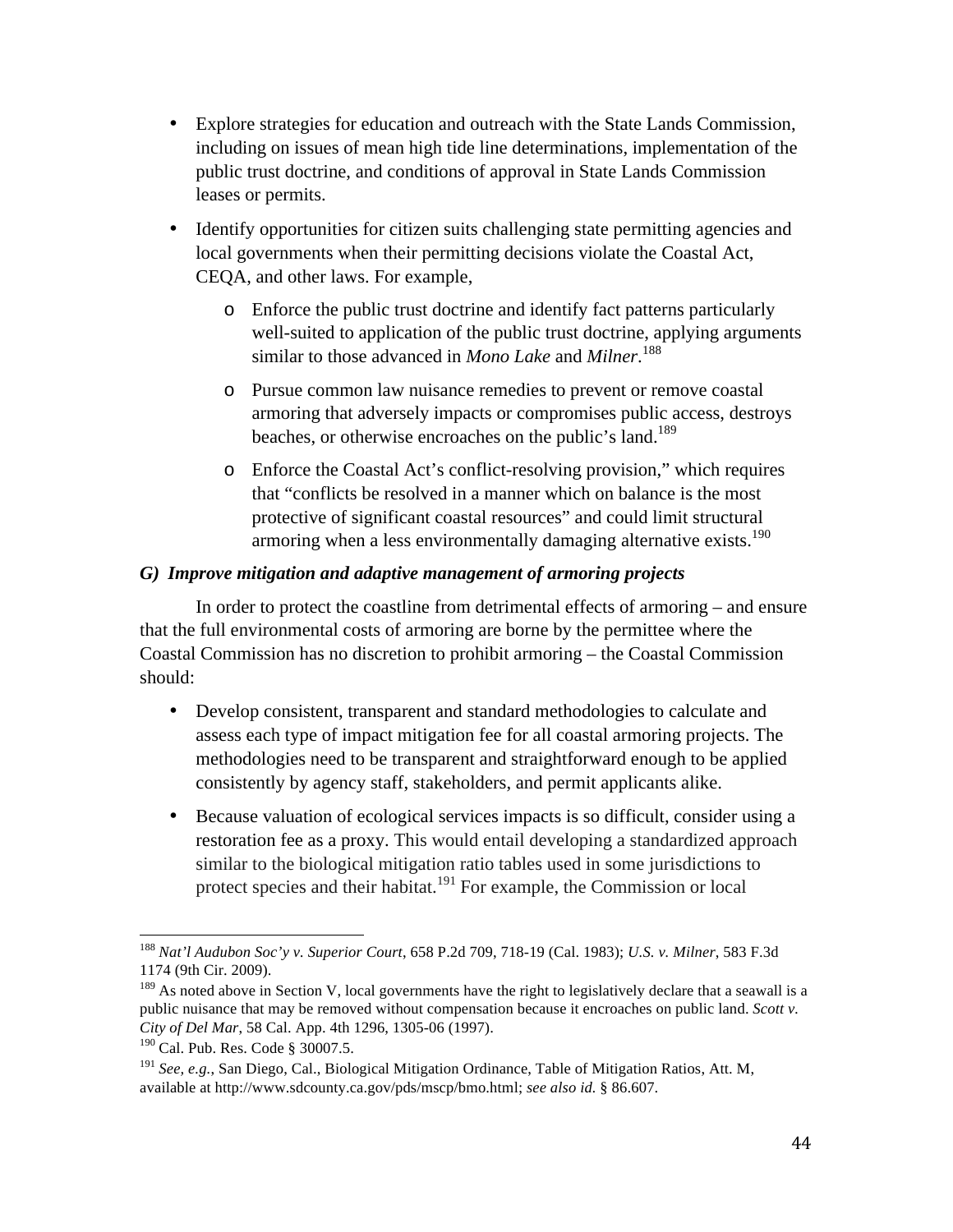governments could rate beaches according to the ecological services they provide and then require that the restoration provided by the permittee conforms to a predetermined ratio. If the habitat is very rare then the restoration costs may be quite high, forcing coastal property owners to internalize the true costs of their armoring's impacts.

- The Coastal Commission should consider hiring a staff economist to help support any economic valuation work done in-house, by the applicant, or by a consultant.
- Develop and implement programs that more effectively use mitigation fees and actually recapture lost coastal resource value. Such an approach could include using mitigation banks to facilitate selection and prioritization of mitigation projects restoring other impaired shorelines, preserving shorelines of significant ecological value, or enhancing or creating other public access sites. Investigate the legal feasibility of mitigation banking on a regional basis, or regional scale mitigation efforts (akin to multiple jurisdiction Habitat Conservation Planning).
- As an alternative to mitigation fees, require actual, physical mitigation of impacts (e.g., use protection and restoration) rather than in-lieu fees.
- Explore the legal feasibility of establishing a minimum mitigation fee per sq. ft. of coastal armoring.

# **RECOMMENDATION #2:**

# **Ensure that local coastal planning mechanisms are used to incorporate sustainable adaptation strategies and to discourage armoring.**

The following actions would help facilitate sea level rise updates in LCPs and reduce reliance on coastal armoring as an emergency response. However, local governments need additional funding to implement these measures. Appendix A provides further detail on potential funding sources for adaptation efforts.

- *A) Strengthen local planning mechanisms to require science-based planning for sea level rise and implementation of certified local coastal plans in ways that protect public access and natural resources.*
	- Develop and advance model language for LCPs that clearly describes adaptation strategies.<sup>192</sup>
	- Consider requiring local governments to incorporate sea level rise policies into LCPs as part of the state's efforts to address climate change and adaptation. Move

<sup>&</sup>lt;sup>192</sup> UCLA's Emmett Institute on Climate Change and the Environment is currently working on developing this model language.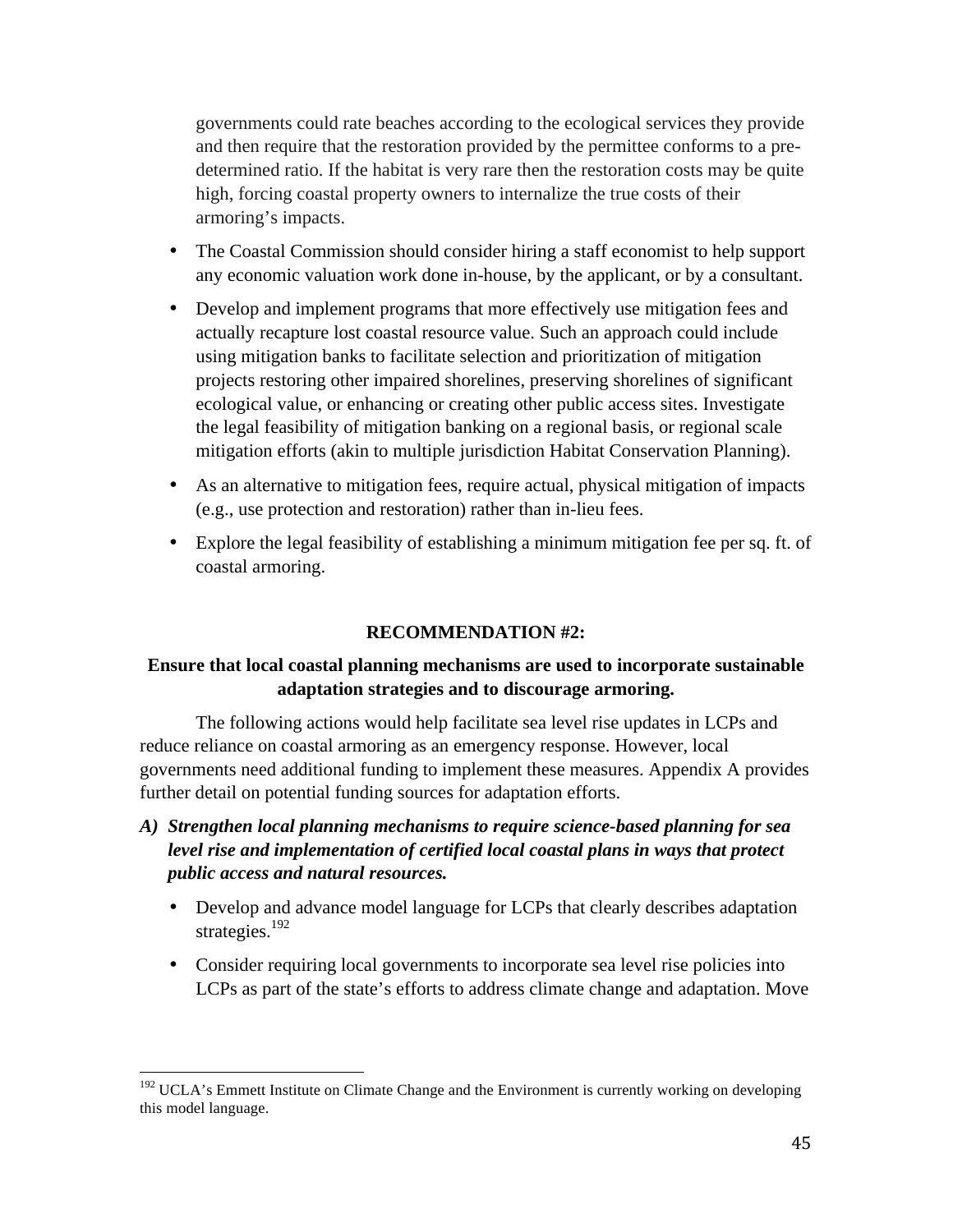toward mandatory, rather than advisory, periodic reviews of LCPs.<sup>193</sup> Alternatively, consider legislative action to require local jurisdictions to update their LCPs more frequently and to develop and adopt more progressive policies (e.g., by setting and enforcing deadlines by which uncertified areas must submit LCPs with sea level rise policies for certification). Legislative action could also allow the Coastal Commission to use a local government's application for a major LCP amendment to trigger a requirement to include sea level rise policies.

- Identify and prioritize locations where sea level rise poses the greatest risks to property and coastal access and create a "road map" for assisting governments in those areas with outreach, funding, etc., and consider mandating LCP certifications or updates for areas at greatest risk of episodic erosion events.
- Develop educational materials showing where state agencies and local governments can lawfully advance shoreline armoring management approaches that better protect public access and natural resources while respecting the rights of land owners. Legal uncertainties have made decision-makers overly cautious in their responses to sea level rise. Desired legal analysis would outline a local government's and the Coastal Commission's authorities and responsibilities under the Coastal Act, the Public Trust Doctrine, CEQA, and Takings case law to help inform them of their affirmative duties, discretionary authority, and legal risks.
- Ensure local governments have access to planning and implementation funds.

# *B) Support integration of community planning, hazard prevention, and mitigation planning.*

- Require integration of local hazard mitigation planning with land-use planning in coastal communities. For example, as has been recently proposed in the California legislature, hazard mitigation plans could be required as part of the safety element of each jurisdiction's general plan. The LCP would then be required to be horizontally consistent with the hazard mitigation plan.<sup>194</sup>
- Develop criteria for identifying areas where property acquisition would advance goals regarding risk reduction, environmental conservation, and economic objectives simultaneously. Integrate these criteria into local and state hazard mitigation planning and local coastal planning, and support pilot projects that show how use of such criteria can work effectively.

<sup>&</sup>lt;sup>193</sup> The state has required planning updates like this in other contexts; for example, state law requires that the housing elements of general plans be updated at certain intervals – typically every four to eight years – to promote compliance with housing goals. *See* Cal. Gov't. Code § 65588.

 $194$  S.B. 379, 2015-16 Leg., Reg. Sess. (Cal. 2015). California's approaches to managing the risks of wildfire (e.g., risk reduction and insurance) and earthquakes (California Earthquake Authority) can also provide lessons learned for managing the risks of coastal hazards related to sea level rise. In 2012, the California Legislature passed S.B. 1241 (Kehoe), which requires city and county General Plan Safety Elements to be updated to incorporate additional wildfire hazard considerations for lands within high fire hazard severity zones. S.B. 1241, 2011-12 Leg., Reg. Sess. (Cal. 2012).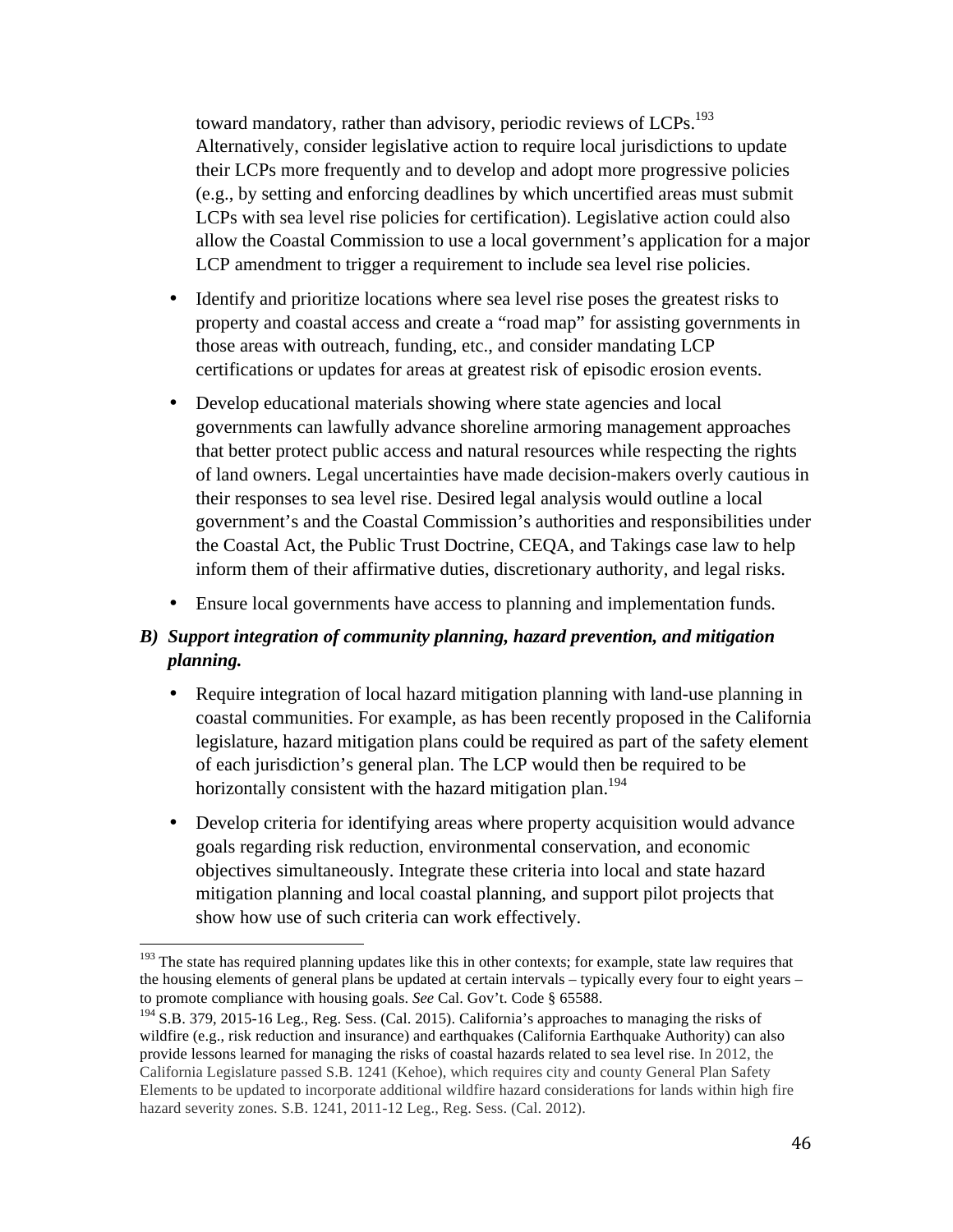• Pursue FEMA's hazard mitigation assistance grant funding to support property acquisition and structure removal or relocation as an alternative to armoring.<sup>195</sup>

# *C) Require consideration of sea level rise in erosion rate calculations, mean high tide line determinations, and setback determinations and develop standard, transferable methodologies for factoring sea level rise into hazard analyses.*

- Support policies that require sea level rise to be factored in when calculating erosion rates and setbacks.196 One such possible method for calculating setbacks is the probabilistic method, which correlates future erosion rates with the increased frequency of wave impacts.<sup>197</sup>
- Support the Coastal Commission's engagement of new staff and independent experts to ensure it has access to best available science when reviewing engineering reports and erosion estimates in coastal development permit applications.
- Advocate for a forward-looking mean high tide line determination at the State Lands Commission that accounts for future projections of sea level rise and require periodic reassessments of mean high tide lines; this will promote sciencebased setbacks and better protect public trust lands. Consider using the movement of the mean high tide line as a trigger for removal of armoring structures or for additional mitigation for armoring impacts.

# **RECOMMENDATION #3:**

# **Promote insurance policies and post-disaster redevelopment policies that do not incentivize risky development.**

As discussed in recommendation #4 below, the Coastal Commission and some local governments have begun to require that property owners assume some of the risk of development in vulnerable areas by including express assumption-of-risk provisions, no future seawall conditions, and structure removal triggers if structures are threatened by sea level rise or storms. Improved mitigation fee calculation, discussed in Recommendation #1G above, would also help to send an economic signal to property owners regarding the true cost of developing in hazardous areas. In addition, insurance

<sup>&</sup>lt;sup>195</sup> Although acquisition, demolition and relocation are all fundable activities under the Hazard Mitigation Assistance programs, habitat or ecosystem restoration is not. In order to fully achieve "triple bottom line" returns (risk reduction, natural resource enhancement, and economic cost reduction), target parcels would need to be restored to natural habitat. Additional work would need to be done to pair HMA funding with restoration funding. *See* FEMA, *Mitigation Assistance Guidance*, *supra* note 154.

<sup>&</sup>lt;sup>196</sup> The Coastal Commission suggests that local governments require that sea level rise be considered when devising bluff-top setback policies; however, permit applicants should be required to incorporate sea level rise considerations into bluff-top calculations. *See, e.g.*, LCP Update Guide, *supra* note 133, at 8-7; *see also* California Coastal Commission Draft Sea-Level Rise Policy Guidance, *supra* note 149, at 52-53.

<sup>197</sup> *See* Johnsson, *supra* note 133, at 1.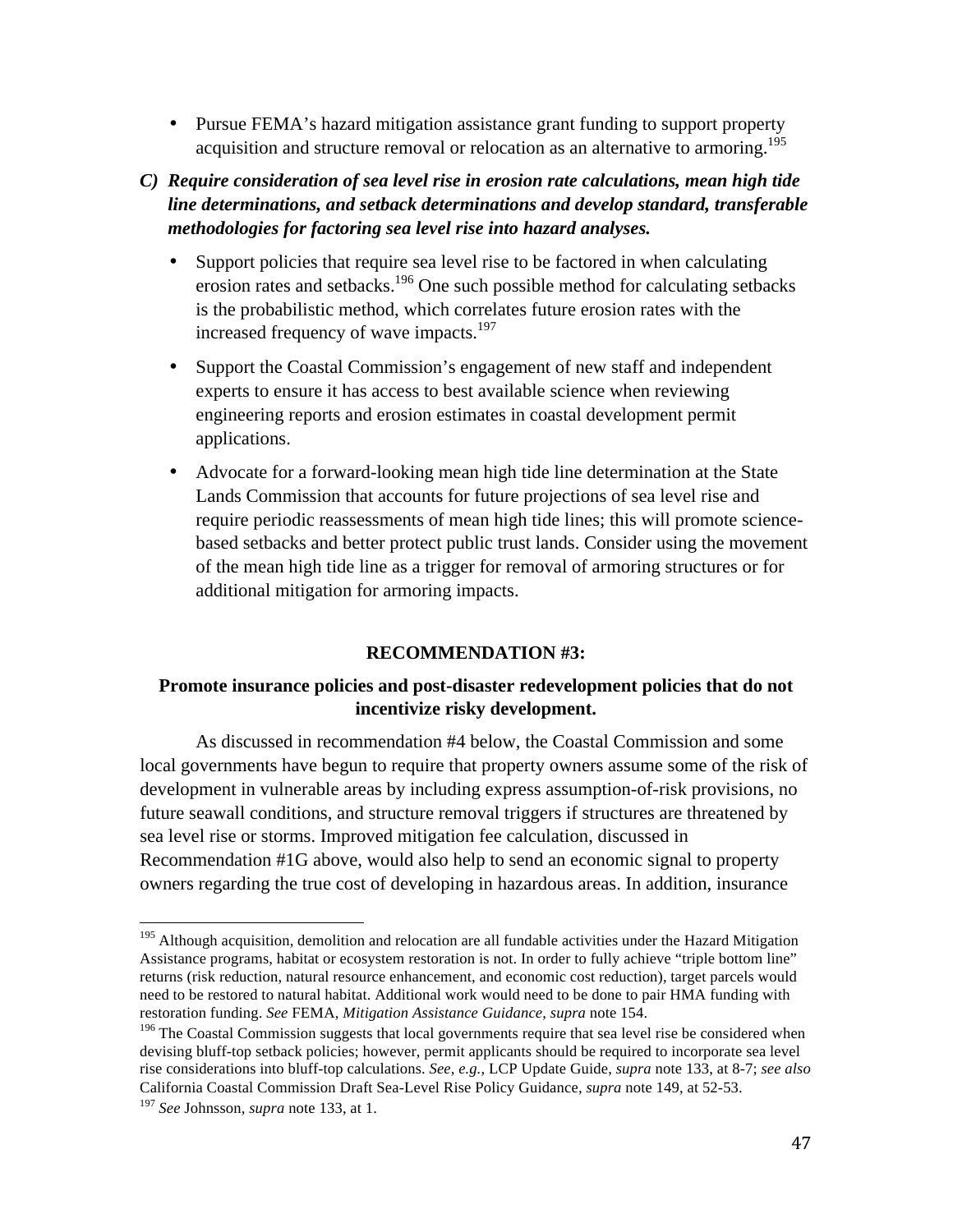policies have the potential to play an important role in influencing responsible and resilient coastal development. Efforts to improve federal and state insurance and disaster relief policies to foster sea level rise adaptation include:

- Amend state and federal hazard mitigation and insurance policies to guide new development away from vulnerable coastal areas.
- Research feasibility of changes in state insurance regulations that would require property coverage to be limited in cases where rebuilding after hazard events would interfere with access to the public beach. In these cases, insurance could potentially be structured to provide for accommodation of sea level rise and restoration of natural coastal infrastructure.
- Amend federal post-disaster relief and insurance policies to allow for the rebuilding of an *improved* structure or rebuilding/relocation of the damaged structure on a different part of the property or an entirely different parcel. This includes the potential for using transferable development rights and retiring development rights on the affected property in exchange for receiving FEMA funds.
- Amend Coastal Act post-disaster redevelopment policies in Section 30610 to either: 1) require a coastal development permit to rebuild any structure destroyed by a natural disaster so that the Coastal Commission can analyze the stability of the replacement structure or require alteration of the design of the replacement structure to reduce the need for future armoring, or 2) extend the current coastal development permit exemption to property owners who wish to rebuild the destroyed structure in a less vulnerable location on the property.

#### **RECOMENDATION #4:**

#### **Pursue relocation and retreat on state-owned and private lands.**

In order to adapt to climate change and increasing storms without hardening large swaths of the coastline, the Coastal Commission, State Land Commission, and state and local governments must do more to pursue managed retreat and other non-armoring responses to sea level rise. In addition to prior recommendations to emphasize public trust obligations through education, outreach, and litigation, the following efforts explore mechanisms and strategies to facilitate retreat.

• In future LCP amendments, local governments should carefully tailor provisions regarding nonconforming structures in hazardous coastal locations to ensure their timely removal. Efforts to reduce the need for armoring could include: conditioning coastal development permits to require a nonconforming structure to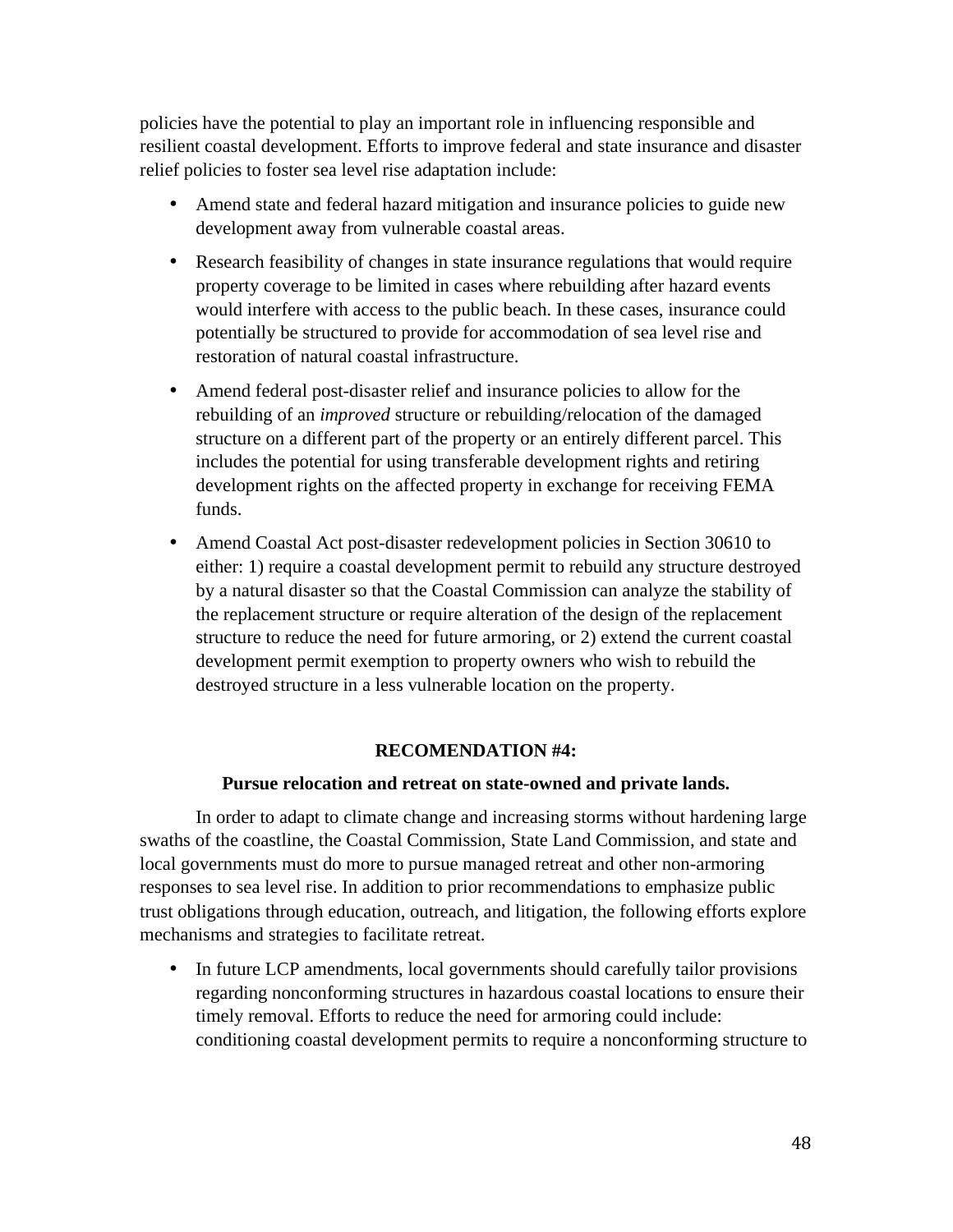be relocated if it becomes endangered;<sup>198</sup> requiring new residential or commercial development to be retired at the end of its designated economic life; or reducing the amortization period for nonconforming structures located within identified coastal hazard areas.199

- Research the possibility of implementing a statute similar to the Coastal Barrier Resources Act – a federal statute that limits federal funding for private development and public infrastructure in vulnerable or ecologically valuable coastal areas – to create reserves in which no seawalls are allowed.<sup>200</sup>
- Due to the increasing pressure to armor, the Coastal Commission needs to be consistent in attaching "no future seawall" conditions to permits for new development. This includes continuing to limit and enforce what a property owner can do to alter existing development without the improvements being characterized as "new development" or otherwise requiring a new permit.<sup>201</sup>
- Support LCP policies that:
	- o Require property owners to assume the risks of developing in hazardous locations and assume responsibility for modifying, relocating or removing development if it is threatened in the future; and
	- o Require identification of "retreat plans" in coastal development permit applications, such as plans or provisions explaining how a structure can be relocated and/or removed when a triggering event occurs (e.g., sea level reaches a certain elevation, inundation of the property occurs one or more

<sup>&</sup>lt;sup>198</sup> The Coastal Commission staff has recently begun to recommend such conditions to facilitate retreat. See Cal. Coastal Comm'n, Staff Report W10a (App. No. A-3-SNC-98-114) (Monterey Bay Shores Resort) Special Condition 9, at 23-28 (Apr. 2014), *available at*

http://documents.coastal.ca.gov/reports/2014/4/W10a-4-2014.pdf. Similarly, the City of Solana Beach has passed relatively strict redevelopment conditions and is requiring permittees to sign encroachment/removal agreements. *See* Letter from Eric Stevens, Coastal Commission Planner, to David Ott, City Manager of City of Solana Beach, re: the Certification of the City of Solana Beach LCP Land Use Plan Amendment (Apr. 22, 2014), *available at* http://www.ci.solana-beach.ca.us/vertical/sites/%7B840804C2-F869-4904- 9AE3-720581350CE7%7D/uploads/SOL-MAJ-1-13\_LUPA\_Certification\_Letter.pdf.

 $199$  Zoning ordinances may provide for the termination of a nonconforming use without compensation if it provides a reasonable amortization period. *Metromedia, Inc. v. City of San Diego*, 26 Cal. 3d 848, 882 (1980), *void on other grounds*, 453 U.S. 490 (1981). The reasonableness of the amortization period depends on many factors, including the depreciated value of the structure to be removed, its remaining useful life, and the harm to the public if the structure is left standing. *City of Salinas v. Ryan Outdoor Advertising Inc.*, 189 Cal. App. 3d 416, 424 (1987).

<sup>200</sup> Coastal Barrier Resources Act, 16 U.S.C. §§ 3501 - 3510 (Westlaw 2015) (The Act was originally passed in 1982 to prohibit federal funding to insure or protect undeveloped, vulnerable, and privatelyowned land.) Such legislation should include a clear provision indicating that it overrides Section 30235 of the Coastal Act.

<sup>201</sup> The complexity of how these issues present and interact is illustrated by the recent Bannasch permit. *See* Cal. Coastal Comm'n, Staff Report TH14a (App. No. 6-13-0948) (June 2014) (outlining the Coastal Commission's findings for approval of the Bannasch permit), *available at*  http://documents.coastal.ca.gov/reports/2014/6/Th14a-6-2014.pdf.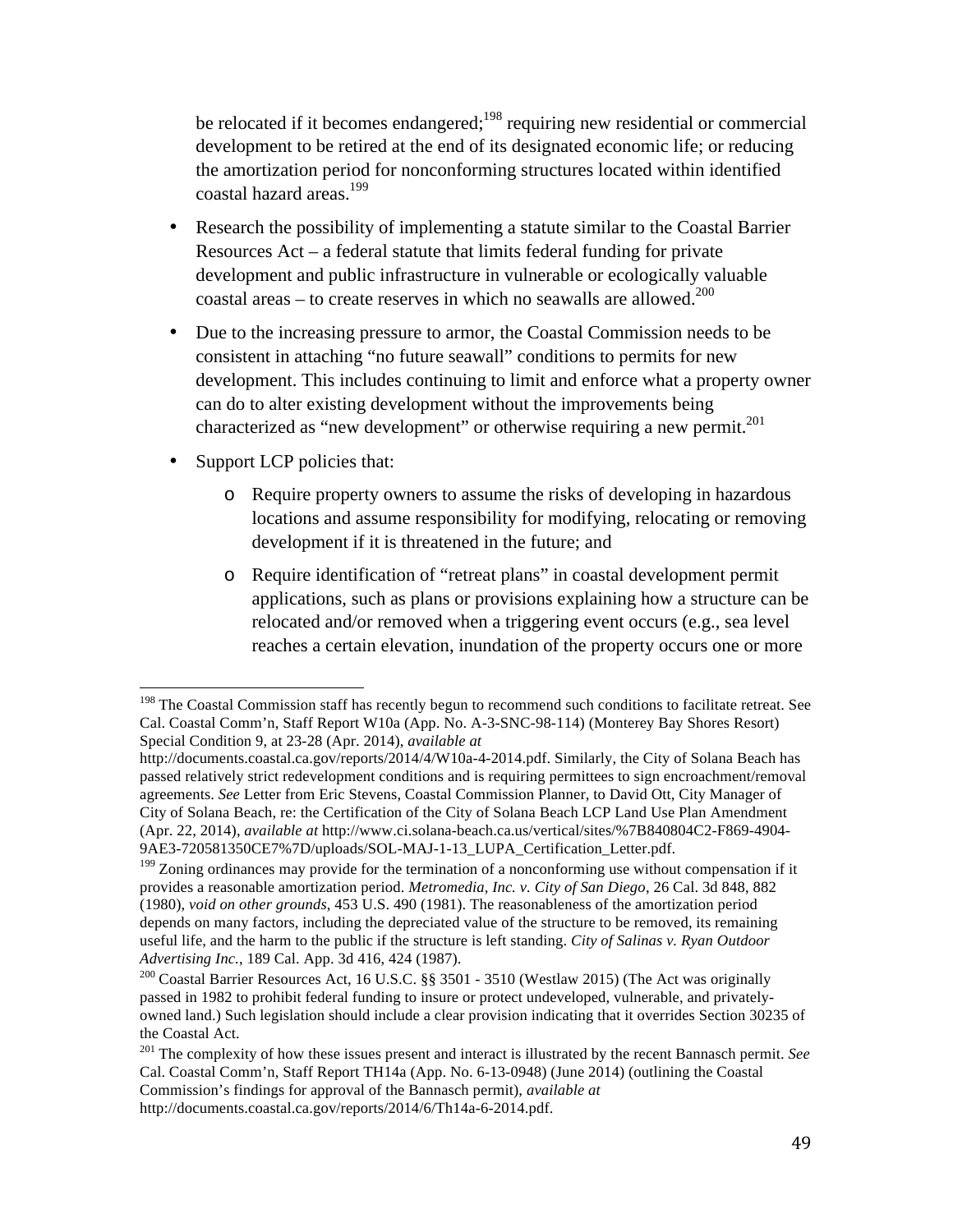instances over a specific time period).

- Identify places to concentrate planning and/or advocacy efforts, including developing local/regional/statewide priorities for investing in managed retreat. In particular, develop a list of projects/examples where good results have been achieved with respect to removal of seawalls and managed retreat (e.g., public land where managed retreat is possible or underway, such as Surfer's Point in Ventura and Sloat Blvd in San Francisco). Use such examples as pilots to show that managed retreat "works" and develop a resource guide to show how it is technically and economically feasible.
- Compile needed data and statistics on the economic characteristics of coastal properties (e.g., how much coastal properties contribute to the local tax base differentially and are affected in the market by coastal armoring) to highlight impacts to tax bases and to encourage local governments to pursue managed retreat strategies.
- Research opportunities for transferable development rights (TDRs), including between local jurisdictions, as part of a managed retreat strategy and develop possible case studies.
- Research state laws regarding the rights and responsibilities of municipalities and whether local jurisdictions can: a) allow development but refuse to provide services based on vulnerability, or b) charge increased rates to those properties due to risk (including increased rates in repetitive flood loss areas) in order to facilitate managed retreat or development limitations.
- Other land use planning and regulatory approaches to reduce the need for armoring include:
	- o New or expanded overlay zones designating coastal hazard areas with stricter development, setback and rebuilding ordinances and resilient design requirements;
	- o Streamlined permitting for living shorelines or "soft" coastal protection projects, such as dune or wetlands conservation or restoration;
	- o Acquisition and buyout programs; and
	- o Conservation easements and rolling conservation easements requiring the removal of structures that encroach on public lands.
- Support development of a suite of criteria for identifying strategies and locations that maximize overall resilience. $202$

 $202$  For an example of evaluation criteria (e.g., effectiveness, resiliency, certainty of success, environmental, safety/access) used to evaluate alternatives (i.e., mitigation measures) so that alternatives can be compared systematically, see ESA PWA, *Evaluation of Erosion Mitigation Alternatives for Southern Monterey Bay*,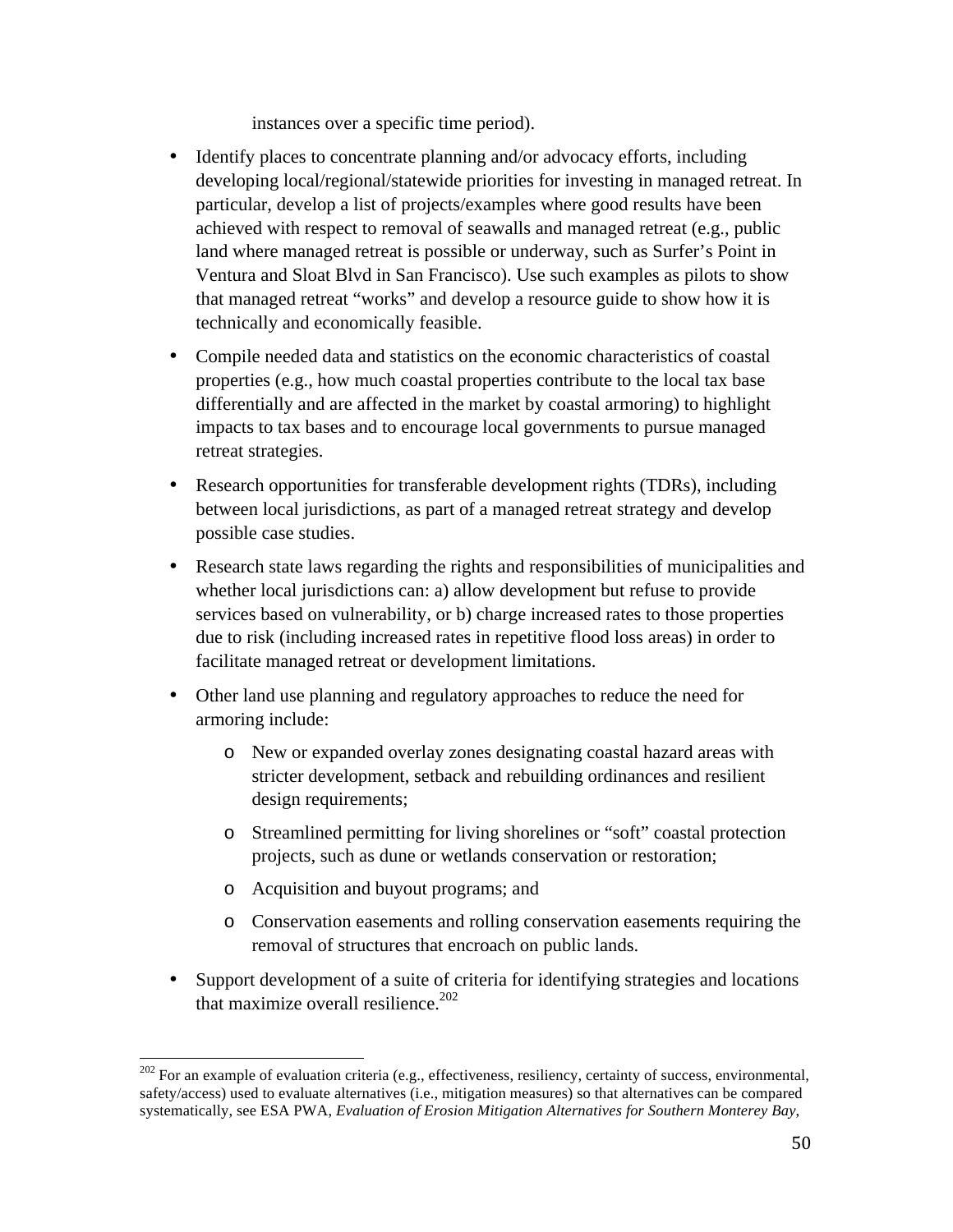#### **VIII. Next Steps and Research Agenda**

Underpinning all of these recommendations is the need for further analysis and monitoring of the impacts of armoring structures and their removal. This includes determining the location, extent, and permitting status of armoring along the coast, how much beach has been lost from armoring, and what the impacts to the shoreline will be if California continues its current rate of shoreline hardening. Further analysis is also needed to understand how long it takes a beach to rebuild once an armoring structure has been removed.

Finally, developing and advancing local and state financing mechanisms to support non-structural coastal adaptation will be critical to reducing the number of seawalls and revetments along the coast. Potential options for establishing local funding opportunities include special assessment districts, service fees, infrastructure financing districts, regulatory and benefit or privilege fees, and transferable development rights. Potential options for state funding opportunities include determining whether and which types of adaptation projects are eligible for AB 32 cap-and-trade revenue funding and pursuing funding opportunities for projects from state agencies that have received Proposition 1 funding – the \$7.5 billion bond for water infrastructure and ecosystem improvements approved in November  $2014.<sup>203</sup>$  This strategy should include engaging in the development of state criteria to be used for Proposition 1 funding disbursement. Appendix A provides more details on potential funding sources.

#### **IX. Conclusion**

The science on seawalls is clear. To preserve California's iconic beaches, the legislature and state and local coastal managers need to take immediate and comprehensive action to remedy the ad hoc armoring of the coast. Right now, momentum for "natural" coastal protection options like living shorelines and managed retreat are building as sea level rise adaptation planning ramps up in coastal jurisdictions throughout the state. Planners and lawmakers should capitalize on this opportunity to shape public and private investment decisions in ways that both decrease reliance on armoring and benefit coastal communities. A more sustainable approach to addressing sea level rise and related coastal hazards is critical to California's ability to protect public access, public and private property, and coastal ecosystems now and in the future.

<u> 2002 - Andrea San Andrea San Andrea San Andrea San Andrea San Andrea San Andrea San Andrea San Andrea San An</u>

<sup>32 (</sup>May 30, 2012), *available at* http://montereybay.noaa.gov/research/techreports/esapwa2012.pdf. The criteria aim to provide a thorough assessment of impacts, costs, and effectiveness.

<sup>&</sup>lt;sup>203</sup> Water Ouality, Supply, and Infrastructure Improvement Act of 2014, Cal. Water Code, § 79700 et seq. (West 2015) (Proposition 1 was approved by voter initiative in November 2014 and codified in the Cal. Water Code.)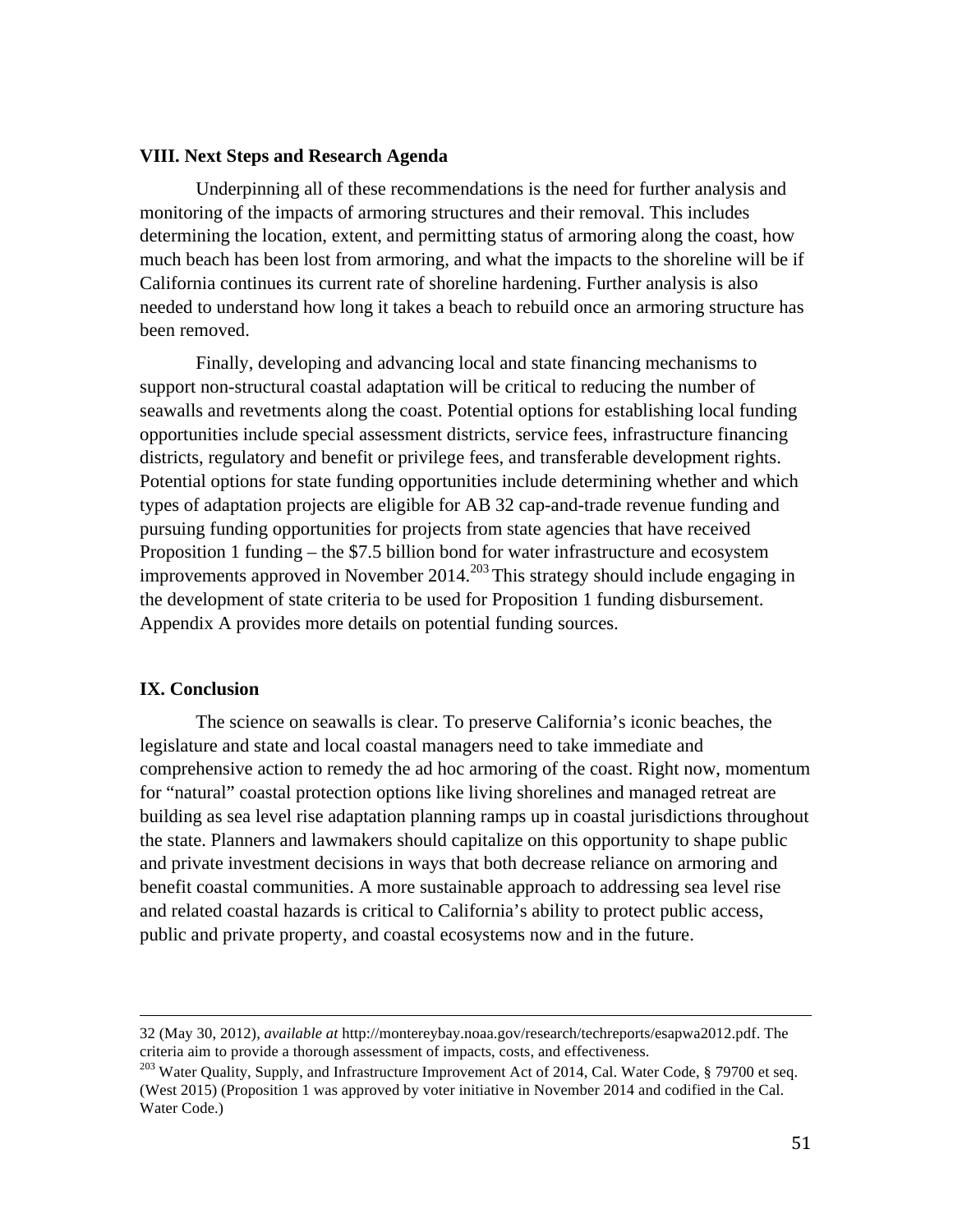#### **Appendix A – Funding Sources**

Advancing appropriate financing methods depends on whether the adaptation activities primarily benefit the general public, or if individuals or specific parcels of property can be identified which either benefit or are in some reasonable way liable or responsible for paying for adaptation measures. A summary list of both kinds of financing measures is provided below. More research is needed to determine how these options might apply to coastal adaptation.

# *Methods for Financing Work That Benefits the General Public*

- State Appropriations. The state general fund is oversubscribed and difficult to secure as a source of public funding. But one potentially promising source of funding could include cap-and-trade revenue from A.B.  $32$ ,  $204$  if the allowable uses for such revenues are met, among which is a reduction in greenhouse gas emissions. Allowable uses are set in statute and can be changed.
- State General Obligation Bonds. These require majority voter approval and  $2/3$ legislative vote. For practical reasons, bonds are limited to purposes with strong organized support (e.g. school construction, dams) or that poll well. Voters approved a \$7.5 billion bond proposal for water infrastructure and ecosystem improvements in November,  $2014$ <sup>205</sup> Bonds don't bring a new revenue source, but are paid from the existing revenues of the general fund.
- Local General Obligation Bonds. These require difficult-to-obtain 2/3 voter approval.<sup>206</sup> The bonds are paid from an increase in the local property tax.
- Parcel Taxes. A local jurisdiction can impose a fixed dollar tax per parcel, if it can gain approval from  $\frac{2}{3}$  of the local voters.<sup>207</sup> This is unlike a property tax that is a percentage of assessed value, or an assessment that is related to benefits that accrue directly to the property owners (see below). A \$9/year tax has been considered by the San Francisco Bay Restoration Authority, which would require voter approval.
- Statewide Income or Sales Tax Surcharges. An example is the 1% personal income tax surcharge on incomes over \$1 million for mental health services approved by voters in 2004 as Prop 63.<sup>208</sup> These are very unlikely for coastal adaptation at present, but things could change if crises and disasters occur. Both surcharges could also apply at a county or regional scale.

 

<sup>&</sup>lt;sup>204</sup> Cal. Health & Safety Code, § 38500 et seq.

 $205$  Cal. Water Code, § 79700 et seq.

 $206$  Cal. Const. art. XVI, § 18.

<sup>207</sup> *Id.* art. XIIID, § 4.

<sup>&</sup>lt;sup>208</sup> Cal. Rev. & Tax. Code, § 19602 et seq.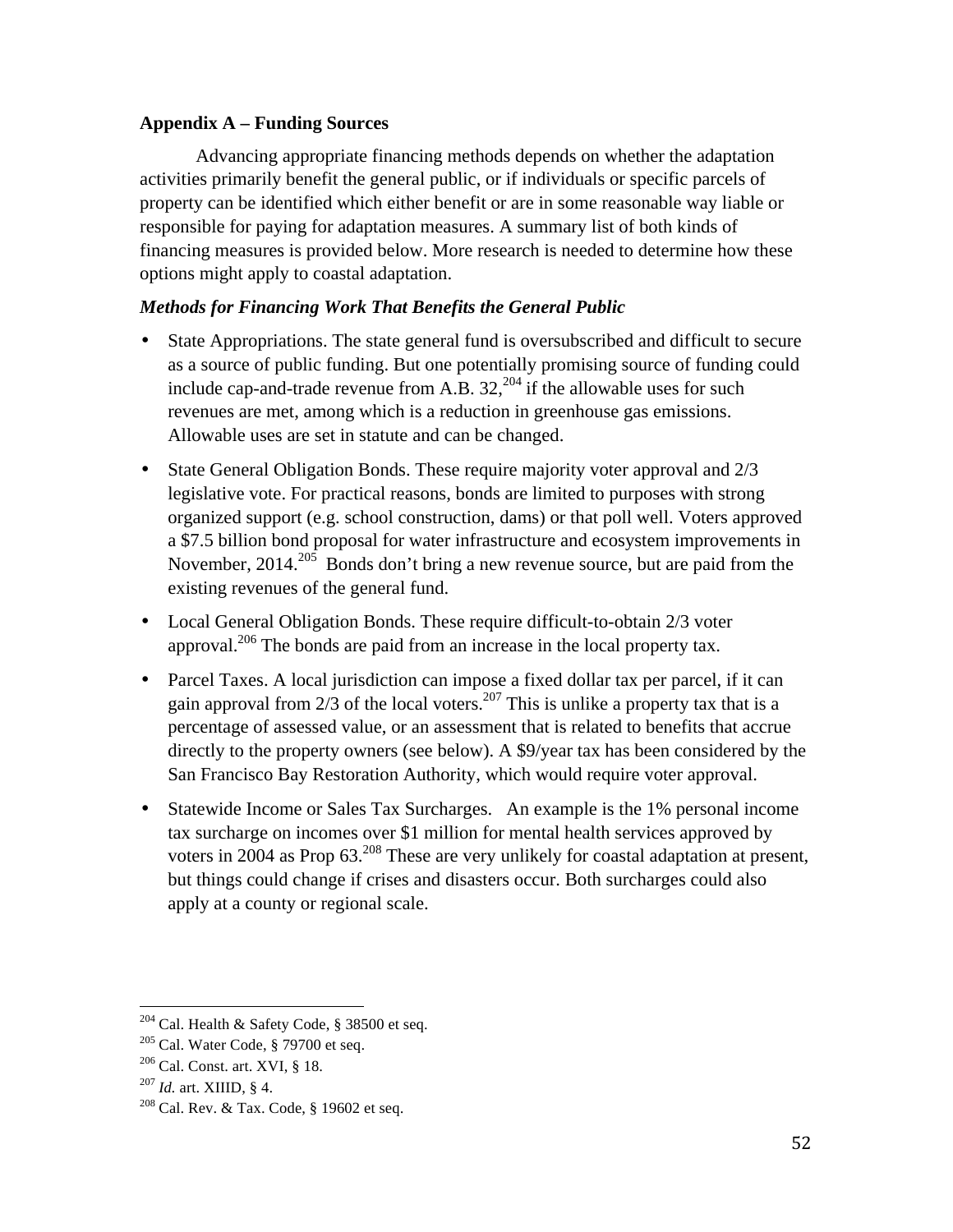# *Methods for Financing Work That Benefits Specific Property or Where Specific Parcels Reasonably Might Bear Responsibility*

- Fees for Services Incident to Property Ownership. Landowners can be charged fees for water and sewer service (including relocation), and storm water management, and conceivably systemic work to manage shoreline impacts from sea level rise. The fees must comply with Proposition 218, which imposes certain requirements for why and how such fees may be assessed.<sup>209</sup> A majority landowner vote may be required.
- Regulatory and Benefit or Privilege Fees. State and some local agencies can charge fees to pay the costs of a regulatory program, which could arguably include costs to manage environmental and other consequences of climate change.<sup>210</sup> These must comply with Proposition  $26^{211}$  and must carefully identify beneficiaries or responsible parties.
- Special Assessments. These can be levied where specific properties are specially benefited or perhaps specially responsible (for example, properties with increased impermeable surface area might have some responsibility for downhill flooding). Approval by a majority of landowners, weighted by the amount each would pay, is required. $^{212}$
- Hazard Mitigation Assistance Grant Programs. Grant money is available through FEMA for property acquisition and structure removal or relocation so long as the owners are willing sellers.<sup>213</sup>
- Redevelopment. The state Constitution allows assignment of property tax increment to fund programs for blighted areas.<sup>214</sup> The sixty-year-old redevelopment program ended at the Governor's request due to alleged abuses and state revenue losses. In time, this very powerful financing mechanism could conceivably be redirected to new purposes including shoreline adaptation, if adapting to effects of sea level rise were defined as a kind of redevelopment.
- Infrastructure Financing Districts. Existing law allows use of some tax increment (property tax revenue generated by the growth of assessed value over a base level) with agreement of all local agencies and property owners involved.<sup>215</sup> This could be applied to coastal adaptation. Though the vote requirement has recently been reduced, it would still likely be difficult to satisfy. However, the requirement is not constitutionally necessary and could be amended by statute.

 $209$  Cal. Const. art. XIIID, § 6.

<sup>210</sup> *See* Cal. Water Code, § 1525 et seq. 211 Cal. Const. art. XIIIA, § 3.

<sup>212</sup> *Id.* art. XIIID, § 4.

<sup>213</sup> *See* discussion *infra* Section VI.

 $2^{14}$  Cal. Const. art. XVI, § 16.

<sup>215</sup> Cal. Gov't Code, § 53398.50 et seq.